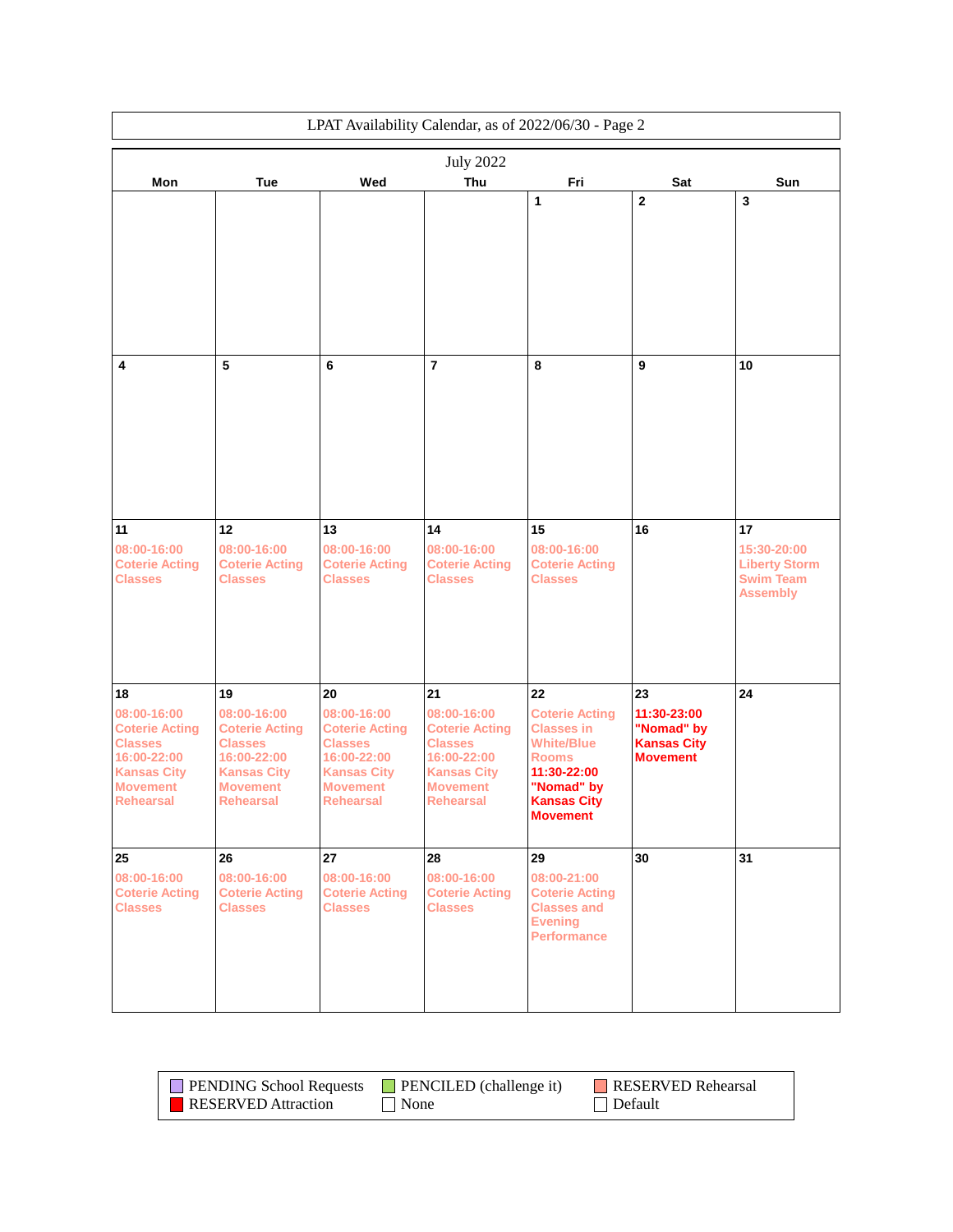|                                                                                                                 | LPAT Availability Calendar, as of 2022/06/30 - Page 3                                                           |                                                          |                                                                              |                                                                              |                                                        |                                                                     |  |
|-----------------------------------------------------------------------------------------------------------------|-----------------------------------------------------------------------------------------------------------------|----------------------------------------------------------|------------------------------------------------------------------------------|------------------------------------------------------------------------------|--------------------------------------------------------|---------------------------------------------------------------------|--|
| August 2022                                                                                                     |                                                                                                                 |                                                          |                                                                              |                                                                              |                                                        |                                                                     |  |
| Mon                                                                                                             | Tue                                                                                                             | Wed                                                      | Thu                                                                          | Fri                                                                          | Sat                                                    | Sun                                                                 |  |
| 1<br>06:45-18:00 LPR<br><b>Splash Camp</b>                                                                      | $\overline{2}$<br>06:45-18:00 LPR<br><b>Splash Camp</b>                                                         | 3<br>06:45-18:00 LPR<br><b>Splash Camp</b>               | 4<br>06:45-18:00 LPR<br><b>Splash Camp</b>                                   | 5<br>06:45-18:00 LPR<br><b>Splash Camp</b>                                   | 6<br>07:01-23:01<br><b>Nation of States</b><br>Pageant | $\overline{7}$<br>07:01-23:01<br><b>Nation of States</b><br>Pageant |  |
| 8<br>07:00-23:00<br><b>CPCT</b><br><b>Rehearsals</b>                                                            | 9<br>07:00-23:00<br><b>CPCT</b><br><b>Rehearsals</b>                                                            | 10<br>07:00-23:00<br><b>CPCT</b><br><b>Rehearsals</b>    | 11<br>07:00-23:00<br>"The Music<br>Man!" by CPCT                             | 12<br>07:00-23:00<br>"The Music<br>Man!" by CPCT                             | 13                                                     | 14                                                                  |  |
| 15<br>08:00-14:30<br><b>LMS Web</b><br><b>Training Day</b><br>14:30-17:00 LPR<br>4-H Camp                       | 16<br>08:00-17:00 LPR<br>4-H Camp                                                                               | 17<br>08:00-17:00 LPR<br>4-H Camp                        | 18<br>08:00-17:00 LPR<br>4-H Camp                                            | 19<br>08:00-17:00 LPR<br>4-H Camp                                            | 20                                                     | 21                                                                  |  |
| 22<br>07:00-15:00<br><b>LMS Band</b><br><b>Sectionals</b>                                                       | 23<br>08:00-11:30 LMS<br><b>Web Day</b>                                                                         | 24                                                       | 25<br>14:30-16:45<br><b>LMS Play</b><br><b>Rehearsal</b><br><b>Callbacks</b> | 26<br>14:30-17:15<br><b>LMS Play</b><br><b>Rehearsal</b><br><b>Read-Thru</b> | 27                                                     | 28                                                                  |  |
| 29<br>07:00-14:30<br><b>LMS Band</b><br><b>Sectionals</b><br>14:30-17:30<br><b>LMS Play</b><br><b>Rehearsal</b> | 30<br>07:00-14:30<br><b>LMS Band</b><br><b>Sectionals</b><br>14:30-17:30<br><b>LMS Play</b><br><b>Rehearsal</b> | 31<br>13:30-16:30<br><b>LMS Play</b><br><b>Rehearsal</b> |                                                                              |                                                                              |                                                        |                                                                     |  |

| <b>PENDING School Requests</b> | $\blacksquare$ PENCILED (challenge it) | RESERVED Rehearsal |
|--------------------------------|----------------------------------------|--------------------|
| <b>RESERVED</b> Attraction     | $\blacksquare$ None                    | Default            |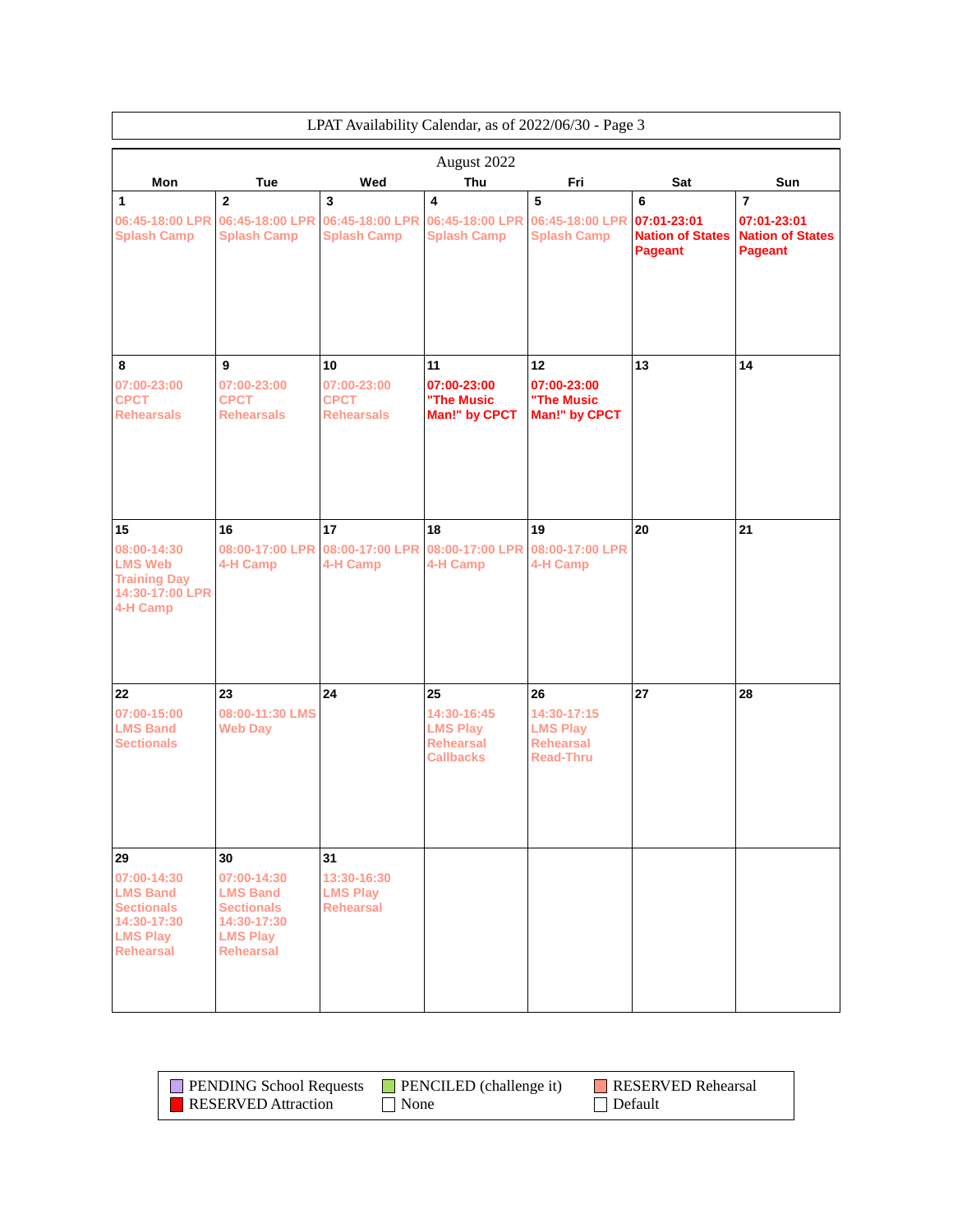| LPAT Availability Calendar, as of 2022/06/30 - Page 4                                                     |                                                                                                           |                                                    |                                                                                                            |                                                                      |                                                                       |     |
|-----------------------------------------------------------------------------------------------------------|-----------------------------------------------------------------------------------------------------------|----------------------------------------------------|------------------------------------------------------------------------------------------------------------|----------------------------------------------------------------------|-----------------------------------------------------------------------|-----|
|                                                                                                           |                                                                                                           |                                                    | September 2022                                                                                             |                                                                      |                                                                       |     |
| Mon                                                                                                       | Tue                                                                                                       | Wed                                                | Thu                                                                                                        | Fri                                                                  | Sat                                                                   | Sun |
|                                                                                                           |                                                                                                           |                                                    | 1<br>14:30-17:30<br><b>LMS Play</b><br><b>Rehearsal</b>                                                    | $\overline{2}$<br>14:30-17:30<br><b>LMS Play</b><br><b>Rehearsal</b> | 3                                                                     | 4   |
| 5                                                                                                         | 6<br>07:00-14:30                                                                                          | $\overline{7}$<br>13:30-16:30                      | 8<br>14:30-17:30                                                                                           | 9<br>14:30-17:30                                                     | 10                                                                    | 11  |
| 07:01-23:01<br><b>Chin Youth</b><br><b>Organization of</b><br><b>Kansas City</b>                          | <b>LMS Band</b><br><b>Sectionals</b><br>14:30-17:30<br><b>LMS Play</b><br><b>Rehearsal</b>                | <b>LMS Play</b><br><b>Rehearsal</b>                | <b>LMS Play</b><br><b>Rehearsal</b>                                                                        | <b>LMS Play</b><br><b>Rehearsal</b>                                  |                                                                       |     |
| 12                                                                                                        | 13                                                                                                        | 14                                                 | 15                                                                                                         | 16                                                                   | 17                                                                    | 18  |
| 07:00-14:30<br><b>LMS Band</b><br><b>Sectionals</b><br>14:30-17:30<br><b>LMS Play</b><br><b>Rehearsal</b> | 07:00-14:30<br><b>LMS Band</b><br><b>Sectionals</b><br>14:30-17:30<br><b>LMS Play</b><br><b>Rehearsal</b> | 13:30-16:30<br><b>LMS Play</b><br><b>Rehearsal</b> | 07:00-14:45<br><b>LMS Vocal</b><br><b>Rehearsals</b><br>14:45-17:30<br><b>LMS Play</b><br><b>Rehearsal</b> | 12:30-16:30<br><b>LMS Play</b><br><b>Rehearsal</b>                   |                                                                       |     |
| 19                                                                                                        | 20                                                                                                        | 21                                                 | 22                                                                                                         | 23                                                                   | 24                                                                    | 25  |
| 07:00-14:30<br><b>LMS Band</b><br><b>Sectionals</b><br>14:30-17:30<br><b>LMS Play</b><br><b>Rehearsal</b> | 07:00-14:30<br><b>LMS Band</b><br><b>Sectionals</b><br>14:30-17:30<br><b>LMS Play</b><br><b>Rehearsal</b> | 13:30-16:30<br><b>LMS Play</b><br><b>Rehearsal</b> | 07:00-14:45<br><b>LMS Vocal</b><br><b>Rehearsals</b><br>14:45-17:30<br><b>LMS Play</b><br><b>Rehearsal</b> | 14:30-17:30<br><b>LMS Play</b><br><b>Rehearsal</b>                   | 07:01-23:01<br><b>PENCILED</b><br><b>William Lee</b><br><b>Martin</b> |     |
| 26                                                                                                        | 27                                                                                                        | 28                                                 | 29                                                                                                         | 30                                                                   |                                                                       |     |
| 07:00-14:30<br><b>LMS Band</b><br><b>Sectionals</b><br>14:30-17:30<br><b>LMS Play</b><br><b>Rehearsal</b> | 07:00-14:30<br><b>LMS Band</b><br><b>Sectionals</b><br>14:30-17:30<br><b>LMS Play</b><br><b>Rehearsal</b> | 13:30-16:30<br><b>LMS Play</b><br><b>Rehearsal</b> | 07:00-14:45<br><b>LMS Vocal</b><br><b>Rehearsals</b><br>14:45-17:30<br><b>LMS Play</b><br><b>Rehearsal</b> | 14:30-17:30<br><b>LMS Play</b><br><b>Rehearsal</b>                   |                                                                       |     |

| <b>PENDING School Requests</b> | $\blacksquare$ PENCILED (challenge it) | <b>RESERVED Rehearsal</b> |
|--------------------------------|----------------------------------------|---------------------------|
| <b>RESERVED</b> Attraction     | $\blacksquare$ None                    | Default                   |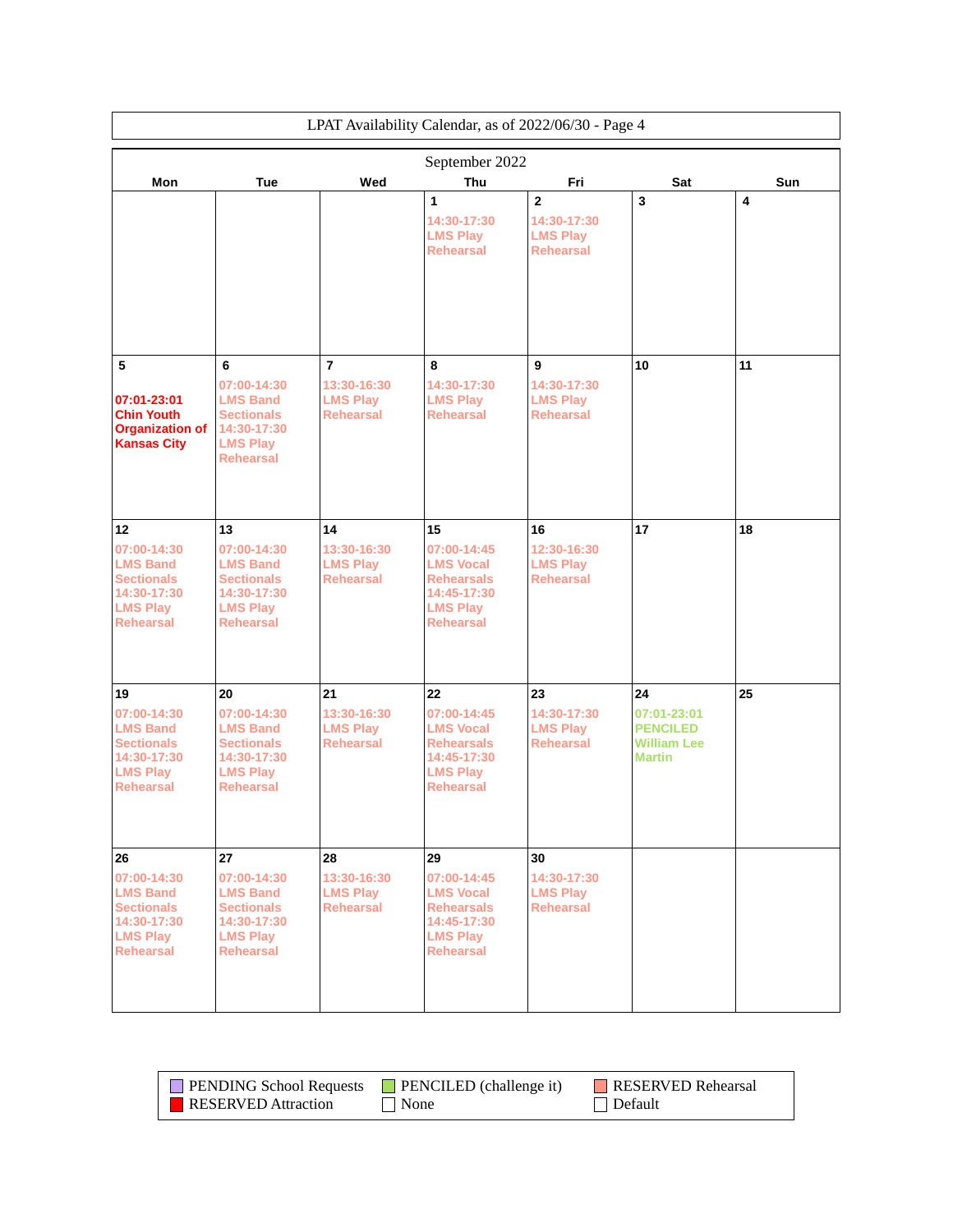|                                                                                                                |                                                                                                                | LPAT Availability Calendar, as of 2022/06/30 - Page 5   |                                                                                                                 |                                                                              |                                                                                                |                                                                                                       |
|----------------------------------------------------------------------------------------------------------------|----------------------------------------------------------------------------------------------------------------|---------------------------------------------------------|-----------------------------------------------------------------------------------------------------------------|------------------------------------------------------------------------------|------------------------------------------------------------------------------------------------|-------------------------------------------------------------------------------------------------------|
| October 2022                                                                                                   |                                                                                                                |                                                         |                                                                                                                 |                                                                              |                                                                                                |                                                                                                       |
| Mon                                                                                                            | Tue                                                                                                            | Wed                                                     | <b>Thu</b>                                                                                                      | Fri                                                                          | Sat                                                                                            | Sun                                                                                                   |
|                                                                                                                |                                                                                                                |                                                         |                                                                                                                 |                                                                              | 1<br>08:00-20:00<br><b>LMS Play Set</b><br><b>Construction</b>                                 | $\mathbf{2}$<br>09:00-18:00<br><b>LMS Play</b><br><b>BLOCKOUT or</b><br><b>Light Cues</b>             |
|                                                                                                                |                                                                                                                |                                                         |                                                                                                                 |                                                                              |                                                                                                |                                                                                                       |
| 3<br>07:00-14:30<br><b>LMS Band</b><br><b>Sectionals</b><br>14:30-18:00<br><b>LMS Play</b><br><b>Rehearsal</b> | 4<br>07:00-14:30<br><b>LMS Band</b><br><b>Sectionals</b><br>14:30-18:00<br><b>LMS Play</b><br><b>Rehearsal</b> | 5<br>13:30-18:00<br><b>LMS Play</b><br><b>Rehearsal</b> | 6<br>07:00-14:45<br><b>LMS Vocal</b><br><b>Rehearsals</b><br>14:45-18:00<br><b>LMS Play</b><br><b>Rehearsal</b> | 7<br>14:30-21:00<br><b>LMS Play</b><br><b>Rehearsal and</b><br><b>Dinner</b> | 8<br>08:00-20:00<br><b>LMS Play</b><br><b>BLOCKOUT or</b><br><b>Set</b><br><b>Construction</b> | 9<br>09:00-18:00<br><b>LMS Play</b><br><b>BLOCKOUT or</b><br><b>Light Cues</b>                        |
| 10                                                                                                             | 11                                                                                                             | 12                                                      | 13                                                                                                              | 14                                                                           | 15                                                                                             | 16                                                                                                    |
| 07:00-14:30<br><b>LMS Band</b><br><b>Sectionals</b><br>14:30-18:00<br><b>LMS Play</b><br><b>Rehearsal</b>      | 07:00-14:30<br><b>LMS Band</b><br><b>Sectionals</b><br>14:30-18:00<br><b>LMS Play</b><br><b>Rehearsal</b>      | 13:30-18:00<br><b>LMS Play</b><br><b>Rehearsal</b>      | 07:00-18:00<br><b>LMS Play Teaser</b><br><b>Performances</b>                                                    | 15:00-22:00<br><b>LMS Play</b><br><b>Performance</b>                         | 15:00-23:00<br><b>LMS Play</b><br><b>Performance</b>                                           | 07:01-23:01<br><b>Miss</b><br><b>Fa-BOO-lous</b><br>Pageant                                           |
| 17                                                                                                             | 18                                                                                                             | 19                                                      | 20                                                                                                              | 21                                                                           | 22                                                                                             | 23                                                                                                    |
| 09:30-13:00<br><b>SVMS Vocal</b><br><b>Rehearsals</b><br>16:00-21:00<br><b>SVMS Vocal</b><br><b>Concerts</b>   | 07:00-14:45<br><b>LMS Vocal</b><br><b>Rehearsals</b><br>17:00-21:00<br><b>LMS Vocal</b><br><b>Concerts</b>     | 17:00-21:00<br><b>HMS Vocal</b><br><b>Concerts</b>      |                                                                                                                 |                                                                              | 07:01-23:01<br><b>Liberty</b><br><b>Community</b><br><b>Chrismas Tree</b><br>Program           | 07:01-23:01<br><b>PENCILED</b><br><b>United States of</b><br><b>America's Miss</b><br><b>Missouri</b> |
| 24                                                                                                             | 25                                                                                                             | 26                                                      | 27                                                                                                              | 28                                                                           | 29                                                                                             | 30                                                                                                    |
| 07:00-14:30<br><b>LMS Band</b><br><b>Sectionals</b>                                                            | 07:00-14:30<br><b>LMS Band</b><br><b>Sectionals</b>                                                            | 17:00-21:00 SCE<br><b>Music Concerts</b>                | 16:00-21:00 FRE<br><b>Music Concerts</b>                                                                        |                                                                              | 07:00-23:00 NBF<br>Worlds<br><b>Competition</b><br>2022                                        |                                                                                                       |
| 31<br>07:00-14:30<br><b>LMS Band</b><br><b>Sectionals</b>                                                      |                                                                                                                |                                                         |                                                                                                                 |                                                                              |                                                                                                |                                                                                                       |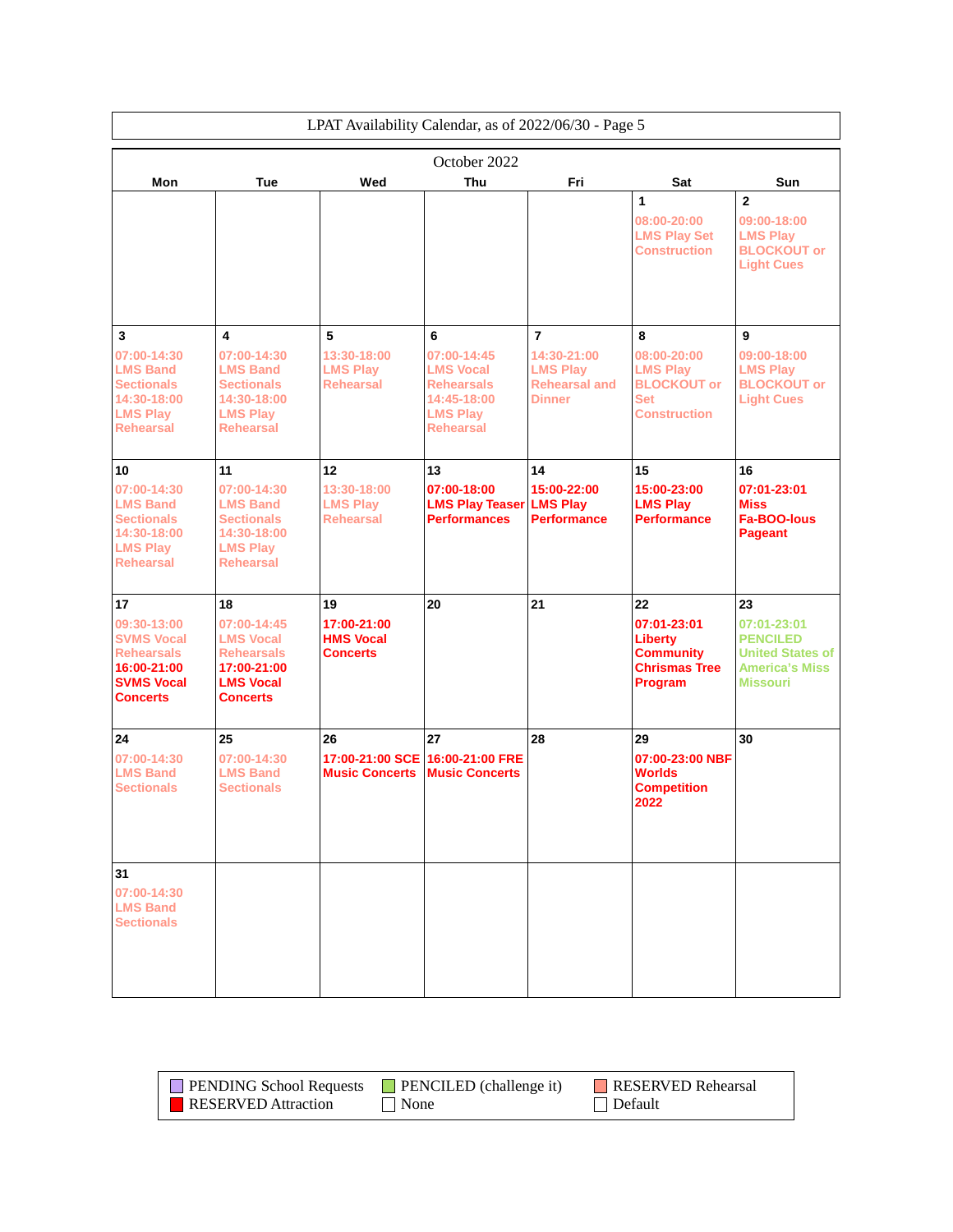|                                                                                                                            | LPAT Availability Calendar, as of 2022/06/30 - Page 6                                                                    |                                                          |                                                            |                                                                                              |                                                                                     |                                                                                                        |  |
|----------------------------------------------------------------------------------------------------------------------------|--------------------------------------------------------------------------------------------------------------------------|----------------------------------------------------------|------------------------------------------------------------|----------------------------------------------------------------------------------------------|-------------------------------------------------------------------------------------|--------------------------------------------------------------------------------------------------------|--|
|                                                                                                                            | November 2022                                                                                                            |                                                          |                                                            |                                                                                              |                                                                                     |                                                                                                        |  |
| Mon                                                                                                                        | Tue                                                                                                                      | Wed                                                      | Thu                                                        | Fri                                                                                          | Sat                                                                                 | Sun                                                                                                    |  |
|                                                                                                                            | 1<br>07:00-14:30<br><b>LMS Band</b><br><b>Sectionals</b>                                                                 | $\overline{2}$                                           | 3<br>07:00-14:45<br><b>LMS Vocal</b><br><b>Rehearsals</b>  | 4                                                                                            | 5                                                                                   | 6<br>07:01-23:01<br><b>PENCILED</b><br><b>Metropolitan</b><br><b>Youth Orchestra</b><br><b>Concert</b> |  |
| $\overline{\mathbf{r}}$<br>07:00-14:30<br><b>LMS Band</b><br><b>Sectionals</b><br>17:30-21:00 SCE<br><b>Music Concerts</b> | 8<br>07:00-14:30<br><b>LMS Band</b><br><b>Sectionals</b>                                                                 | 9                                                        | 10<br>07:00-14:45<br><b>LMS Vocal</b><br><b>Rehearsals</b> | 11<br>07:00-21:00<br><b>Veteran's Day</b><br><b>Celebration</b>                              | 12                                                                                  | 13<br>07:01-23:01 All<br><b>Church Worship</b><br>- Liberty UMC                                        |  |
| 14<br>07:00-14:30<br><b>LMS Band</b><br><b>Sectionals</b><br>17:30-21:00<br><b>EPIC Music</b><br><b>Concerts</b>           | 15<br>07:00-15:00<br><b>LMS Orchestra</b><br><b>Rehearsals</b><br>17:30-21:00<br><b>LMS Orchestra</b><br><b>Concerts</b> | 16                                                       | 17<br>07:00-14:45<br><b>LMS Vocal</b><br><b>Rehearsals</b> | 18<br>07:01-23:01<br><b>PENCILED Blue</b><br><b>Springs Ballet</b><br><b>Nutcracker 2022</b> | 19<br>07:01-23:01<br><b>Blue Springs</b><br><b>Ballet</b><br><b>Nutcracker 2022</b> | 20<br>07:01-23:01<br><b>PENCILED Blue</b><br><b>Springs Ballet</b><br>Nutcracker 2022                  |  |
| 21<br>07:00-14:30<br><b>LMS Band</b><br><b>Sectionals</b>                                                                  | 22<br>07:00-14:30<br><b>LMS Band</b><br><b>Sectionals</b>                                                                | 23                                                       | 24                                                         | 25                                                                                           | 26                                                                                  | 27                                                                                                     |  |
| 28<br>07:00-14:30<br><b>LMS Band</b><br><b>Sectionals</b>                                                                  | 29<br>07:00-14:30<br><b>LMS Band</b><br><b>Sectionals</b>                                                                | 30<br>17:30-21:00<br><b>WHE Music</b><br><b>Concerts</b> |                                                            |                                                                                              |                                                                                     |                                                                                                        |  |

| <b>PENDING School Requests</b> | $\blacksquare$ PENCILED (challenge it) | RESERVED Rehearsal |
|--------------------------------|----------------------------------------|--------------------|
| RESERVED Attraction            | None                                   | $\Box$ Default     |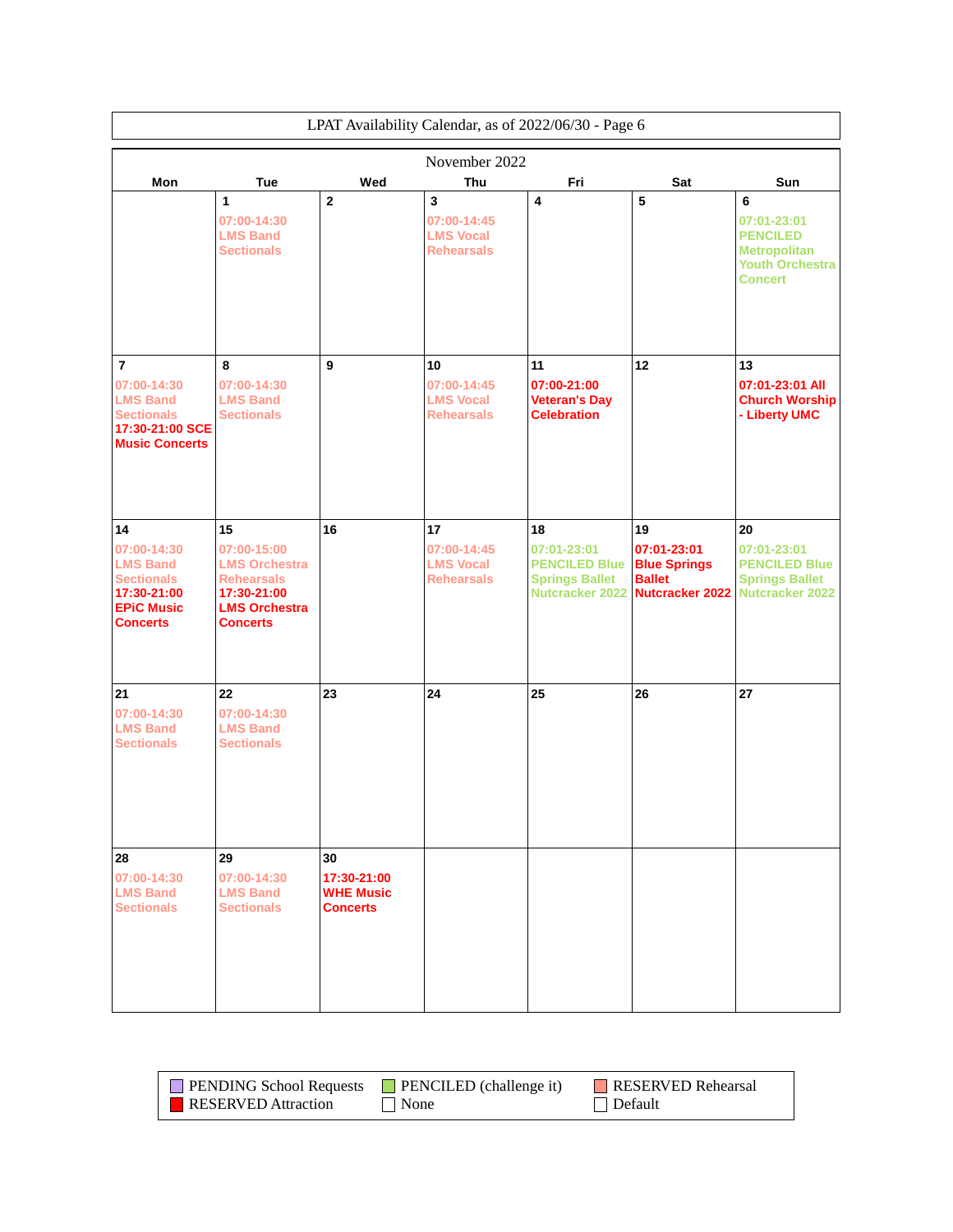| LPAT Availability Calendar, as of 2022/06/30 - Page 7                                                                                                                  |                                                                                                                                                                |                                                                                                                                                                       |                                                                                                                                                                     |                                                                                     |                                                                                |                                                                                          |
|------------------------------------------------------------------------------------------------------------------------------------------------------------------------|----------------------------------------------------------------------------------------------------------------------------------------------------------------|-----------------------------------------------------------------------------------------------------------------------------------------------------------------------|---------------------------------------------------------------------------------------------------------------------------------------------------------------------|-------------------------------------------------------------------------------------|--------------------------------------------------------------------------------|------------------------------------------------------------------------------------------|
|                                                                                                                                                                        |                                                                                                                                                                |                                                                                                                                                                       | December 2022                                                                                                                                                       |                                                                                     |                                                                                |                                                                                          |
| Mon                                                                                                                                                                    | Tue                                                                                                                                                            | Wed                                                                                                                                                                   | Thu                                                                                                                                                                 | Fri                                                                                 | Sat                                                                            | Sun                                                                                      |
|                                                                                                                                                                        |                                                                                                                                                                |                                                                                                                                                                       | 1<br>07:00-14:45<br><b>LMS Vocal</b><br><b>Rehearsals</b><br>17:30-21:00 SCE<br><b>Music Concerts</b>                                                               | $\mathbf{2}$<br>17:30-21:00 LPS<br>5th Grade<br><b>Orchestra</b><br><b>Concerts</b> | 3<br>07:01-23:01 The<br><b>Nutcracker by</b><br><b>LYBC 2022</b>               | 4<br>07:01-23:01 The<br><b>Nutcracker by</b><br><b>LYBC 2022</b>                         |
| 5<br>07:00-14:30<br><b>LMS Band</b><br><b>Sectionals</b>                                                                                                               | 6<br>07:00-14:30<br><b>LMS Band</b><br><b>Sectionals</b>                                                                                                       | $\overline{7}$                                                                                                                                                        | 8<br>07:00-14:45<br><b>LMS Vocal</b><br><b>Rehearsals</b>                                                                                                           | 9<br>14:30-17:15<br><b>LMS Musical</b><br><b>Rehearsal</b>                          | 10<br>07:01-23:01<br><b>Infinity Dance</b><br><b>KC Winter</b>                 | 11<br>07:01-23:01<br><b>MelRoe's</b><br><b>School of Dance</b>                           |
|                                                                                                                                                                        |                                                                                                                                                                |                                                                                                                                                                       | <b>LMS Musical</b><br><b>Rehearsal</b><br><b>Callbacks</b>                                                                                                          |                                                                                     |                                                                                |                                                                                          |
| 12                                                                                                                                                                     | 13                                                                                                                                                             | 14                                                                                                                                                                    | 15                                                                                                                                                                  | 16                                                                                  | 17                                                                             | 18                                                                                       |
| 07:00-14:30<br><b>LMS Vocal</b><br><b>Rehearsals</b><br>14:30-17:30<br><b>LMS Musical</b><br><b>Rehearsal</b><br>17:30-21:00<br><b>LMS Vocal</b><br><b>Concerts</b>    | 07:00-14:30<br><b>LMS Band</b><br><b>Sectionals and</b><br><b>Rehearsals</b><br>14:30-17:00<br><b>LMS Musical</b><br><b>Rehearsal</b><br>17:00-21:00<br>(more) | 09:00-13:00<br><b>SVMS Vocal</b><br><b>Rehearsals</b><br>13:30-16:30<br><b>LMS Musical</b><br><b>Rehearsal</b><br>17:30-21:00<br><b>SVMS Vocal</b><br><b>Concerts</b> | 07:00-14:45<br><b>LMS Vocal</b><br><b>Rehearsals</b><br>14:45-17:30<br><b>LMS Musical</b><br><b>Rehearsal</b><br>17:30-21:00<br><b>HMS Vocal</b><br><b>Concerts</b> | 14:30-17:30<br><b>LMS Musical</b><br><b>Rehearsal</b>                               | 07:01-23:01<br><b>PENCILED</b><br><b>Cloud Nine</b><br><b>Aerial Arts 2022</b> | 07:01-23:01<br><b>PENCILED</b><br><b>Studio 320</b><br><b>Christmas</b><br><b>Ballet</b> |
| 19                                                                                                                                                                     | 20                                                                                                                                                             | 21                                                                                                                                                                    | 22                                                                                                                                                                  | 23                                                                                  | 24                                                                             | 25                                                                                       |
| 07:00-14:30<br><b>LMS Band</b><br><b>Sectionals</b><br>07:00-14:45<br><b>LMS Winter</b><br><b>Assembly</b><br><b>Rehearsal</b><br>17:30-21:00 LPS   PENCILED<br>(more) | 07:00-14:30<br><b>LMS Band</b><br><b>Sectionals</b><br>07:00-14:45<br><b>LMS Winter</b><br><b>Assembly</b><br>15:01-23:01<br>(more)                            | 07:01-23:01<br><b>PENCILED</b><br><b>Luzicka Ballet</b><br><b>Dress Rehearsal Luzicka Ballet</b>                                                                      | 07:01-23:01<br><b>PENCILED The</b><br><b>Nutcracker by</b>                                                                                                          |                                                                                     |                                                                                |                                                                                          |
| 26                                                                                                                                                                     | 27                                                                                                                                                             | 28                                                                                                                                                                    | 29                                                                                                                                                                  | 30                                                                                  | 31                                                                             |                                                                                          |
|                                                                                                                                                                        |                                                                                                                                                                |                                                                                                                                                                       | 14:45-16:30                                                                                                                                                         | <b>Read-Thru</b>                                                                    | <b>Dance Recital</b>                                                           | 2022                                                                                     |

| <b>PENDING School Requests</b> | $\blacksquare$ PENCILED (challenge it) | RESERVED Rehearsal |
|--------------------------------|----------------------------------------|--------------------|
| <b>RESERVED</b> Attraction     | None                                   | $\Box$ Default     |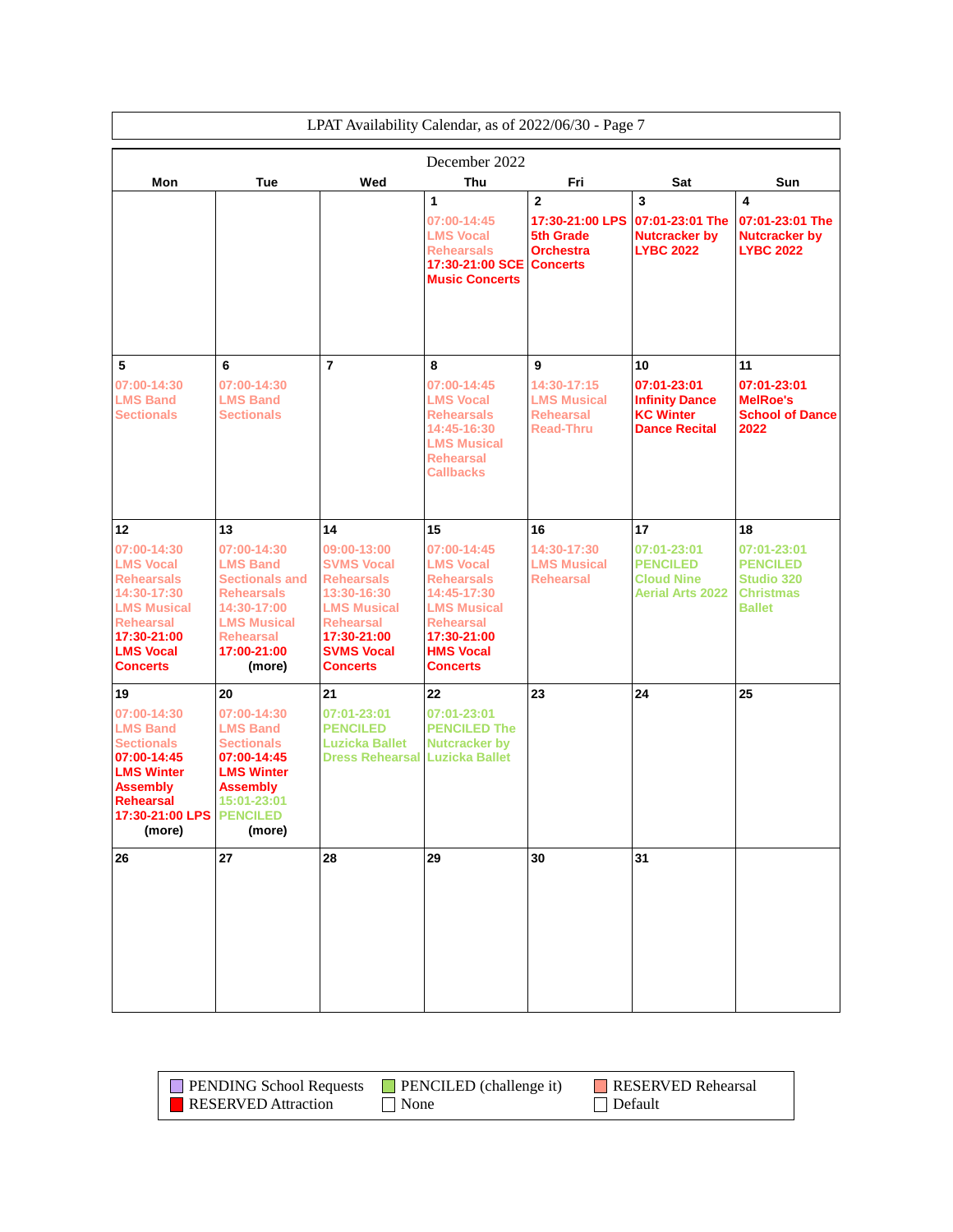|                                                                                                                   |                                                                                                                    |                                                             | LPAT Availability Calendar, as of 2022/06/30 - Page 8       |                                                                                                                                    |                                                                                     |                                                                                                        |
|-------------------------------------------------------------------------------------------------------------------|--------------------------------------------------------------------------------------------------------------------|-------------------------------------------------------------|-------------------------------------------------------------|------------------------------------------------------------------------------------------------------------------------------------|-------------------------------------------------------------------------------------|--------------------------------------------------------------------------------------------------------|
|                                                                                                                   |                                                                                                                    |                                                             | January 2023                                                |                                                                                                                                    |                                                                                     |                                                                                                        |
| Mon                                                                                                               | Tue                                                                                                                | Wed                                                         | Thu                                                         | Fri                                                                                                                                | Sat                                                                                 | Sun                                                                                                    |
|                                                                                                                   |                                                                                                                    |                                                             |                                                             |                                                                                                                                    |                                                                                     | 1                                                                                                      |
| $\mathbf{2}$                                                                                                      | $\overline{\mathbf{3}}$                                                                                            | 4<br>13:30-17:30<br><b>LMS Musical</b><br><b>Rehearsal</b>  | 5<br>14:30-17:30<br><b>LMS Musical</b><br><b>Rehearsal</b>  | 6<br>14:30-17:30<br><b>LMS Musical</b><br><b>Rehearsal</b>                                                                         | $\overline{7}$                                                                      | 8                                                                                                      |
| 9<br>07:00-14:30<br><b>LMS Band</b><br><b>Sectionals</b><br>14:30-17:30<br><b>LMS Musical</b><br><b>Rehearsal</b> | 10<br>07:00-14:30<br><b>LMS Band</b><br><b>Sectionals</b><br>14:30-17:30<br><b>LMS Musical</b><br><b>Rehearsal</b> | 11<br>13:30-17:30<br><b>LMS Musical</b><br><b>Rehearsal</b> | 12<br>14:30-17:30<br><b>LMS Musical</b><br><b>Rehearsal</b> | 13<br>14:30-17:30<br><b>LMS Musical</b><br><b>Rehearsal</b>                                                                        | 14                                                                                  | 15<br>07:01-23:01<br><b>PENCILED J31</b><br><b>Dance Center</b><br><b>Winter</b><br><b>Spectacular</b> |
| 16                                                                                                                | 17<br>07:00-14:30<br><b>LMS Band</b><br><b>Sectionals</b><br>14:30-17:30<br><b>LMS Musical</b><br><b>Rehearsal</b> | 18<br>13:30-17:30<br><b>LMS Musical</b><br><b>Rehearsal</b> | 19<br>14:30-17:30<br><b>LMS Musical</b><br><b>Rehearsal</b> | 20<br>14:30-17:00<br><b>LMS Musical</b><br><b>Rehearsal</b><br>17:00-21:00<br><b>DMS/LMS</b><br><b>Orchestra</b><br><b>Retreat</b> | 21                                                                                  | 22<br>07:01-23:01<br><b>PENCILED</b><br><b>Perception</b><br><b>Dance Company</b>                      |
| 23                                                                                                                | 24                                                                                                                 | 25                                                          | 26                                                          | 27                                                                                                                                 | 28                                                                                  | 29                                                                                                     |
| 07:00-14:30<br><b>LMS Band</b><br><b>Sectionals</b><br>14:30-17:30<br><b>LMS Musical</b><br><b>Rehearsal</b>      | 07:00-14:30<br><b>LMS Band</b><br><b>Sectionals</b><br>14:30-17:30<br><b>LMS Musical</b><br><b>Rehearsal</b>       | 13:30-17:30<br><b>LMS Musical</b><br><b>Rehearsal</b>       | 14:30-17:30<br><b>LMS Musical</b><br><b>Rehearsal</b>       | 14:30-17:30<br><b>LMS Musical</b><br><b>Rehearsal</b><br>17:31-23:01<br><b>PENCILED</b><br><b>Uproar Dance</b><br>(more)           | 07:01-23:01<br><b>PENCILED</b><br><b>Uproar Dance</b><br><b>Competition</b><br>2023 | 07:01-23:01<br><b>PENCILED</b><br><b>Uproar Dance</b><br><b>Competition</b><br>2023                    |
| 30                                                                                                                | 31                                                                                                                 |                                                             |                                                             |                                                                                                                                    |                                                                                     |                                                                                                        |
| 07:00-14:30<br><b>LMS Band</b><br><b>Sectionals</b><br>14:30-17:30<br><b>LMS Musical</b><br><b>Rehearsal</b>      | 07:00-14:30<br><b>LMS Band</b><br><b>Sectionals</b><br>14:30-17:30<br><b>LMS Musical</b><br><b>Rehearsal</b>       |                                                             |                                                             |                                                                                                                                    |                                                                                     |                                                                                                        |

| <b>PENDING School Requests</b> | <b>PENCILED</b> (challenge it) | <b>RESERVED Rehearsal</b> |
|--------------------------------|--------------------------------|---------------------------|
| RESERVED Attraction            | None                           | Default                   |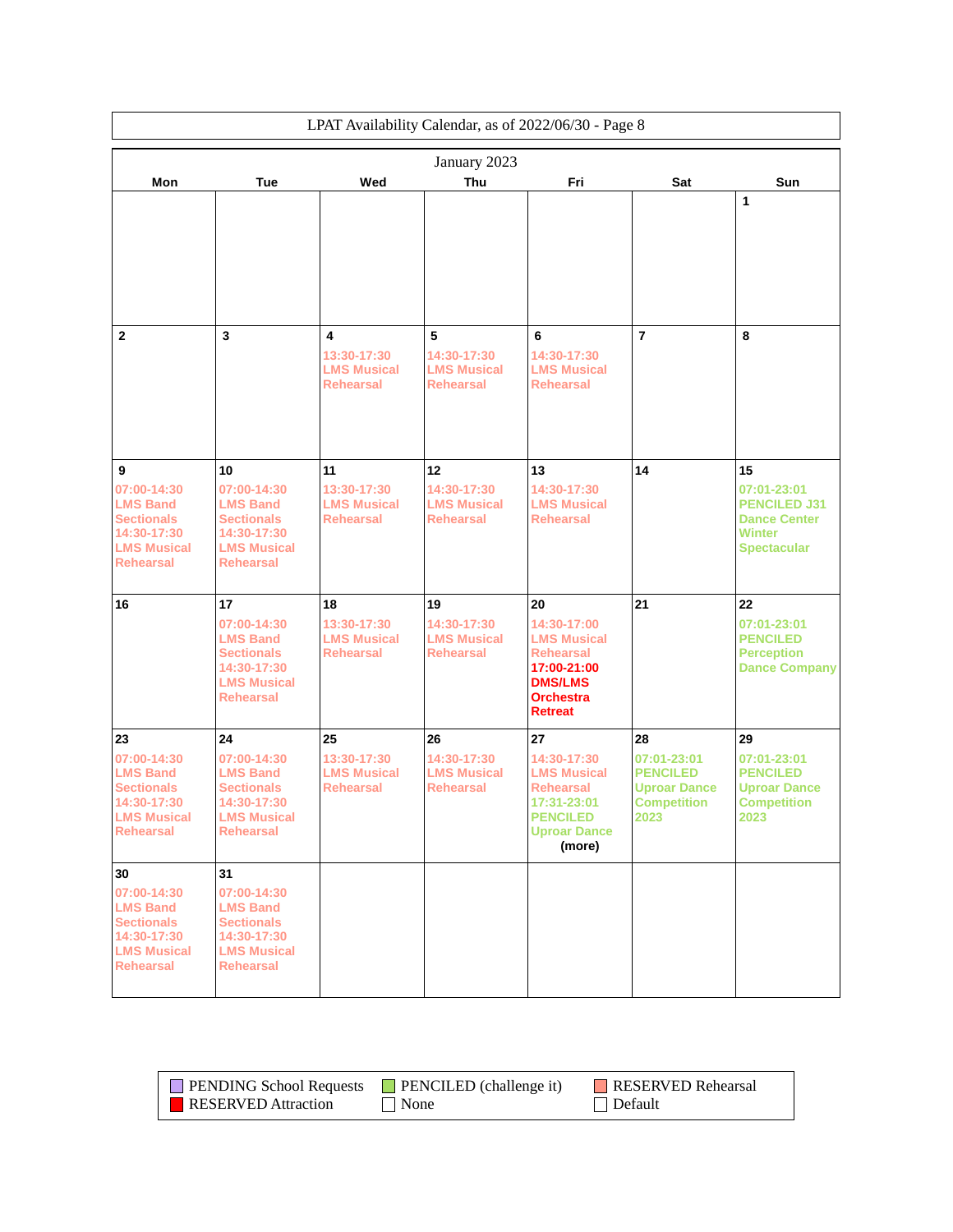|                                                                                                               | LPAT Availability Calendar, as of 2022/06/30 - Page 9                                                                               |                                                             |                                                                                                                                 |                                                                           |                                                                                                    |                                                                                             |  |
|---------------------------------------------------------------------------------------------------------------|-------------------------------------------------------------------------------------------------------------------------------------|-------------------------------------------------------------|---------------------------------------------------------------------------------------------------------------------------------|---------------------------------------------------------------------------|----------------------------------------------------------------------------------------------------|---------------------------------------------------------------------------------------------|--|
|                                                                                                               |                                                                                                                                     |                                                             | February 2023                                                                                                                   |                                                                           |                                                                                                    |                                                                                             |  |
| Mon                                                                                                           | <b>Tue</b>                                                                                                                          | Wed                                                         | <b>Thu</b>                                                                                                                      | Fri                                                                       | Sat                                                                                                | <b>Sun</b>                                                                                  |  |
|                                                                                                               |                                                                                                                                     | 1<br>13:30-17:30<br><b>LMS Musical</b><br><b>Rehearsal</b>  | $\overline{2}$<br>07:00-14:45<br><b>LMS Vocal</b><br><b>Rehearsals</b><br>14:45-17:30<br><b>LMS Musical</b><br><b>Rehearsal</b> | 3<br>14:30-17:30<br><b>LMS Musical</b><br><b>Rehearsal</b>                | 4                                                                                                  | 5<br>07:01-23:01<br><b>Metropolitan</b><br><b>Youth Orchestra</b><br><b>Concert</b>         |  |
| 6                                                                                                             | $\overline{7}$                                                                                                                      | 8                                                           | 9                                                                                                                               | 10                                                                        | 11                                                                                                 | 12                                                                                          |  |
| 07:00-14:30<br><b>LMS Band</b><br><b>Sectionals</b><br>14:30-17:30<br><b>LMS Musical</b><br><b>Rehearsal</b>  | 07:00-14:30<br><b>LMS Band</b><br><b>Sectionals</b><br>14:30-17:30<br><b>LMS Musical</b><br><b>Rehearsal</b>                        | 13:30-17:30<br><b>LMS Musical</b><br><b>Rehearsal</b>       | 07:00-14:45<br><b>LMS Vocal</b><br><b>Rehearsals</b><br>14:45-17:30<br><b>LMS Musical</b><br><b>Rehearsal</b>                   | 14:30-17:30<br><b>LMS Musical</b><br><b>Rehearsal</b>                     | 07:01-23:01<br><b>Dance Champs</b><br><b>Solo</b><br><b>Competitions</b>                           | 07:01-23:01<br><b>PENCILED</b><br><b>Dance Champs</b><br><b>Solo</b><br><b>Competitions</b> |  |
| 13                                                                                                            | 14                                                                                                                                  | 15                                                          | 16                                                                                                                              | 17                                                                        | 18                                                                                                 | 19                                                                                          |  |
| 08:00-12:00<br><b>LMS Musical Pit</b><br><b>Drop</b><br>14:30-18:30<br><b>LMS Musical</b><br><b>Rehearsal</b> | 12:00-14:00 MS<br><b>Orchestra</b><br><b>Pre-Festival</b><br><b>Clinic</b><br>14:30-18:30<br><b>LMS Musical</b><br><b>Rehearsal</b> | 13:30-17:30<br><b>LMS Musical</b><br><b>Rehearsal</b>       | 07:00-14:45<br><b>LMS Vocal</b><br><b>Rehearsals</b><br>14:45-17:30<br><b>LMS Musical</b><br><b>Rehearsal</b>                   |                                                                           | 08:00-20:00<br><b>LMS Musical</b><br><b>Set</b><br><b>Construction</b>                             | 09:00-18:00<br><b>LMS Musical</b><br><b>BLOCKOUT or</b><br><b>Light Cues</b>                |  |
|                                                                                                               |                                                                                                                                     |                                                             |                                                                                                                                 |                                                                           |                                                                                                    |                                                                                             |  |
| 20                                                                                                            | 21<br>07:00-14:30<br><b>LMS Band</b><br><b>Sectionals</b><br>14:30-18:00<br><b>LMS Musical</b><br><b>Rehearsal</b>                  | 22<br>13:30-18:00<br><b>LMS Musical</b><br><b>Rehearsal</b> | 23<br>07:00-14:45<br><b>LMS Vocal</b><br><b>Rehearsals</b><br>14:45-18:00<br><b>LMS Musical</b><br><b>Rehearsal</b>             | 24<br>14:30-21:30<br><b>LMS Musical</b><br><b>Rehearsal and</b><br>dinner | 25<br>08:00-20:00<br><b>LMS Musical</b><br><b>BLOCKOUT or</b><br><b>Set</b><br><b>Construction</b> | 26<br>09:00-18:00<br><b>LMS Musical</b><br><b>BLOCKOUT or</b><br><b>Light Cues</b>          |  |
| 27                                                                                                            | 28                                                                                                                                  |                                                             |                                                                                                                                 |                                                                           |                                                                                                    |                                                                                             |  |
| 07:00-14:30<br><b>LMS Band</b><br><b>Sectionals</b><br>14:30-18:30<br><b>LMS Musical</b><br><b>Rehearsal</b>  | 07:00-18:00<br><b>LMS Musical</b><br><b>Teaser</b><br><b>Performances</b>                                                           |                                                             |                                                                                                                                 |                                                                           |                                                                                                    |                                                                                             |  |

| <b>PENDING School Requests</b> | <b>PENCILED</b> (challenge it) | RESERVED Rehearsal |
|--------------------------------|--------------------------------|--------------------|
| <b>RESERVED</b> Attraction     | None                           | $\Box$ Default     |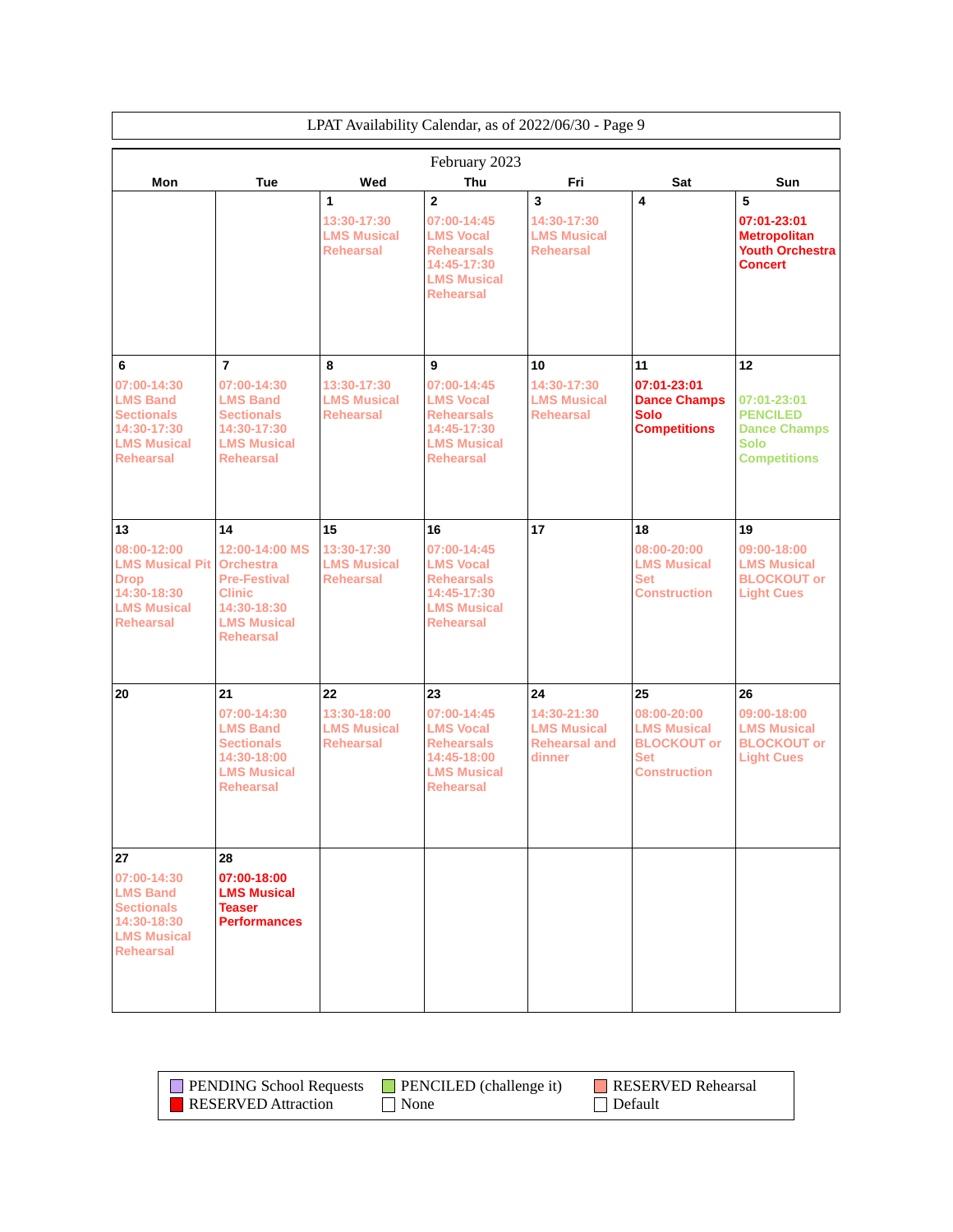|                                                            | LPAT Availability Calendar, as of 2022/06/30 - Page 10                                                                      |                                                            |                                                                                                                                 |                                                                                          |                                                                                             |                                                                                          |  |
|------------------------------------------------------------|-----------------------------------------------------------------------------------------------------------------------------|------------------------------------------------------------|---------------------------------------------------------------------------------------------------------------------------------|------------------------------------------------------------------------------------------|---------------------------------------------------------------------------------------------|------------------------------------------------------------------------------------------|--|
|                                                            |                                                                                                                             |                                                            | March 2023                                                                                                                      |                                                                                          |                                                                                             |                                                                                          |  |
| Mon                                                        | <b>Tue</b>                                                                                                                  | Wed                                                        | <b>Thu</b>                                                                                                                      | Fri                                                                                      | Sat                                                                                         | Sun                                                                                      |  |
|                                                            |                                                                                                                             | 1<br>14:30-18:30<br><b>LMS Musical</b><br><b>Rehearsal</b> | $\mathbf{2}$<br>07:00-14:45<br><b>LMS Vocal</b><br><b>Rehearsals</b><br>15:00-22:00<br><b>LMS Musical</b><br><b>Performance</b> | 3<br>08:00-22:00<br><b>LMS Musical</b><br><b>Performance</b>                             | $\overline{\mathbf{4}}$<br>08:00-22:00<br><b>LMS Musical</b><br><b>Performance</b>          | 5<br>08:00-23:00<br><b>LMS Musical</b><br><b>BLOCKOUT</b>                                |  |
| 6<br>08:00-12:00<br><b>LMS Musical Pit</b><br><b>Raise</b> | $\overline{7}$<br>07:00-14:30<br><b>LMS Band</b><br><b>Sectionals</b><br>16:00-21:00<br><b>HMS Vocal</b><br><b>Concerts</b> | 8                                                          | 9<br>07:00-14:45<br><b>LMS Vocal</b><br><b>Rehearsals</b><br>15:31-23:01<br><b>PENCILED</b><br><b>Bravo Dance</b>               | 10<br>07:01-23:01<br><b>PENCILED</b><br><b>Bravo Dance</b><br><b>Competition</b><br>2023 | 11<br>07:01-23:01<br><b>Bravo Dance</b><br><b>Competition</b><br>2023                       | 12<br>07:01-23:01<br><b>PENCILED</b><br><b>Bravo Dance</b><br><b>Competition</b><br>2023 |  |
| 13<br>07:00-14:30<br><b>LMS Band</b><br><b>Sectionals</b>  | 14<br>07:00-14:30<br><b>LMS Vocal</b><br><b>Rehearsals</b><br>16:00-21:00<br><b>LMS Vocal</b><br><b>Concerts</b>            | 15                                                         | Load-in<br>16                                                                                                                   | 17<br>07:01-23:01<br><b>PENCILED</b><br><b>Dance Champs</b><br><b>Regionals 2023</b>     | 18<br>07:01-23:01<br><b>Dance Champs</b><br><b>Regionals 2023</b>                           | 19<br>07:01-23:01<br><b>PENCILED</b><br><b>Dance Champs</b><br><b>Regionals 2023</b>     |  |
| 20                                                         | 21                                                                                                                          | 22                                                         | 23                                                                                                                              | 24<br>07:01-23:01<br><b>PENCILED</b><br><b>Triumph</b><br><b>National Talent</b><br>2023 | 25<br>07:01-23:01<br><b>Triumph</b><br><b>National Talent</b><br><b>Competition</b><br>2023 | 26<br>07:01-23:01<br><b>Triumph</b><br><b>National Talent</b><br>2023                    |  |
| 27<br>07:00-14:30<br><b>LMS Band</b><br><b>Sectionals</b>  | 28<br>07:00-14:30<br><b>LMS Band</b><br><b>Sectionals</b>                                                                   | 29                                                         | 30<br>16:00-21:00 SCE 07:01-23:01<br><b>Music Concerts</b>                                                                      | 31<br><b>PENCILED The</b><br><b>Dance Effect</b><br><b>Competition</b><br>2023           |                                                                                             |                                                                                          |  |

|                     | <b>PENDING School Requests</b> PENCILED (challenge it) | RESERVED Rehearsal |
|---------------------|--------------------------------------------------------|--------------------|
| RESERVED Attraction | $\blacksquare$ None                                    | Default            |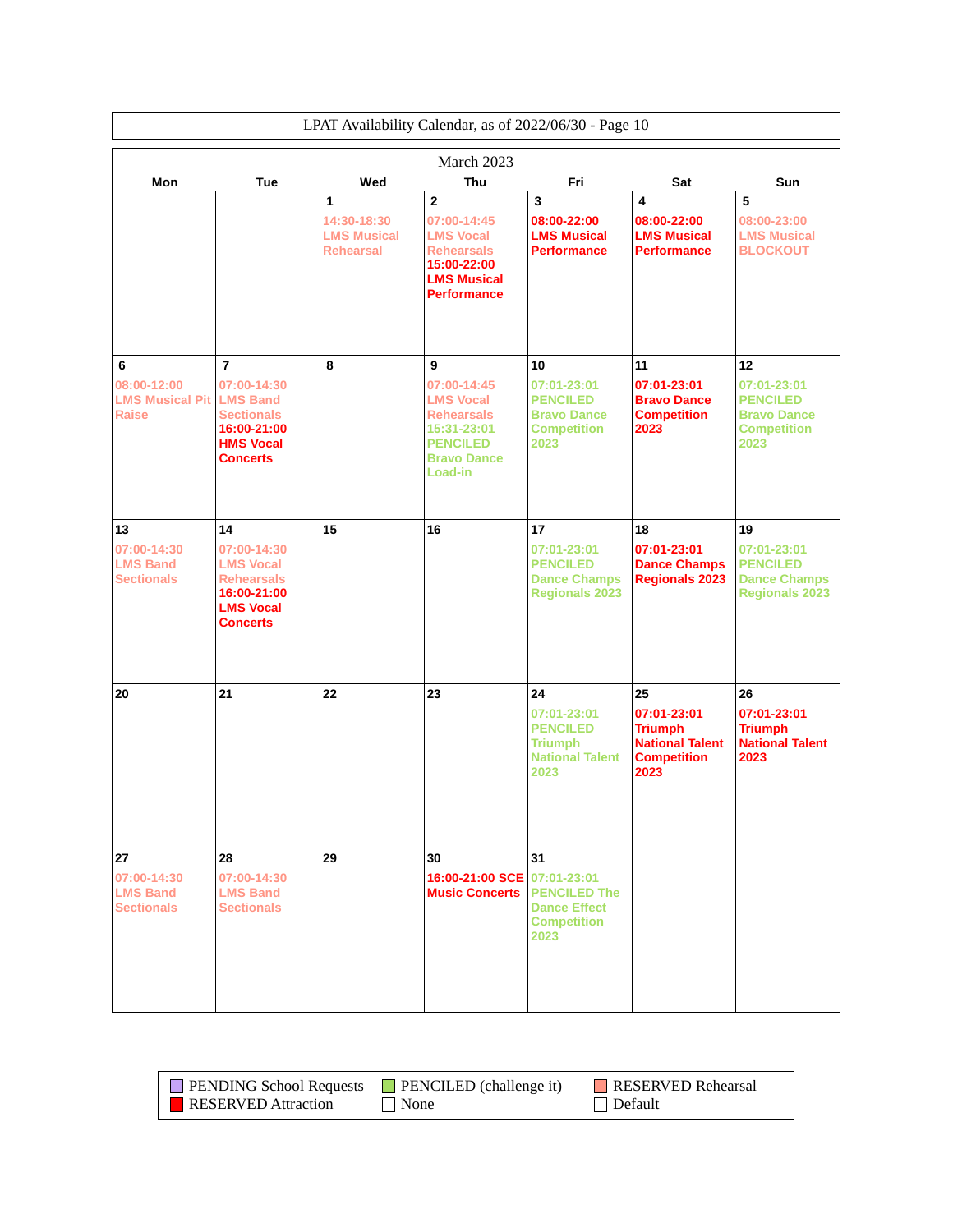| LPAT Availability Calendar, as of 2022/06/30 - Page 11                                                         |                                                                                                                  |                                                |                                                                                                                 |                                                                                                                                                         |                                                                                                         |                                                                                                                            |
|----------------------------------------------------------------------------------------------------------------|------------------------------------------------------------------------------------------------------------------|------------------------------------------------|-----------------------------------------------------------------------------------------------------------------|---------------------------------------------------------------------------------------------------------------------------------------------------------|---------------------------------------------------------------------------------------------------------|----------------------------------------------------------------------------------------------------------------------------|
|                                                                                                                |                                                                                                                  |                                                | April 2023                                                                                                      |                                                                                                                                                         |                                                                                                         |                                                                                                                            |
| Mon                                                                                                            | Tue                                                                                                              | Wed                                            | Thu                                                                                                             | Fri                                                                                                                                                     | Sat                                                                                                     | Sun                                                                                                                        |
|                                                                                                                |                                                                                                                  |                                                |                                                                                                                 |                                                                                                                                                         | 1<br>07:00-23:00 The<br><b>Dance Effect</b><br><b>Competition</b><br>2023                               | $\mathbf{2}$<br>07:01-23:01<br><b>PENCILED The</b><br><b>Dance Effect</b><br><b>Competition</b><br>2023                    |
| 3<br>07:00-14:30<br><b>LMS Band</b><br><b>Sectionals</b><br>16:00-21:00<br><b>WHE Music</b><br><b>Concerts</b> | 4<br>07:00-14:30<br><b>LMS Band</b><br><b>Sectionals</b><br>16:00-21:00 SCE<br><b>Music Concerts</b>             | 5                                              | 6<br>07:00-14:45<br><b>LMS Vocal</b><br><b>Rehearsals</b><br>16:00-21:00<br><b>WHE Music</b><br><b>Concerts</b> | $\overline{7}$                                                                                                                                          | 8                                                                                                       | 9                                                                                                                          |
| 10<br>07:00-14:30<br><b>LMS Band</b><br><b>Sectionals</b>                                                      | 11<br>07:00-14:30<br><b>LMS Band</b><br><b>Sectionals</b><br>16:00-21:00<br><b>EPiC Music</b><br><b>Concerts</b> | 12<br>16:00-21:00 FRE<br><b>Music Concerts</b> | 13<br>07:00-14:45<br><b>LMS Vocal</b><br><b>Rehearsals</b>                                                      | 14<br>07:00-14:30<br><b>LMS Writing</b><br><b>Festival</b><br>15:01-23:01<br><b>PENCILED Elite</b><br>Dance Cup 2023                                    | 15<br>07:01-23:01 Elite 07:01-23:01<br>Dance Cup 2023                                                   | 16<br><b>PENCILED Elite</b><br>Dance Cup 2023                                                                              |
| 17<br>07:00-14:30<br><b>LMS Band</b><br><b>Sectionals</b>                                                      | 18<br>07:00-14:30<br><b>LMS Band</b><br><b>Sectionals</b>                                                        | 19                                             | 20<br>07:00-14:45<br><b>LMS Vocal</b><br><b>Rehearsals</b>                                                      | 21<br>07:01-23:01<br><b>PENCILED</b><br><b>Platinum</b><br><b>Performance</b><br><b>Plus</b><br><b>Competition</b><br>2023                              | 22<br>07:00-23:00<br><b>Platinum</b><br><b>Performance</b><br><b>Plus</b><br><b>Competition</b><br>2023 | 23<br>07:01-23:01<br><b>PENCILED</b><br><b>Platinum</b><br><b>Performance</b><br><b>Plus</b><br><b>Competition</b><br>2023 |
| 24<br>07:00-14:30<br><b>LMS Band</b><br><b>Sectionals</b>                                                      | 25<br>07:00-14:30<br><b>LMS Band</b><br><b>Sectionals</b><br>16:00-21:00<br><b>EPIC Music</b><br><b>Concerts</b> | 26                                             | 27<br>07:00-14:45<br><b>LMS Vocal</b><br><b>Rehearsals</b>                                                      | 28<br>09:00-14:30 SCE<br><b>Syncopations</b><br><b>Musical</b><br><b>Rehearsals</b><br>16:00-21:00 SCE<br><b>Syncopations</b><br><b>Musical Concert</b> | 29<br>07:00-23:00 NBF<br><b>Southern States</b><br><b>Classic</b>                                       | 30<br>07:01-23:01<br><b>PENCILED</b><br><b>Metropolitan</b><br><b>Youth Orchestra</b><br><b>Concert</b>                    |

| <b>PENDING School Requests</b> | $\blacksquare$ PENCILED (challenge it) | RESERVED Rehearsal |
|--------------------------------|----------------------------------------|--------------------|
| <b>RESERVED</b> Attraction     | None                                   | $\Box$ Default     |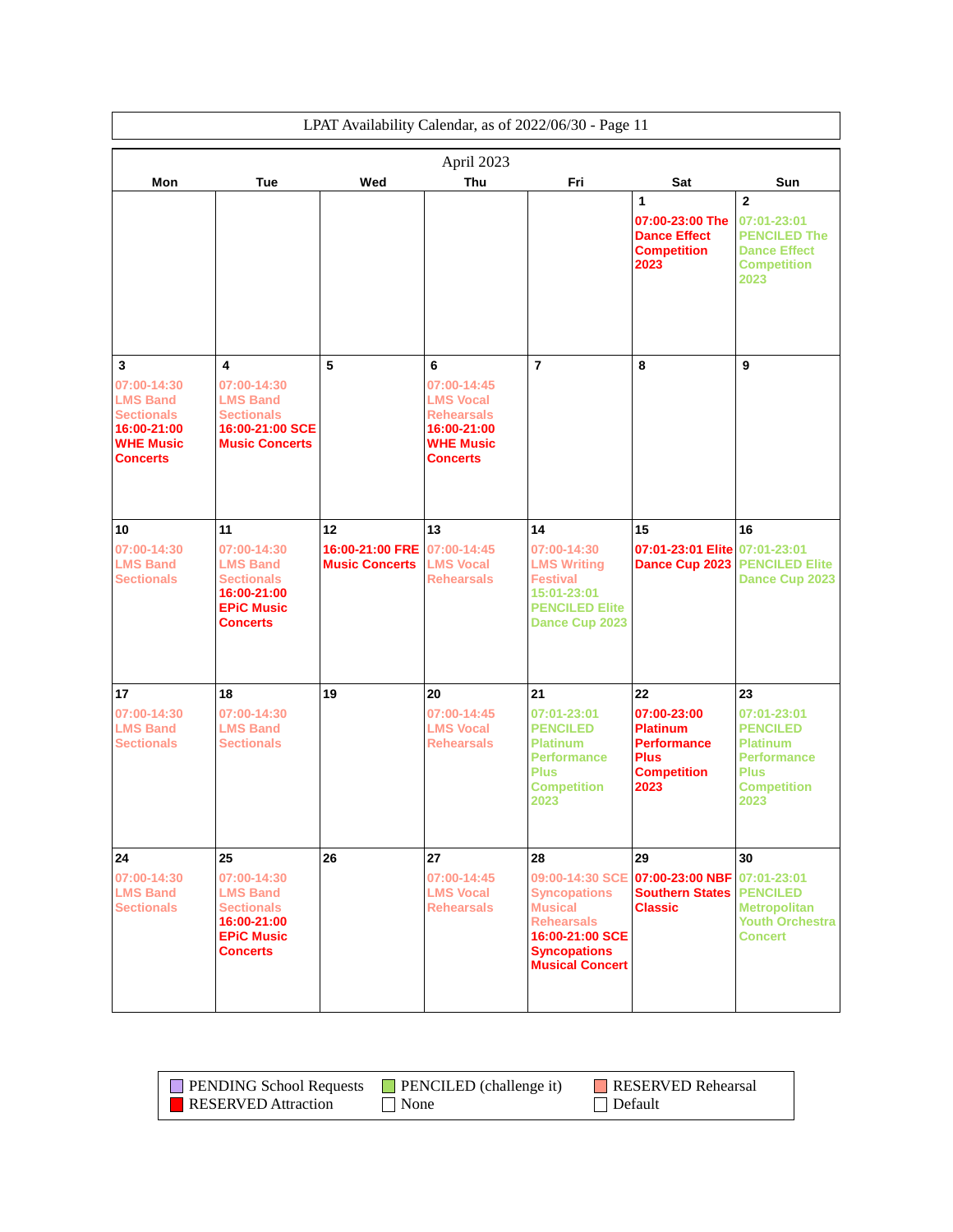|                                                                                                                                         | LPAT Availability Calendar, as of 2022/06/30 - Page 12                                                                                 |                                                                                                                                        |                                                                                                                             |                                                                                                            |                                                                                         |                                                                                                      |
|-----------------------------------------------------------------------------------------------------------------------------------------|----------------------------------------------------------------------------------------------------------------------------------------|----------------------------------------------------------------------------------------------------------------------------------------|-----------------------------------------------------------------------------------------------------------------------------|------------------------------------------------------------------------------------------------------------|-----------------------------------------------------------------------------------------|------------------------------------------------------------------------------------------------------|
|                                                                                                                                         |                                                                                                                                        |                                                                                                                                        | May 2023                                                                                                                    |                                                                                                            |                                                                                         |                                                                                                      |
| Mon                                                                                                                                     | Tue                                                                                                                                    | Wed                                                                                                                                    | Thu                                                                                                                         | Fri                                                                                                        | Sat                                                                                     | Sun                                                                                                  |
| 1<br>07:00-14:30<br><b>LMS Band</b><br><b>Sectionals</b>                                                                                | $\overline{2}$<br>07:00-15:00<br><b>LMS Orchestra</b><br><b>Rehearsals</b><br>17:00-21:00<br><b>LMS Orchestra</b><br><b>Concerts</b>   | 3<br>17:30-21:00 LPS<br>5th Grade<br><b>Orchestra</b><br><b>Concerts</b>                                                               | 4<br>07:00-14:45<br><b>LMS Vocal</b><br><b>Rehearsals</b>                                                                   | 5<br>07:01-23:01<br><b>PENCILED</b><br><b>Leap! National</b><br><b>Dance</b><br><b>Competition</b><br>2023 | 6<br>07:01-23:01<br><b>Leap! National</b><br><b>Dance</b><br><b>Competition</b><br>2023 | $\overline{7}$<br>07:01-23:01<br><b>Leap! National</b><br><b>Dance</b><br><b>Competition</b><br>2023 |
| 8<br>07:00-14:30<br><b>LMS Band</b><br><b>Sectionals</b><br>16:01-23:01<br><b>PENCILED</b><br><b>Perception</b><br><b>Dance Company</b> | 9<br>07:00-15:00<br><b>LMS Band</b><br><b>Sectional</b><br>16:01-23:01<br><b>PENCILED</b><br><b>Perception</b><br><b>Dance Company</b> | 10<br>16:00-21:00<br><b>HMS Vocal</b><br><b>Concerts</b>                                                                               | 11<br>07:00-14:45<br><b>LMS Vocal</b><br><b>Rehearsals</b><br>15:01-23:01<br><b>Blue Springs</b><br><b>Ballet Rehearsal</b> | 12<br>16:00-21:00 LPS<br><b>5th Grade</b><br><b>Orchestra</b><br><b>Concerts</b>                           | 13<br>07:01-23:01<br><b>Blue Springs</b><br><b>Ballet Recital</b>                       | 14<br>07:01-23:01<br><b>Blue Springs</b><br><b>Ballet Recital</b>                                    |
| 15<br>07:00-14:30<br><b>LMS Band</b><br><b>Sectionals</b><br>16:00-21:00 SCE 16:00-21:00<br><b>5th Grade Music</b><br><b>Concerts</b>   | 16<br>07:00-15:00<br><b>LMS Vocal</b><br><b>Rehearsals</b><br><b>LMS Vocal</b><br><b>Concerts</b>                                      | 17<br>09:00-13:30<br><b>SVMS Vocal</b><br><b>Rehearsals</b><br>16:00-21:00<br><b>SVMS Vocal</b><br><b>Concerts</b>                     | 18<br>07:00-15:00<br><b>LMS Band</b><br><b>Rehearsals</b><br>17:00-21:00<br><b>LMS Band</b><br><b>Concert</b>               | 19<br>07:01-23:01<br><b>Kids Artistic</b><br><b>Review 2023</b>                                            | 20<br>07:01-23:01<br><b>Kids Artistic</b><br><b>Review 2023</b>                         | 21<br>07:01-23:01<br><b>Kids Artistic</b><br><b>Review 2023</b>                                      |
| 22                                                                                                                                      | 23<br>$07:00-15:00$<br><b>LMS Talent</b><br><b>Rehearsal</b>                                                                           | 24<br>07:00-15:00<br><b>LMS Talent</b><br><b>Show</b>                                                                                  | 25<br>07:00-15:00<br><b>LMS Awards</b><br><b>Assembly</b>                                                                   | 26<br>07:01-23:01<br><b>PENCILED</b><br><b>Catherine's</b><br><b>Dance</b><br><b>Rehearsal</b>             | 27<br>07:01-23:01<br><b>PENCILED Stars</b><br><b>Unlimited Dance</b><br><b>Recital</b>  | 28<br>07:01-23:01<br><b>PENCILED Stars</b><br><b>Unlimited Dance</b><br><b>Recital</b>               |
| 29<br>07:01-23:01<br><b>PENCILED</b><br><b>Catherine's</b><br><b>Dance</b><br><b>Rehearsal</b>                                          | 30<br>07:01-23:01<br><b>PENCILED</b><br><b>Catherine's</b><br><b>Dance</b><br><b>Rehearsal</b>                                         | 31<br>08:30-12:30<br><b>EPIC Rehearsal</b><br>16:01-23:01<br><b>PENCILED</b><br><b>Catherine's</b><br><b>Dance</b><br><b>Rehearsal</b> |                                                                                                                             |                                                                                                            |                                                                                         |                                                                                                      |

| <b>PENDING School Requests</b> | <b>PENCILED</b> (challenge it) | RESERVED Rehearsal |
|--------------------------------|--------------------------------|--------------------|
| <b>RESERVED</b> Attraction     | None                           | Default            |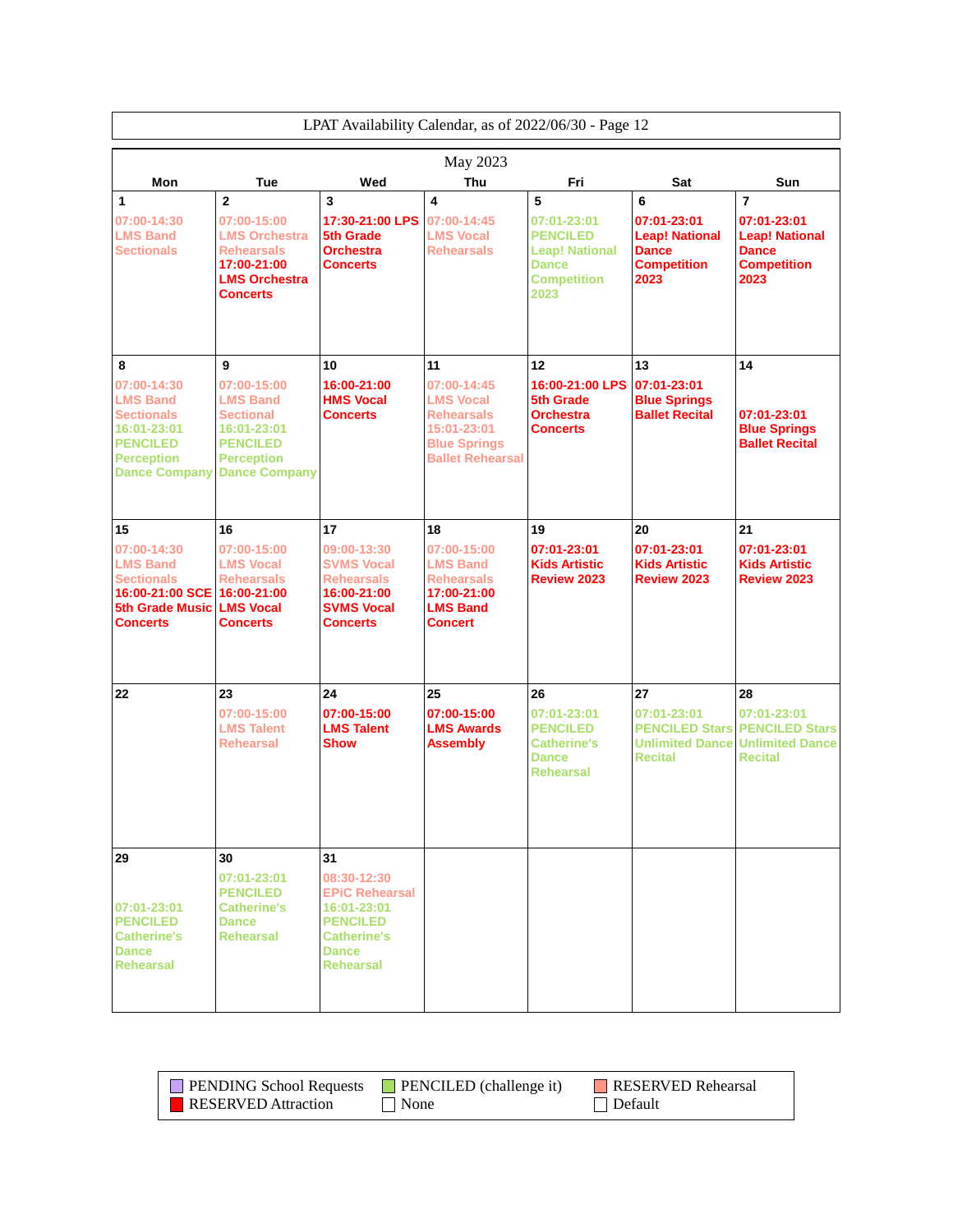|                                                                                 |                                                                                 |                                                                                 |                                                                                 | LPAT Availability Calendar, as of 2022/06/30 - Page 13                                                              |                                                                                                              |                                                                                              |
|---------------------------------------------------------------------------------|---------------------------------------------------------------------------------|---------------------------------------------------------------------------------|---------------------------------------------------------------------------------|---------------------------------------------------------------------------------------------------------------------|--------------------------------------------------------------------------------------------------------------|----------------------------------------------------------------------------------------------|
|                                                                                 |                                                                                 |                                                                                 | June 2023                                                                       |                                                                                                                     |                                                                                                              |                                                                                              |
| Mon                                                                             | <b>Tue</b>                                                                      | Wed                                                                             | Thu                                                                             | Fri                                                                                                                 | Sat                                                                                                          | Sun                                                                                          |
|                                                                                 |                                                                                 |                                                                                 | 1<br>16:00-21:00<br><b>EPiC Musical</b>                                         | $\overline{2}$<br>07:01-23:01<br><b>Catherine's</b><br><b>Dance</b><br><b>Rehearsal</b>                             | $\overline{\mathbf{3}}$<br>07:01-23:01<br><b>Catherine's</b><br><b>Dance Recital</b><br>2023                 | $\overline{\mathbf{4}}$<br>07:01-23:01<br><b>Catherine's</b><br><b>Dance Recital</b><br>2023 |
| 5                                                                               | 6<br><b>PENCILED</b><br><b>Summer Band</b><br><b>Rainout Option</b>             | $\overline{7}$                                                                  | 8                                                                               | 9                                                                                                                   | 10<br>07:01-23:01<br><b>Cloud Nine</b><br><b>Aerial Arts</b><br><b>Summer</b><br><b>Showcase 2023</b>        | 11<br>07:01-23:01<br><b>PENCILED J31</b><br><b>Dance Center</b><br><b>Recital</b>            |
| 12                                                                              | 13<br><b>PENCILED</b><br><b>Summer Band</b><br><b>Rainout Option</b>            | 14                                                                              | 15                                                                              | 16<br>07:01-23:01<br><b>PENCILED</b><br><b>Cloud Nine</b><br><b>Aerial Arts</b><br><b>Summer</b><br><b>Showcase</b> | 17<br>07:01-23:01<br><b>PENCILED Miss</b><br><b>Dianna's Dance</b><br><b>Recital (third</b><br>June weekend) | 18                                                                                           |
| 19<br>07:01-23:01<br><b>PENCILED</b><br><b>Dance Champs</b><br><b>Nationals</b> | 20<br>07:01-23:01<br><b>PENCILED</b><br><b>Dance Champs</b><br><b>Nationals</b> | 21<br>07:01-23:01<br><b>PENCILED</b><br><b>Dance Champs</b><br><b>Nationals</b> | 22<br>07:01-23:01<br><b>PENCILED</b><br><b>Dance Champs</b><br><b>Nationals</b> | 23<br>07:01-23:01<br><b>PENCILED</b><br><b>Dance Champs</b><br><b>Nationals</b>                                     | 24<br>07:01-23:01<br><b>PENCILED</b><br><b>Dance Champs</b><br><b>Nationals</b>                              | 25<br>07:00-23:00<br><b>Dominate Dance</b><br><b>Company</b>                                 |
| 26                                                                              | 27<br><b>PENCILED</b><br><b>Summer Band</b><br><b>Rainout Option</b>            | 28                                                                              | 29                                                                              | 30                                                                                                                  |                                                                                                              |                                                                                              |

| <b>PENDING School Requests</b> | $\blacksquare$ PENCILED (challenge it) | RESERVED Rehearsal |
|--------------------------------|----------------------------------------|--------------------|
| <b>RESERVED</b> Attraction     | None                                   | $\Box$ Default     |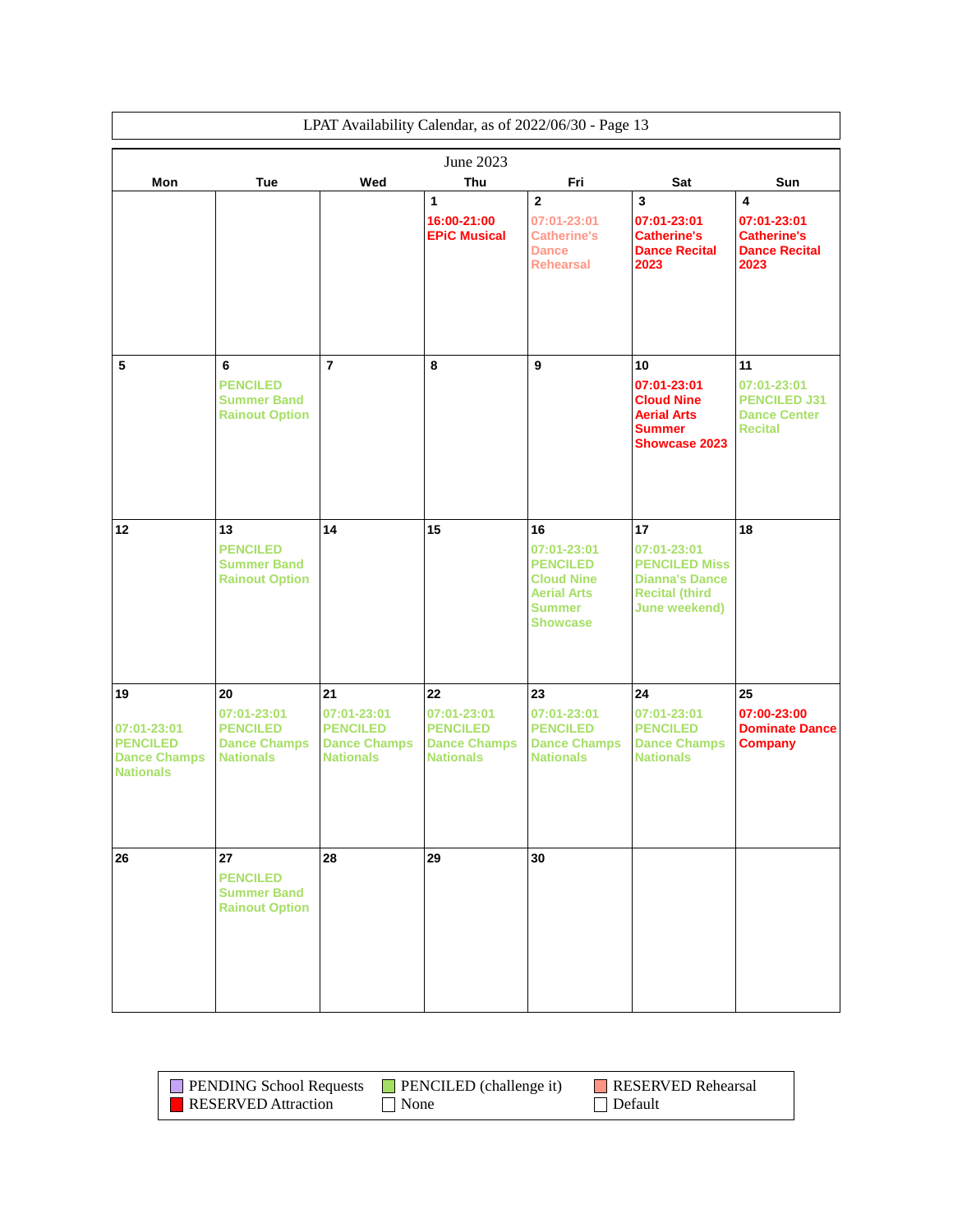|                                                              | LPAT Availability Calendar, as of 2022/06/30 - Page 14 |                                                              |                                                        |                                                                                                               |                                                                                            |                                                                                            |  |
|--------------------------------------------------------------|--------------------------------------------------------|--------------------------------------------------------------|--------------------------------------------------------|---------------------------------------------------------------------------------------------------------------|--------------------------------------------------------------------------------------------|--------------------------------------------------------------------------------------------|--|
|                                                              |                                                        |                                                              | <b>July 2023</b>                                       |                                                                                                               |                                                                                            |                                                                                            |  |
| Mon                                                          | <b>Tue</b>                                             | Wed                                                          | Thu                                                    | Fri                                                                                                           | Sat                                                                                        | Sun                                                                                        |  |
|                                                              |                                                        |                                                              |                                                        |                                                                                                               | 1                                                                                          | $\overline{2}$<br><b>PENCILED</b><br><b>Summer Band</b><br><b>Rainout Option</b>           |  |
| 3                                                            | 4                                                      | 5                                                            | 6                                                      | $\overline{7}$<br>07:01-23:01<br><b>PENCILED P3</b><br><b>Dance Recital</b><br>(second July<br>weekend)       | 8<br>07:01-23:01<br><b>PENCILED P3</b><br><b>Dance Recital</b><br>(second July<br>weekend) | 9<br>07:01-23:01<br><b>PENCILED P3</b><br><b>Dance Recital</b><br>(second July<br>weekend) |  |
|                                                              | 11                                                     |                                                              | 13                                                     | 14                                                                                                            | 15                                                                                         | 16                                                                                         |  |
| 10<br>08:00-16:00<br><b>Coterie Acting</b><br><b>Classes</b> | 08:00-16:00<br><b>Coterie Acting</b><br><b>Classes</b> | 12<br>08:00-16:00<br><b>Coterie Acting</b><br><b>Classes</b> | 08:00-16:00<br><b>Coterie Acting</b><br><b>Classes</b> | 07:01-23:01<br><b>PENCILED P3</b><br><b>Dance Recital</b><br>(third July<br>weekend)<br>07:02-16:02<br>(more) | 07:01-23:01<br><b>PENCILED P3</b><br><b>Dance Recital</b><br>(third July<br>weekend)       | 07:01-23:01<br><b>PENCILED P3</b><br><b>Dance Recital</b><br>(third July<br>weekend)       |  |
| 17                                                           | 18                                                     | 19                                                           | 20                                                     | 21                                                                                                            | 22                                                                                         | 23                                                                                         |  |
| 08:00-16:00<br><b>Coterie Acting</b><br><b>Classes</b>       | 08:00-16:00<br><b>Coterie Acting</b><br><b>Classes</b> | 08:00-16:00<br><b>Coterie Acting</b><br><b>Classes</b>       | 08:00-16:00<br><b>Coterie Acting</b><br><b>Classes</b> | 08:00-16:00<br><b>Coterie Acting</b><br><b>Classes</b>                                                        |                                                                                            |                                                                                            |  |
| 24                                                           | 25                                                     | 26                                                           | 27                                                     | 28                                                                                                            | 29                                                                                         | 30                                                                                         |  |
| 08:00-16:00<br><b>Coterie Acting</b><br><b>Classes</b>       | 08:00-16:00<br><b>Coterie Acting</b><br><b>Classes</b> | 08:00-16:00<br><b>Coterie Acting</b><br><b>Classes</b>       | 08:00-16:00<br><b>Coterie Acting</b><br><b>Classes</b> | 08:00-16:00<br><b>Coterie Acting</b><br><b>Classes</b>                                                        |                                                                                            |                                                                                            |  |
| 31                                                           |                                                        |                                                              |                                                        |                                                                                                               |                                                                                            |                                                                                            |  |

| <b>PENDING School Requests</b> | $\Box$ PENCILED (challenge it) | <b>RESERVED Rehearsal</b> |
|--------------------------------|--------------------------------|---------------------------|
| <b>RESERVED</b> Attraction     | None                           | Default                   |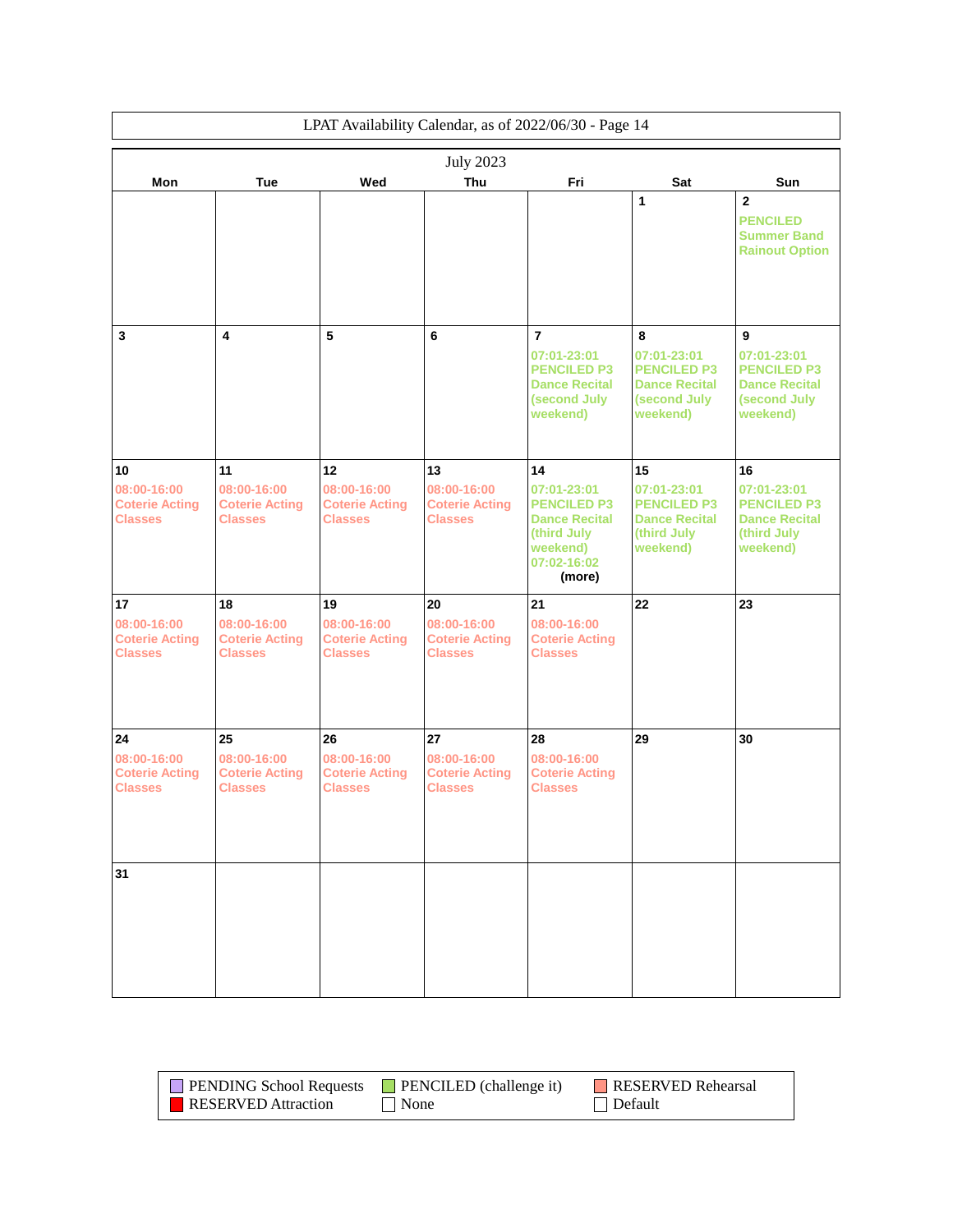|           | LPAT Availability Calendar, as of $2022/06/30$ - Page $15\,$ |                  |              |            |           |            |  |
|-----------|--------------------------------------------------------------|------------------|--------------|------------|-----------|------------|--|
|           |                                                              |                  | August 2023  |            |           |            |  |
| Mon       | Tue                                                          | Wed              | Thu          | <u>Fri</u> | Sat       | Sun        |  |
|           | $\mathbf 1$                                                  | $\mathbf{2}$     | $\mathbf{3}$ | $\pmb{4}$  | ${\bf 5}$ | $\bf 6$    |  |
|           |                                                              |                  |              |            |           |            |  |
|           |                                                              |                  |              |            |           |            |  |
|           |                                                              |                  |              |            |           |            |  |
|           |                                                              |                  |              |            |           |            |  |
|           |                                                              |                  |              |            |           |            |  |
|           |                                                              |                  |              |            |           |            |  |
|           |                                                              |                  |              |            |           |            |  |
| $\pmb{7}$ | $\bf 8$                                                      | $\boldsymbol{9}$ | ${\bf 10}$   | 11         | $12$      | $13$       |  |
|           |                                                              |                  |              |            |           |            |  |
|           |                                                              |                  |              |            |           |            |  |
|           |                                                              |                  |              |            |           |            |  |
|           |                                                              |                  |              |            |           |            |  |
|           |                                                              |                  |              |            |           |            |  |
|           |                                                              |                  |              |            |           |            |  |
|           |                                                              |                  |              |            |           |            |  |
| 14        | $15$                                                         | 16               | 17           | 18         | 19        | $20\,$     |  |
|           |                                                              |                  |              |            |           |            |  |
|           |                                                              |                  |              |            |           |            |  |
|           |                                                              |                  |              |            |           |            |  |
|           |                                                              |                  |              |            |           |            |  |
|           |                                                              |                  |              |            |           |            |  |
|           |                                                              |                  |              |            |           |            |  |
|           |                                                              |                  |              |            |           |            |  |
| $21$      | 22                                                           | 23               | 24           | 25         | 26        | ${\bf 27}$ |  |
|           |                                                              |                  |              |            |           |            |  |
|           |                                                              |                  |              |            |           |            |  |
|           |                                                              |                  |              |            |           |            |  |
|           |                                                              |                  |              |            |           |            |  |
|           |                                                              |                  |              |            |           |            |  |
|           |                                                              |                  |              |            |           |            |  |
| 28        | 29                                                           | 30               | 31           |            |           |            |  |
|           |                                                              |                  |              |            |           |            |  |
|           |                                                              |                  |              |            |           |            |  |
|           |                                                              |                  |              |            |           |            |  |
|           |                                                              |                  |              |            |           |            |  |
|           |                                                              |                  |              |            |           |            |  |
|           |                                                              |                  |              |            |           |            |  |
|           |                                                              |                  |              |            |           |            |  |

| <b>PENDING School Requests</b> | $\blacksquare$ PENCILED (challenge it) | RESERVED Rehearsal |
|--------------------------------|----------------------------------------|--------------------|
| RESERVED Attraction            | l None                                 | $\Box$ Default     |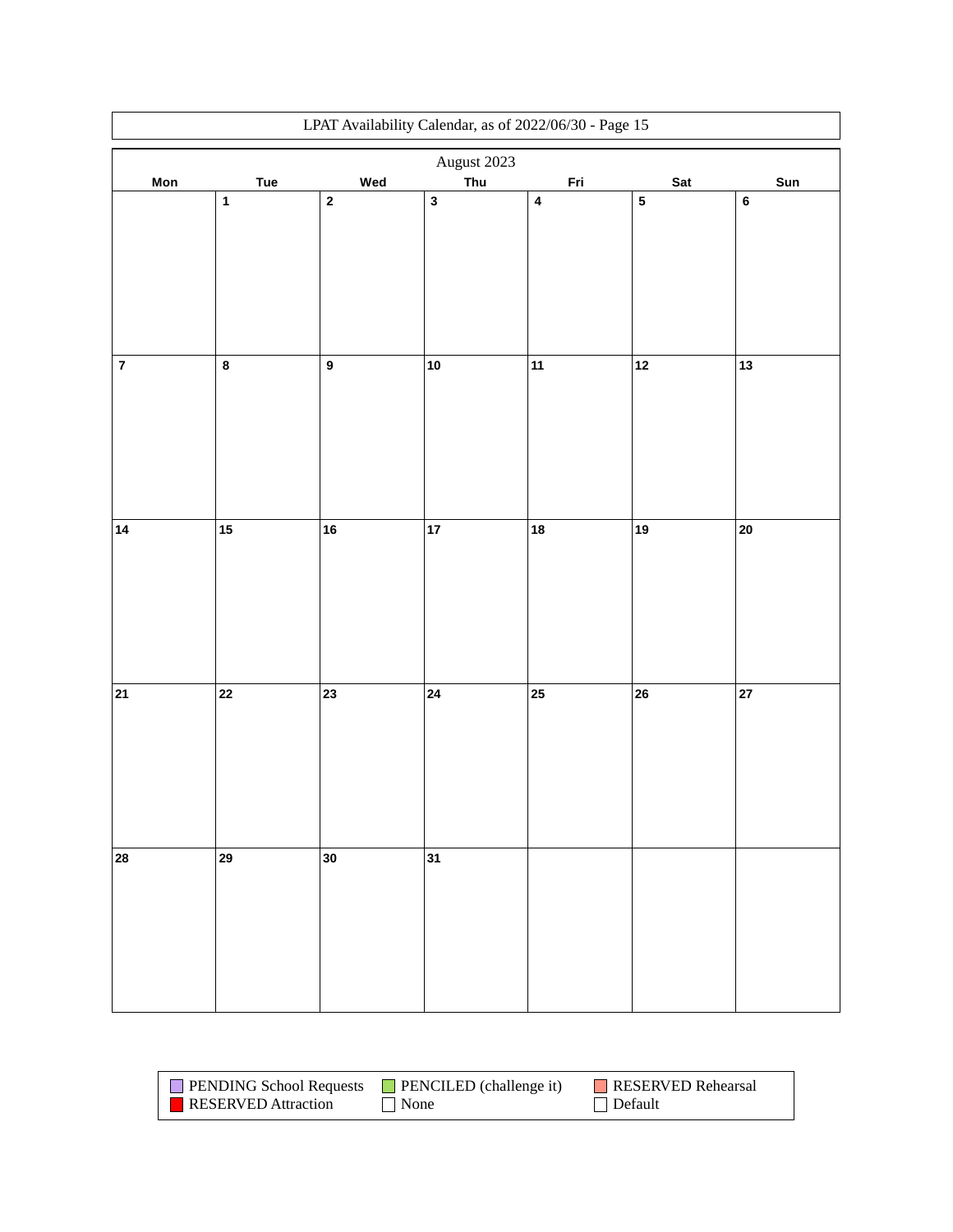| LPAT Availability Calendar, as of 2022/06/30 - Page 16 |                         |            |                         |             |                  |              |
|--------------------------------------------------------|-------------------------|------------|-------------------------|-------------|------------------|--------------|
|                                                        |                         |            | September 2023          |             |                  |              |
| Mon                                                    | Tue                     | Wed        | Thu                     | <u>Fri</u>  | Sat              | Sun          |
|                                                        |                         |            |                         | $\mathbf 1$ | $\mathbf 2$      | $\mathbf{3}$ |
|                                                        |                         |            |                         |             |                  |              |
|                                                        |                         |            |                         |             |                  |              |
|                                                        |                         |            |                         |             |                  |              |
|                                                        |                         |            |                         |             |                  |              |
|                                                        |                         |            |                         |             |                  |              |
|                                                        |                         |            |                         |             |                  |              |
|                                                        |                         |            |                         |             |                  |              |
|                                                        |                         |            |                         |             |                  |              |
| $\overline{\mathbf{4}}$                                | $\overline{\mathbf{5}}$ | $\bf 6$    | $\overline{\mathbf{7}}$ | $\bf 8$     | $\boldsymbol{9}$ | $10$         |
|                                                        |                         |            |                         |             |                  |              |
|                                                        |                         |            |                         |             |                  |              |
|                                                        |                         |            |                         |             |                  |              |
|                                                        |                         |            |                         |             |                  |              |
|                                                        |                         |            |                         |             |                  |              |
|                                                        |                         |            |                         |             |                  |              |
|                                                        |                         |            |                         |             |                  |              |
| 11                                                     | $12$                    | 13         | 14                      | 15          | 16               | $17\,$       |
|                                                        |                         |            |                         |             |                  |              |
|                                                        |                         |            |                         |             |                  |              |
|                                                        |                         |            |                         |             |                  |              |
|                                                        |                         |            |                         |             |                  |              |
|                                                        |                         |            |                         |             |                  |              |
|                                                        |                         |            |                         |             |                  |              |
|                                                        |                         |            |                         |             |                  |              |
|                                                        |                         |            |                         |             |                  |              |
| 18                                                     | 19                      | 20         | 21                      | 22          | $\overline{23}$  | 24           |
|                                                        |                         |            |                         |             |                  |              |
|                                                        |                         |            |                         |             |                  |              |
|                                                        |                         |            |                         |             |                  |              |
|                                                        |                         |            |                         |             |                  |              |
|                                                        |                         |            |                         |             |                  |              |
|                                                        |                         |            |                         |             |                  |              |
|                                                        |                         |            |                         |             |                  |              |
| 25                                                     | 26                      | ${\bf 27}$ | 28                      | 29          | 30               |              |
|                                                        |                         |            |                         |             |                  |              |
|                                                        |                         |            |                         |             |                  |              |
|                                                        |                         |            |                         |             |                  |              |
|                                                        |                         |            |                         |             |                  |              |
|                                                        |                         |            |                         |             |                  |              |
|                                                        |                         |            |                         |             |                  |              |
|                                                        |                         |            |                         |             |                  |              |

| <b>PENDING School Requests</b> | $\Box$ PENCILED (challenge it) | RESERVED Rehearsal |
|--------------------------------|--------------------------------|--------------------|
| <b>RESERVED</b> Attraction     | $\vert$ None                   | Default            |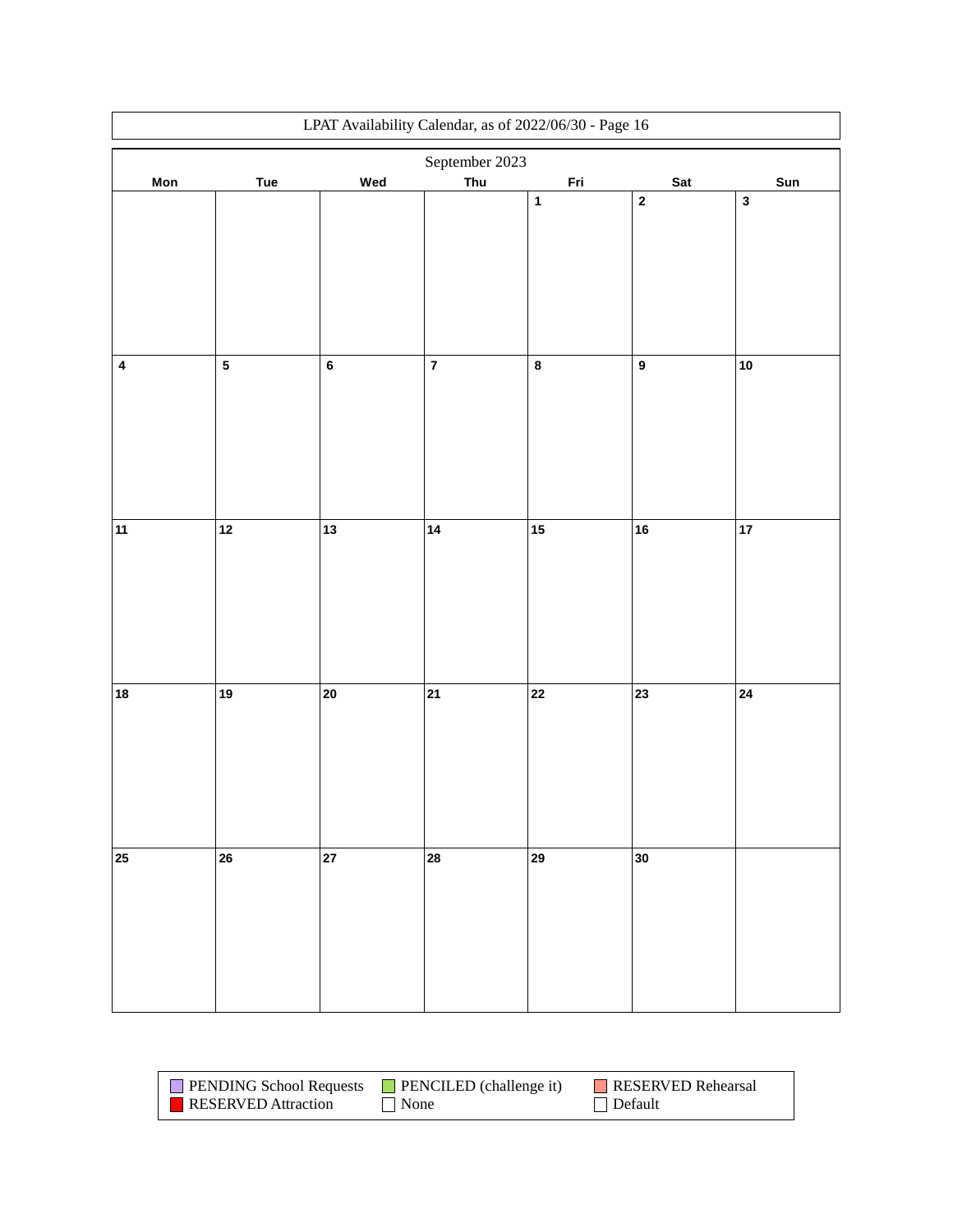|                  | LPAT Availability Calendar, as of 2022/06/30 - Page 17 |                         |              |                |                         |              |  |
|------------------|--------------------------------------------------------|-------------------------|--------------|----------------|-------------------------|--------------|--|
|                  |                                                        |                         | October 2023 |                |                         |              |  |
| <b>Mon</b>       | Tue                                                    | Wed                     | Thu          | <u>Fri</u>     | Sat                     | Sun          |  |
|                  |                                                        |                         |              |                |                         | $\mathbf{1}$ |  |
|                  |                                                        |                         |              |                |                         |              |  |
|                  |                                                        |                         |              |                |                         |              |  |
|                  |                                                        |                         |              |                |                         |              |  |
|                  |                                                        |                         |              |                |                         |              |  |
|                  |                                                        |                         |              |                |                         |              |  |
|                  |                                                        |                         |              |                |                         |              |  |
| $\mathbf 2$      | $\mathbf{3}$                                           | $\overline{\mathbf{4}}$ | ${\bf 5}$    | $6\phantom{a}$ | $\overline{\mathbf{7}}$ | $\pmb{8}$    |  |
|                  |                                                        |                         |              |                |                         |              |  |
|                  |                                                        |                         |              |                |                         |              |  |
|                  |                                                        |                         |              |                |                         |              |  |
|                  |                                                        |                         |              |                |                         |              |  |
|                  |                                                        |                         |              |                |                         |              |  |
| $\boldsymbol{9}$ | ${\bf 10}$                                             | 11                      | $12$         | 13             | 14                      | 15           |  |
|                  |                                                        |                         |              |                |                         |              |  |
|                  |                                                        |                         |              |                |                         |              |  |
|                  |                                                        |                         |              |                |                         |              |  |
|                  |                                                        |                         |              |                |                         |              |  |
|                  |                                                        |                         |              |                |                         |              |  |
|                  |                                                        |                         |              |                |                         |              |  |
| ${\bf 16}$       | 17                                                     | 18                      | $19$         | 20             | 21                      | $\bf 22$     |  |
|                  |                                                        |                         |              |                |                         |              |  |
|                  |                                                        |                         |              |                |                         |              |  |
|                  |                                                        |                         |              |                |                         |              |  |
|                  |                                                        |                         |              |                |                         |              |  |
|                  |                                                        |                         |              |                |                         |              |  |
|                  |                                                        |                         |              |                |                         |              |  |
| 23               | 24                                                     | 25                      | 26           | 27             | 28<br>07:01-23:01       | 29           |  |
|                  |                                                        |                         |              |                | <b>PENDING (last</b>    |              |  |
|                  |                                                        |                         |              |                | October                 |              |  |
|                  |                                                        |                         |              |                | weekend)                |              |  |
|                  |                                                        |                         |              |                |                         |              |  |
|                  |                                                        |                         |              |                |                         |              |  |
| 30               | 31                                                     |                         |              |                |                         |              |  |
|                  |                                                        |                         |              |                |                         |              |  |
|                  |                                                        |                         |              |                |                         |              |  |
|                  |                                                        |                         |              |                |                         |              |  |
|                  |                                                        |                         |              |                |                         |              |  |
|                  |                                                        |                         |              |                |                         |              |  |
|                  |                                                        |                         |              |                |                         |              |  |

| <b>PENDING School Requests</b> | <b>PENCILED</b> (challenge it) | RESERVED Rehearsal |
|--------------------------------|--------------------------------|--------------------|
| <b>RESERVED</b> Attraction     | None                           | $\Box$ Default     |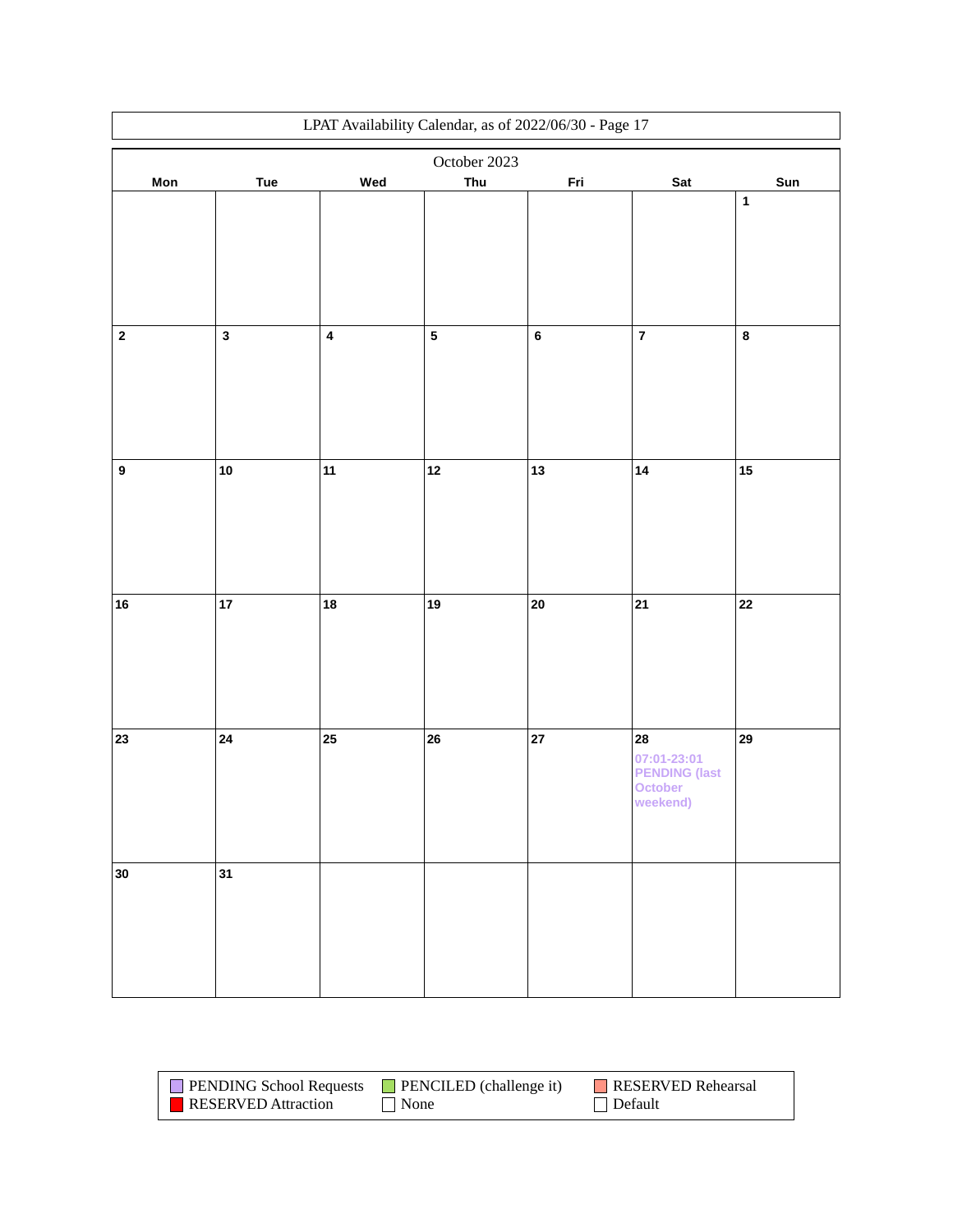| LPAT Availability Calendar, as of 2022/06/30 - Page 18 |                                     |                                     |                                     |                                                                               |                                                                                  |                                                                               |
|--------------------------------------------------------|-------------------------------------|-------------------------------------|-------------------------------------|-------------------------------------------------------------------------------|----------------------------------------------------------------------------------|-------------------------------------------------------------------------------|
|                                                        |                                     |                                     | November 2023                       |                                                                               |                                                                                  |                                                                               |
| Mon                                                    | <b>Tue</b>                          | Wed                                 | Thu                                 | Fri                                                                           | Sat                                                                              | Sun                                                                           |
|                                                        |                                     | 1                                   | $\mathbf 2$                         | $\mathbf 3$                                                                   | $\pmb{4}$<br>07:01-23:01<br><b>PENDING (first</b><br><b>November</b><br>weekend) | 5                                                                             |
| 6                                                      | $\overline{7}$                      | 8                                   | $\boldsymbol{9}$                    | 10<br>07:01-23:01<br><b>PENDING</b><br>(second<br><b>November</b><br>weekend) | 11<br>07:01-23:01<br><b>PENDING</b><br>(second<br><b>November</b><br>weekend)    | 12<br>07:01-23:01<br><b>PENDING</b><br>(second<br><b>November</b><br>weekend) |
| 13                                                     | 14                                  | 15                                  | 16                                  | 17<br>07:01-23:01<br><b>PENDING (third)</b><br><b>November</b><br>weekend)    | 18<br>07:01-23:01<br><b>PENDING (third</b><br><b>November</b><br>weekend)        | 19<br>07:01-23:01<br><b>PENDING (third)</b><br><b>November</b><br>weekend)    |
| 20                                                     | 21                                  | 22                                  | 23                                  | 24                                                                            | 25                                                                               | 26                                                                            |
| 27<br>07:01-23:01<br><b>PENDING</b>                    | 28<br>07:01-23:01<br><b>PENDING</b> | 29<br>07:01-23:01<br><b>PENDING</b> | 30<br>07:01-23:01<br><b>PENDING</b> |                                                                               |                                                                                  |                                                                               |

| <b>PENDING School Requests</b> | <b>PENCILED</b> (challenge it) | RESERVED Rehearsal |
|--------------------------------|--------------------------------|--------------------|
| <b>RESERVED</b> Attraction     | $\blacksquare$ None            | Default            |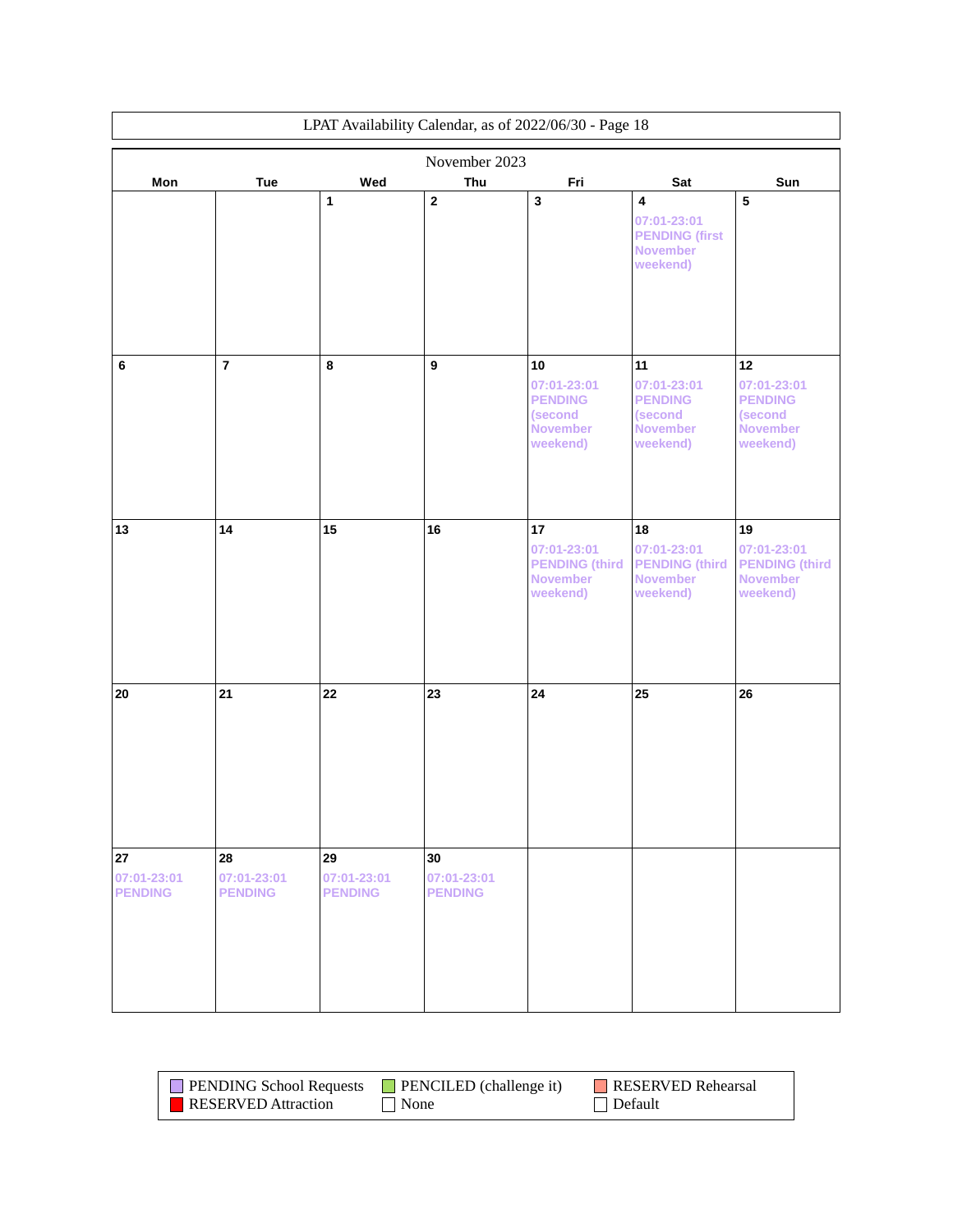| LPAT Availability Calendar, as of 2022/06/30 - Page 19 |                               |                               |                               |                                                                               |                                                                                       |                                                                                                |
|--------------------------------------------------------|-------------------------------|-------------------------------|-------------------------------|-------------------------------------------------------------------------------|---------------------------------------------------------------------------------------|------------------------------------------------------------------------------------------------|
|                                                        |                               |                               | December 2023                 |                                                                               |                                                                                       |                                                                                                |
| Mon                                                    | Tue                           | Wed                           | Thu                           | Fri                                                                           | Sat                                                                                   | Sun                                                                                            |
|                                                        |                               |                               |                               | 1<br>07:01-23:01<br><b>PENDING (first</b><br><b>December</b><br>weekend)      | $\overline{2}$<br>07:01-23:01<br><b>PENDING (first</b><br><b>December</b><br>weekend) | $\overline{\mathbf{3}}$<br>07:01-23:01<br><b>PENDING (first</b><br><b>December</b><br>weekend) |
| 4<br>07:01-23:01                                       | 5<br>07:01-23:01              | 6<br>07:01-23:01              | $\overline{7}$<br>07:01-23:01 | 8<br>07:01-23:01                                                              | 9<br>07:01-23:01                                                                      | 10<br>07:01-23:01                                                                              |
| <b>PENDING</b>                                         | <b>PENDING</b>                | <b>PENDING</b>                | <b>PENDING</b>                | <b>PENDING</b><br><i>(second)</i><br><b>December</b><br>weekend)              | <b>PENDING</b><br>(second<br><b>December</b><br>weekend)                              | <b>PENDING</b><br>(second<br><b>December</b><br>weekend)                                       |
| 11                                                     | 12                            | 13                            | 14                            | 15                                                                            | 16                                                                                    | 17                                                                                             |
| 07:01-23:01<br><b>PENDING</b>                          | 07:01-23:01<br><b>PENDING</b> | 07:01-23:01<br><b>PENDING</b> | 07:01-23:01<br><b>PENDING</b> | 07:01-23:01<br><b>PENDING (third)</b><br><b>December</b><br>weekend)          | 07:01-23:01<br><b>PENDING (third</b><br><b>December</b><br>weekend)                   | 07:01-23:01<br><b>PENDING (third)</b><br><b>December</b><br>weekend)                           |
| 18                                                     | 19                            | 20                            | 21                            | 22<br>07:01-23:01<br><b>PENDING</b><br>(fourth<br><b>December</b><br>weekend) | 23<br>07:01-23:01<br><b>PENDING</b><br>(fourth<br><b>December</b><br>weekend)         | 24<br>07:01-23:01<br><b>PENDING</b><br>(fourth<br><b>December</b><br>weekend)                  |
| 25                                                     | 26                            | 27                            | 28                            | 29                                                                            | 30                                                                                    | 31                                                                                             |

| <b>PENDING School Requests</b> | $\blacksquare$ PENCILED (challenge it) | RESERVED Rehearsal |
|--------------------------------|----------------------------------------|--------------------|
| RESERVED Attraction            | None                                   | Default            |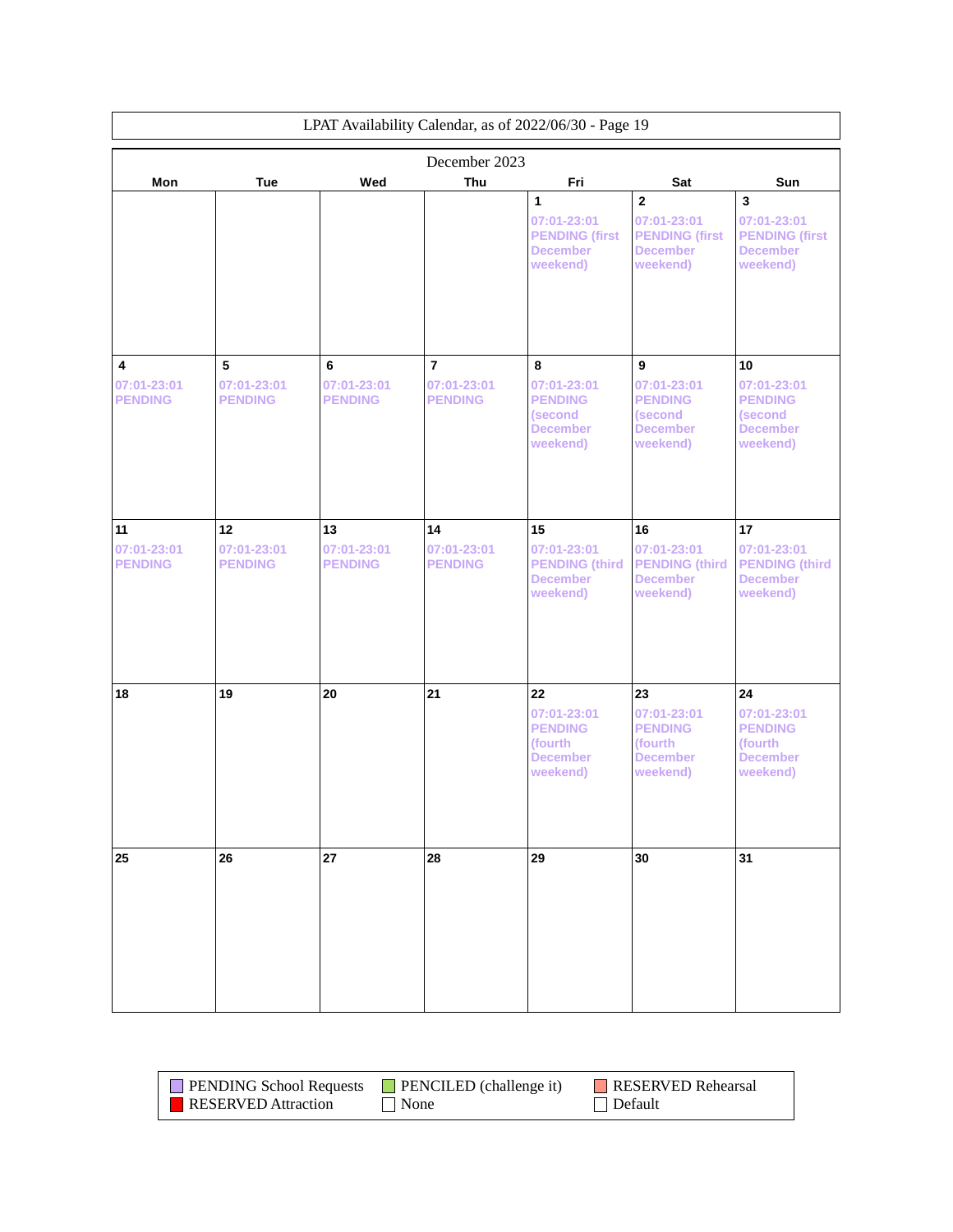|              | LPAT Availability Calendar, as of 2022/06/30 - Page 20           |             |           |                                                                                 |                                                                               |                                                                               |  |
|--------------|------------------------------------------------------------------|-------------|-----------|---------------------------------------------------------------------------------|-------------------------------------------------------------------------------|-------------------------------------------------------------------------------|--|
|              | January 2024                                                     |             |           |                                                                                 |                                                                               |                                                                               |  |
| Mon          | Tue                                                              | Wed         | Thu       | Fri                                                                             | Sat                                                                           | Sun                                                                           |  |
| $\mathbf{1}$ | $\mathbf 2$                                                      | $\mathbf 3$ | $\pmb{4}$ | ${\bf 5}$<br>07:01-23:01<br><b>PENDING (first</b><br><b>January</b><br>weekend) | $\bf 6$<br>07:01-23:01<br><b>PENDING (first</b><br><b>January</b><br>weekend) | $\bf 7$<br>07:01-23:01<br><b>PENDING (first</b><br><b>January</b><br>weekend) |  |
| $\bf 8$      | $\boldsymbol{9}$                                                 | ${\bf 10}$  | 11        | $\boxed{12}$                                                                    | 13                                                                            | 14                                                                            |  |
| $15\,$       | 16                                                               | 17          | 18        | 19                                                                              | 20                                                                            | 21                                                                            |  |
| ${\bf 22}$   | 23                                                               | ${\bf 24}$  | 25        | 26                                                                              | 27                                                                            | 28                                                                            |  |
| 29           | 30<br>07:01-23:01<br><b>PENDING (last</b><br>January<br>Tuesday) | 31          |           |                                                                                 |                                                                               |                                                                               |  |

| <b>PENDING School Requests</b> | $\blacksquare$ PENCILED (challenge it) | RESERVED Rehearsal |
|--------------------------------|----------------------------------------|--------------------|
| <b>RESERVED</b> Attraction     | $\blacksquare$ None                    | Default            |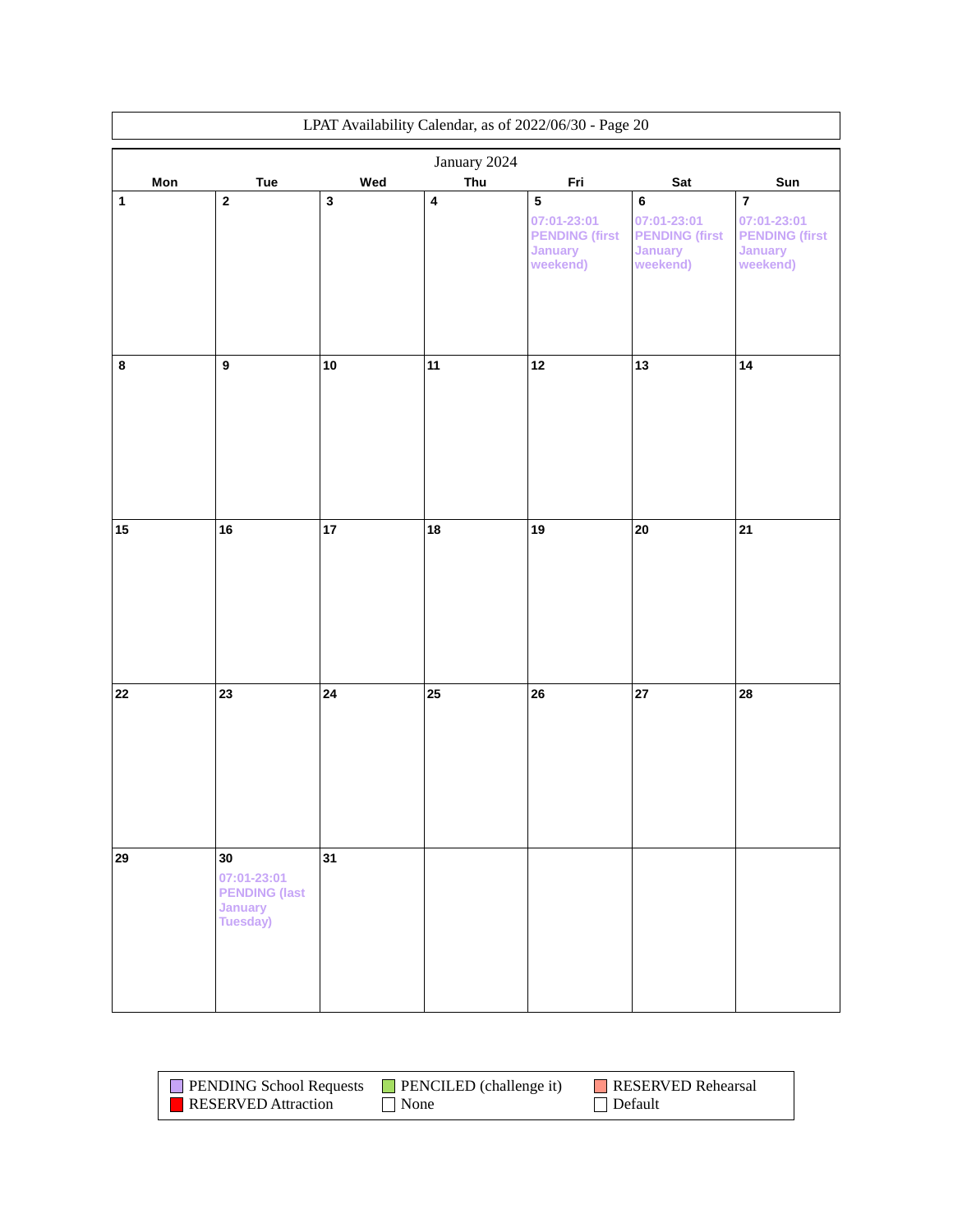| LPAT Availability Calendar, as of 2022/06/30 - Page 21 |     |                |               |                                                                          |                                                                           |                                                                            |
|--------------------------------------------------------|-----|----------------|---------------|--------------------------------------------------------------------------|---------------------------------------------------------------------------|----------------------------------------------------------------------------|
|                                                        |     |                | February 2024 |                                                                          |                                                                           |                                                                            |
| Mon                                                    | Tue | Wed            | Thu<br>1      | Fri<br>$\mathbf{2}$                                                      | Sat<br>$\overline{\mathbf{3}}$                                            | Sun<br>$\overline{4}$                                                      |
|                                                        |     |                |               | 07:01-23:01<br><b>PENDING (first</b><br><b>February</b><br>weekend)      | 07:01-23:01<br><b>PENDING (first</b><br><b>February</b><br>weekend)       | 07:01-23:01<br><b>PENDING (first</b><br><b>February</b><br>weekend)        |
| $\overline{\mathbf{5}}$                                | 6   | $\overline{7}$ | 8             | 9                                                                        | 10                                                                        | 11                                                                         |
|                                                        |     |                |               | 07:01-23:01<br><b>PENDING</b><br>(second<br><b>February</b><br>weekend)  | 07:01-23:01<br><b>PENDING</b><br>(second<br><b>February</b><br>weekend)   | 07:01-23:01<br><b>PENDING</b><br>(second<br><b>February</b><br>weekend)    |
| 12                                                     | 13  | 14             | 15            | 16<br>07:01-23:01<br><b>PENDING (third)</b><br>February<br>weekend)      | 17<br>07:01-23:01<br><b>PENDING (third</b><br><b>February</b><br>weekend) | 18<br>07:01-23:01<br><b>PENDING (third)</b><br><b>February</b><br>weekend) |
| 19                                                     | 20  | 21             | 22            | 23<br>07:01-23:01<br><b>PENDING (last</b><br><b>February</b><br>weekend) | 24<br>07:01-23:01<br><b>PENDING (last</b><br><b>February</b><br>weekend)  | 25<br>07:01-23:01<br><b>PENDING (last</b><br><b>February</b><br>weekend)   |
| 26                                                     | 27  | 28             | 29            |                                                                          |                                                                           |                                                                            |

| <b>PENDING School Requests</b> | $\blacksquare$ PENCILED (challenge it) | <b>RESERVED Rehearsal</b> |
|--------------------------------|----------------------------------------|---------------------------|
| <b>RESERVED</b> Attraction     | .   None                               | Default                   |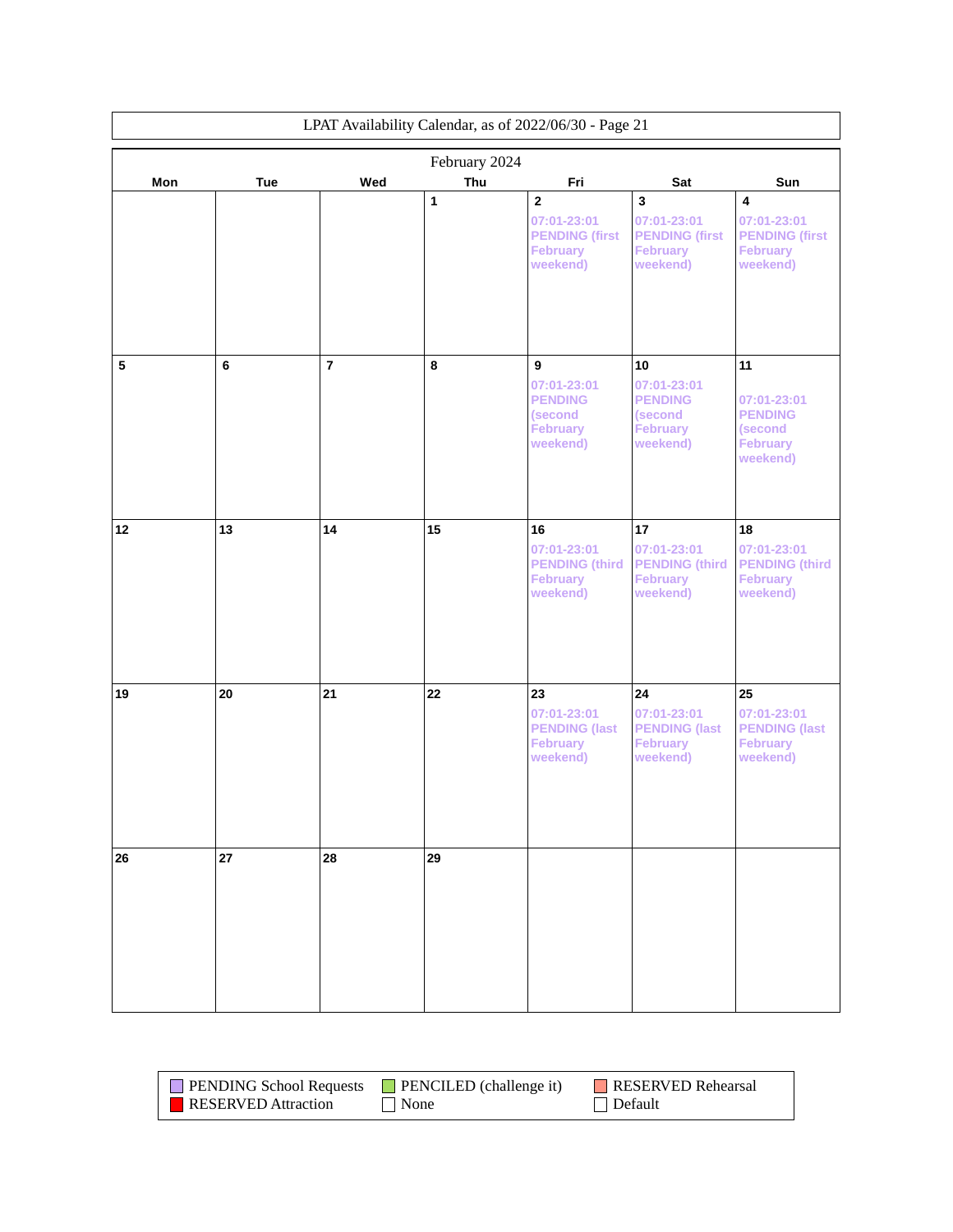|     | LPAT Availability Calendar, as of 2022/06/30 - Page 22 |     |                |                                                                      |                                                                                 |                                                                                          |
|-----|--------------------------------------------------------|-----|----------------|----------------------------------------------------------------------|---------------------------------------------------------------------------------|------------------------------------------------------------------------------------------|
|     |                                                        |     | March 2024     |                                                                      |                                                                                 |                                                                                          |
| Mon | Tue                                                    | Wed | Thu            | Fri                                                                  | Sat                                                                             | Sun                                                                                      |
|     |                                                        |     |                | 1<br>07:01-23:01<br><b>PENDING (first</b><br>March weekend)          | $\overline{2}$<br>07:01-23:01<br><b>PENDING (first</b><br><b>March weekend)</b> | $\overline{\mathbf{3}}$<br>07:01-23:01<br><b>PENDING (first</b><br><b>March weekend)</b> |
| 4   | 5                                                      | 6   | $\overline{7}$ | 8<br>07:01-23:01<br><b>PENDING</b><br>(second March                  | 9<br>07:01-23:01<br><b>PENDING</b><br>(second March                             | 10<br>07:01-23:01<br><b>PENDING</b><br><b>(second March</b>                              |
|     |                                                        |     |                | weekend)                                                             | weekend)                                                                        | weekend)                                                                                 |
| 11  | 12                                                     | 13  | 14             | 15<br>07:01-23:01<br><b>PENDING (third)</b><br><b>March weekend)</b> | 16<br>07:01-23:01<br><b>PENDING (third</b><br><b>March weekend)</b>             | 17<br>07:01-23:01<br><b>PENDING (third)</b><br><b>March weekend)</b>                     |
| 18  | 19                                                     | 20  | 21             | 22<br>07:01-23:01<br><b>PENDING</b><br>(fourth March<br>weekend      | 23<br>07:01-23:01<br><b>PENDING</b><br>(fourth March<br>weekend                 | 24<br>07:01-23:01<br><b>PENDING</b><br>(fourth March)<br>weekend                         |
| 25  | 26                                                     | 27  | 28             | 29<br>07:01-23:01<br><b>PENDING (last</b><br><b>March weekend</b>    | 30<br>07:01-23:01<br><b>PENDING (last</b><br><b>March weekend</b>               | 31<br>07:01-23:01<br><b>PENDING</b><br>(EASTER)                                          |

| <b>PENDING School Requests</b> | $\blacksquare$ PENCILED (challenge it) | RESERVED Rehearsal |
|--------------------------------|----------------------------------------|--------------------|
| <b>RESERVED</b> Attraction     | None                                   | Default            |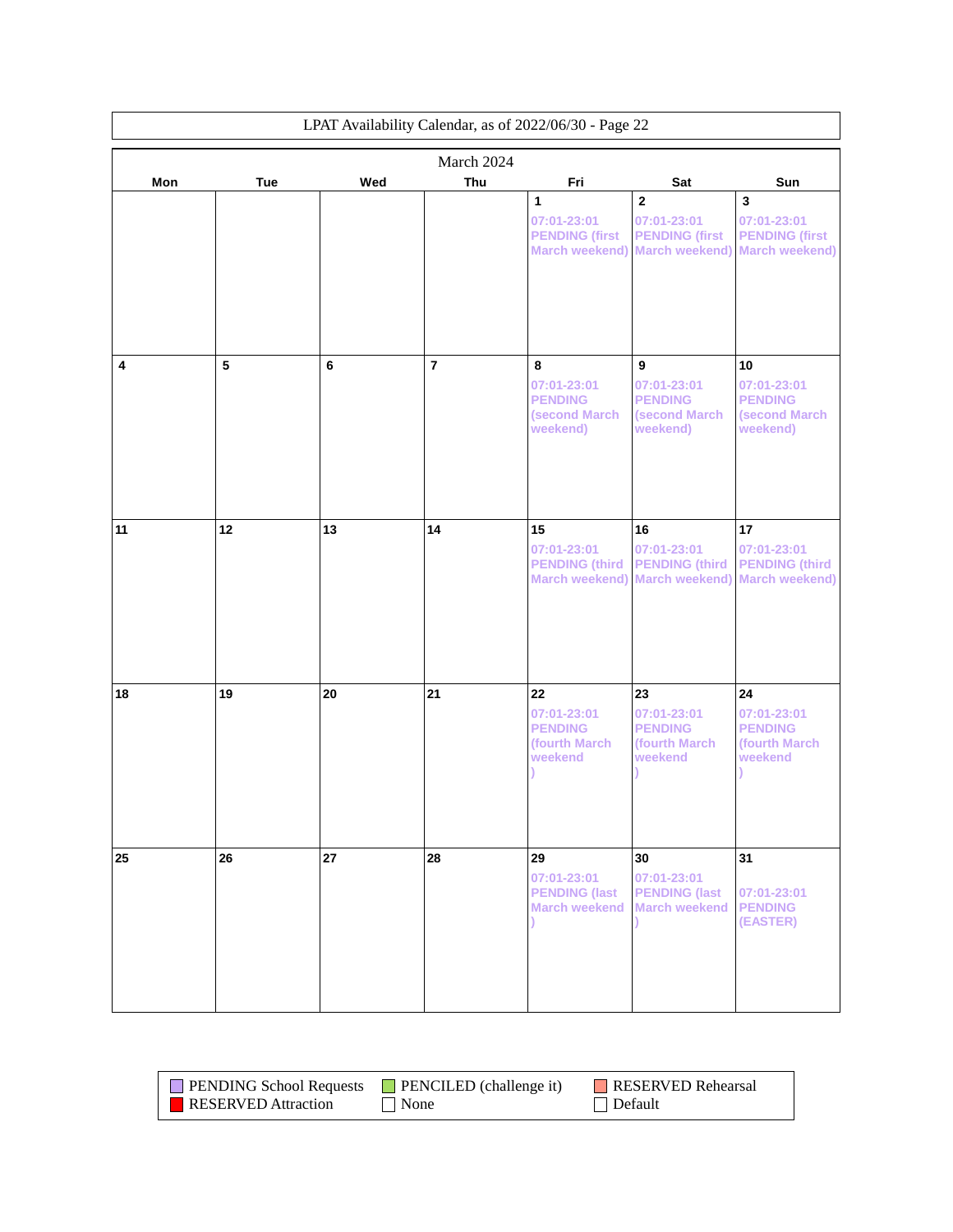|     | LPAT Availability Calendar, as of 2022/06/30 - Page 23 |     |     |                                                                     |                                                                    |                                                                          |  |
|-----|--------------------------------------------------------|-----|-----|---------------------------------------------------------------------|--------------------------------------------------------------------|--------------------------------------------------------------------------|--|
|     | April 2024                                             |     |     |                                                                     |                                                                    |                                                                          |  |
| Mon | <b>Tue</b>                                             | Wed | Thu | Fri                                                                 | Sat                                                                | Sun                                                                      |  |
| 1   | $\mathbf 2$                                            | 3   | 4   | ${\bf 5}$<br>07:01-23:01<br><b>PENDING (first</b><br>April weekend) | 6<br>07:01-23:01<br><b>PENDING (first</b><br><b>April weekend)</b> | $\overline{7}$<br>07:01-23:01<br><b>PENDING (first</b><br>April weekend) |  |
| 8   | $\mathbf{9}$                                           | 10  | 11  | 12<br>07:01-23:01<br><b>PENDING</b><br>(second April<br>weekend)    | 13<br>07:01-23:01<br><b>PENDING</b><br>(second April<br>weekend)   | 14<br>07:01-23:01<br><b>PENDING</b><br>(second April<br>weekend)         |  |
| 15  | 16                                                     | 17  | 18  | 19<br>07:01-23:01<br><b>PENDING (third)</b><br>April weekend)       | 20<br>07:01-23:01<br><b>PENDING (third</b><br>April weekend)       | 21<br>07:01-23:01<br><b>PENDING (third)</b><br>April weekend)            |  |
| 22  | 23                                                     | 24  | 25  | 26<br>07:01-23:01<br><b>PENDING (last</b><br>April weekend)         | 27<br>07:01-23:01<br><b>PENDING (last</b><br>April weekend)        | 28<br>07:01-23:01<br><b>PENDING (last</b><br>April weekend)              |  |
| 29  | 30                                                     |     |     |                                                                     |                                                                    |                                                                          |  |
|     |                                                        |     |     |                                                                     |                                                                    |                                                                          |  |

| <b>PENDING School Requests</b> | $\blacksquare$ PENCILED (challenge it) | <b>RESERVED Rehearsal</b> |
|--------------------------------|----------------------------------------|---------------------------|
| <b>RESERVED</b> Attraction     | None                                   | $\Box$ Default            |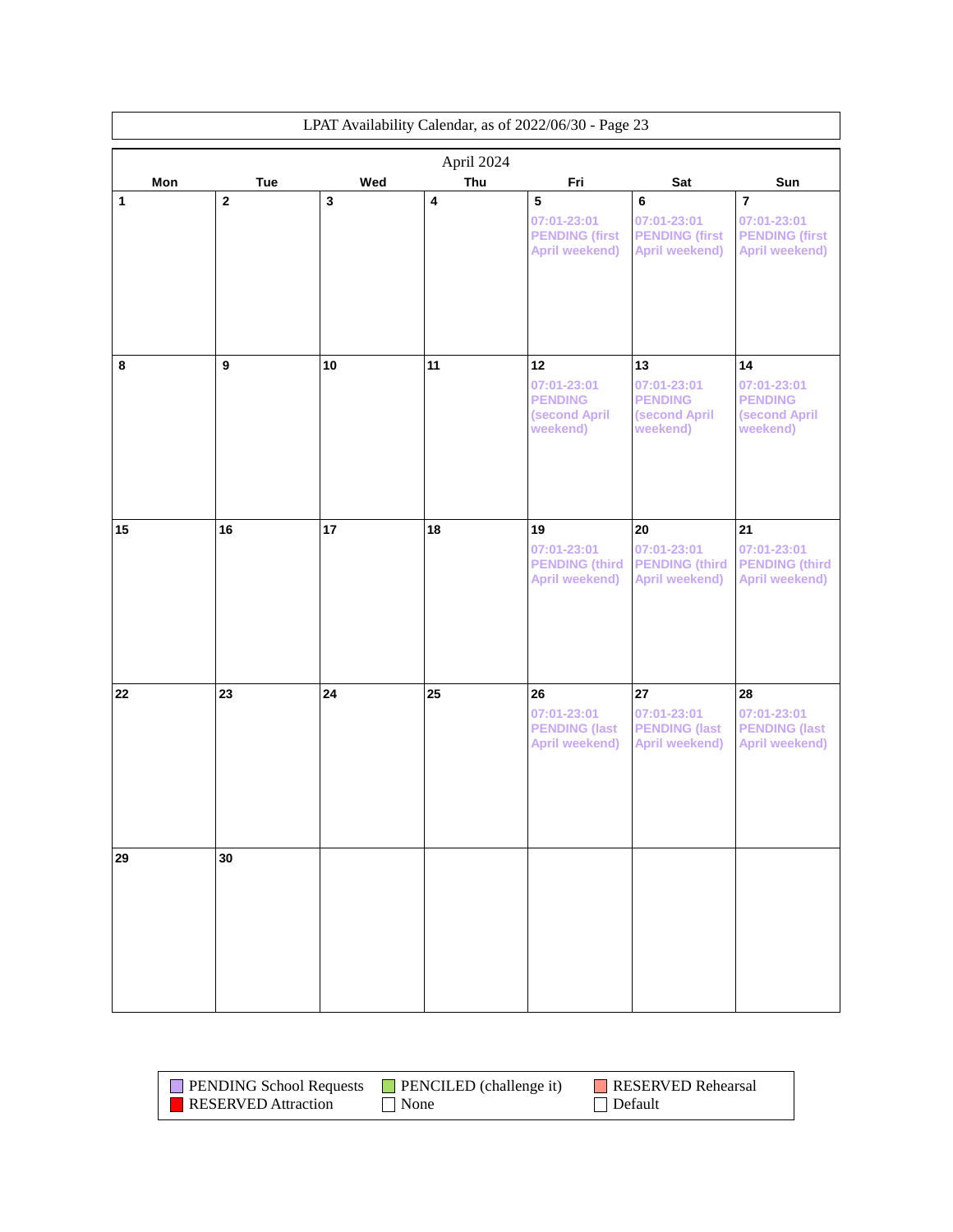| LPAT Availability Calendar, as of 2022/06/30 - Page 24 |                                     |                                     |                                     |                                                                             |                                                                                        |                                                             |
|--------------------------------------------------------|-------------------------------------|-------------------------------------|-------------------------------------|-----------------------------------------------------------------------------|----------------------------------------------------------------------------------------|-------------------------------------------------------------|
|                                                        |                                     |                                     | May 2024                            |                                                                             |                                                                                        |                                                             |
| Mon                                                    | Tue                                 | Wed                                 | Thu                                 | Fri                                                                         | Sat                                                                                    | Sun                                                         |
|                                                        |                                     | 1                                   | $\mathbf{2}$                        | $\mathbf{3}$<br>07:01-23:01<br><b>PENDING (first</b><br><b>May weekend)</b> | $\overline{\mathbf{4}}$<br>07:01-23:01<br><b>PENDING (first</b><br><b>May weekend)</b> | 5<br>07:01-23:01<br><b>PENDING (first</b><br>May weekend)   |
| 6                                                      | $\overline{7}$                      | 8                                   | 9                                   | 10<br>07:01-23:01                                                           | 11<br>07:01-23:01                                                                      | 12<br>07:01-23:01                                           |
|                                                        |                                     |                                     |                                     | <b>PENDING</b><br>(second May<br>weekend)                                   | <b>PENDING</b><br>(second May<br>weekend)                                              | <b>PENDING</b><br>(second May<br>weekend)                   |
| 13                                                     | 14                                  | 15                                  | 16                                  | 17<br>07:01-23:01<br><b>PENDING (third)</b><br>May weekend)                 | 18<br>07:01-23:01<br><b>PENDING (third</b><br>May weekend)                             | 19<br>07:01-23:01<br><b>PENDING (third)</b><br>May weekend) |
| 20                                                     | 21                                  | 22                                  | 23                                  | 24<br>07:01-23:01<br><b>PENDING (last</b><br><b>May weekend)</b>            | 25<br>07:01-23:01<br><b>PENDING (last</b><br>May weekend)                              | 26<br>07:01-23:01<br><b>PENDING (last</b><br>May weekend)   |
| 27<br>07:01-23:01<br><b>PENDING</b>                    | 28<br>07:01-23:01<br><b>PENDING</b> | 29<br>07:01-23:01<br><b>PENDING</b> | 30<br>07:01-23:01<br><b>PENDING</b> | 31<br>07:01-23:01<br><b>PENDING (first</b><br>June weekend)                 |                                                                                        |                                                             |

| <b>PENDING School Requests</b> | <b>PENCILED</b> (challenge it) | RESERVED Rehearsal |
|--------------------------------|--------------------------------|--------------------|
| <b>RESERVED</b> Attraction     | None                           | Default            |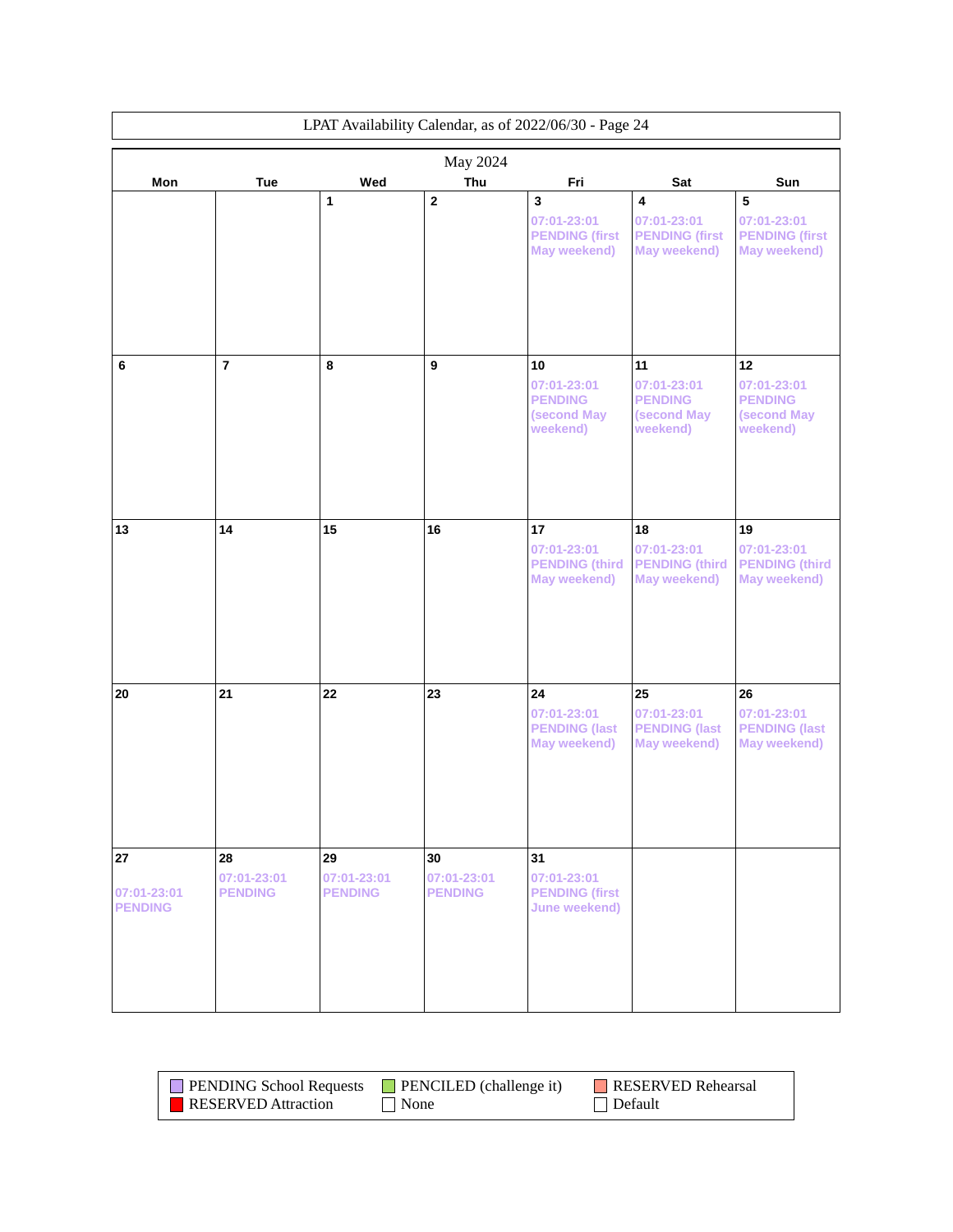|                                                                                 | LPAT Availability Calendar, as of 2022/06/30 - Page 25                          |                                                                                 |                                                                                 |                                                                                                            |                                                                                                                     |                                                                                                            |
|---------------------------------------------------------------------------------|---------------------------------------------------------------------------------|---------------------------------------------------------------------------------|---------------------------------------------------------------------------------|------------------------------------------------------------------------------------------------------------|---------------------------------------------------------------------------------------------------------------------|------------------------------------------------------------------------------------------------------------|
|                                                                                 |                                                                                 |                                                                                 | June 2024                                                                       |                                                                                                            |                                                                                                                     |                                                                                                            |
| Mon                                                                             | Tue                                                                             | Wed                                                                             | Thu                                                                             | Fri                                                                                                        | Sat                                                                                                                 | Sun                                                                                                        |
|                                                                                 |                                                                                 |                                                                                 |                                                                                 |                                                                                                            | 1<br>07:01-23:01<br><b>PENDING (first</b><br><b>June weekend)</b>                                                   | $\mathbf 2$<br>07:01-23:01<br><b>PENDING (first</b><br><b>June weekend)</b>                                |
| $\mathbf{3}$                                                                    | $\overline{\mathbf{4}}$                                                         | 5                                                                               | $\bf 6$                                                                         | $\overline{7}$                                                                                             | 8<br>07:01-23:01<br><b>PENCILED</b><br><b>Cloud Nine</b><br><b>Aerial Arts</b><br><b>Summer</b><br><b>Showcase</b>  | $\overline{9}$                                                                                             |
| 10                                                                              | 11                                                                              | 12                                                                              | 13                                                                              | 14                                                                                                         | 15                                                                                                                  | 16                                                                                                         |
| 17<br>07:01-23:01<br><b>PENCILED</b><br><b>Dance Champs</b><br><b>Nationals</b> | 18<br>07:01-23:01<br><b>PENCILED</b><br><b>Dance Champs</b><br><b>Nationals</b> | 19<br>07:01-23:01<br><b>PENCILED</b><br><b>Dance Champs</b><br><b>Nationals</b> | 20<br>07:01-23:01<br><b>PENCILED</b><br><b>Dance Champs</b><br><b>Nationals</b> | 21<br>07:01-23:01<br><b>PENCILED</b><br><b>Dance Champs</b><br><b>Nationals</b><br>(fourth June<br>weekend | 22<br>07:01-23:01<br><b>PENCILED Miss</b><br><b>Dianna's Dance</b><br><b>Recital (fourth</b><br><b>June weekend</b> | 23<br>07:01-23:01<br><b>PENCILED</b><br><b>Dance Champs</b><br><b>Nationals</b><br>(fourth June<br>weekend |
| 24                                                                              | 25                                                                              | 26                                                                              | 27                                                                              | 28                                                                                                         | 29                                                                                                                  | 30                                                                                                         |

| <b>PENDING School Requests</b> | $\Box$ PENCILED (challenge it) | RESERVED Rehearsal |
|--------------------------------|--------------------------------|--------------------|
| <b>RESERVED</b> Attraction     | None                           | Default            |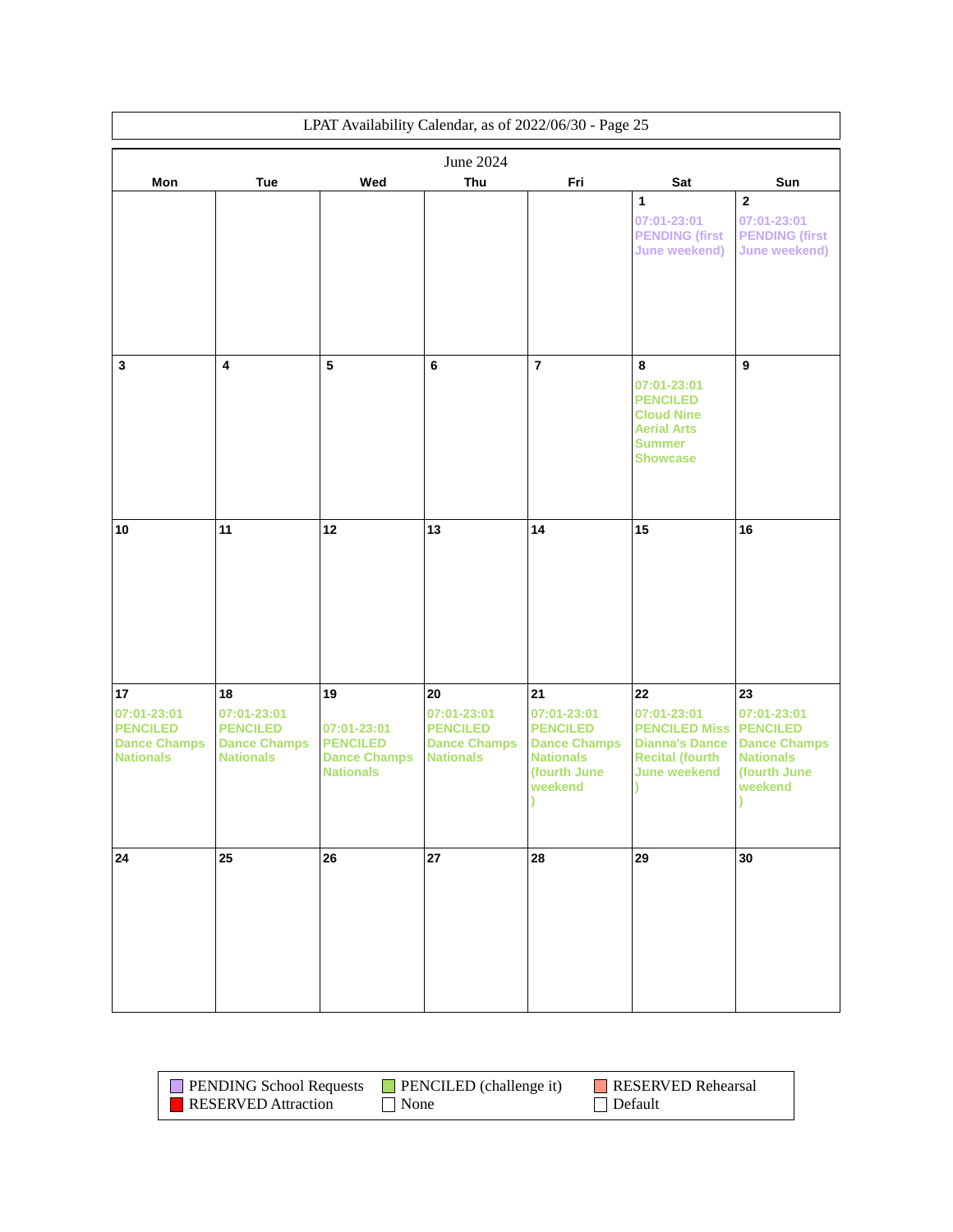|                                                        | LPAT Availability Calendar, as of 2022/06/30 - Page 26 |                                                        |                                                        |                                                                                                                                                                   |                                                                                       |                                                                                       |
|--------------------------------------------------------|--------------------------------------------------------|--------------------------------------------------------|--------------------------------------------------------|-------------------------------------------------------------------------------------------------------------------------------------------------------------------|---------------------------------------------------------------------------------------|---------------------------------------------------------------------------------------|
|                                                        |                                                        |                                                        | <b>July 2024</b>                                       |                                                                                                                                                                   |                                                                                       |                                                                                       |
| Mon                                                    | <b>Tue</b>                                             | Wed                                                    | Thu                                                    | Fri                                                                                                                                                               | Sat                                                                                   | Sun                                                                                   |
| 1                                                      | $\mathbf 2$                                            | 3                                                      | 4                                                      | 5                                                                                                                                                                 | 6                                                                                     | $\overline{7}$                                                                        |
|                                                        |                                                        |                                                        |                                                        |                                                                                                                                                                   |                                                                                       |                                                                                       |
| 8                                                      | 9                                                      | 10                                                     | 11                                                     | 12                                                                                                                                                                | 13                                                                                    | 14                                                                                    |
|                                                        |                                                        |                                                        |                                                        | 07:01-23:01<br><b>PENCILED P3</b><br><b>Dance Recital</b><br>(second July<br>weekend)                                                                             | 07:01-23:01<br><b>PENCILED P3</b><br><b>Dance Recital</b><br>(second July<br>weekend) | 07:01-23:01<br><b>PENCILED P3</b><br><b>Dance Recital</b><br>(second July<br>weekend) |
| 15                                                     | 16                                                     | 17                                                     | 18                                                     | 19                                                                                                                                                                | 20                                                                                    | 21                                                                                    |
| 08:00-16:00<br><b>Coterie Acting</b><br><b>Classes</b> | 08:00-16:00<br><b>Coterie Acting</b><br><b>Classes</b> | 08:00-16:00<br><b>Coterie Acting</b><br><b>Classes</b> | 08:00-16:00<br><b>Coterie Acting</b><br><b>Classes</b> | 07:01-23:01<br><b>PENCILED P3</b><br><b>Dance Recital</b><br>(third July<br>weekend)<br>07:02-16:02<br><b>PENCILED</b><br><b>Coterie Acting</b><br><b>Classes</b> | 07:01-23:01<br><b>PENCILED P3</b><br><b>Dance Recital</b><br>(third July<br>weekend)  | 07:01-23:01<br><b>PENCILED P3</b><br><b>Dance Recital</b><br>(third July<br>weekend)  |
| 22                                                     | 23                                                     | 24                                                     | 25                                                     | 26                                                                                                                                                                | 27                                                                                    | 28                                                                                    |
| 08:00-16:00<br><b>Coterie Acting</b><br><b>Classes</b> | 08:00-16:00<br><b>Coterie Acting</b><br><b>Classes</b> | 08:00-16:00<br><b>Coterie Acting</b><br><b>Classes</b> | 08:00-16:00<br><b>Coterie Acting</b><br><b>Classes</b> | 08:00-16:00<br><b>Coterie Acting</b><br><b>Classes</b>                                                                                                            |                                                                                       |                                                                                       |
| 29                                                     | 30                                                     | 31                                                     |                                                        |                                                                                                                                                                   |                                                                                       |                                                                                       |
| 08:00-16:00<br><b>Coterie Acting</b><br><b>Classes</b> | 08:00-16:00<br><b>Coterie Acting</b><br><b>Classes</b> | 08:00-16:00<br><b>Coterie Acting</b><br><b>Classes</b> |                                                        |                                                                                                                                                                   |                                                                                       |                                                                                       |

| <b>PENDING School Requests</b> | $\blacksquare$ PENCILED (challenge it) | RESERVED Rehearsal |
|--------------------------------|----------------------------------------|--------------------|
| <b>RESERVED</b> Attraction     | $\blacksquare$ None                    | Default            |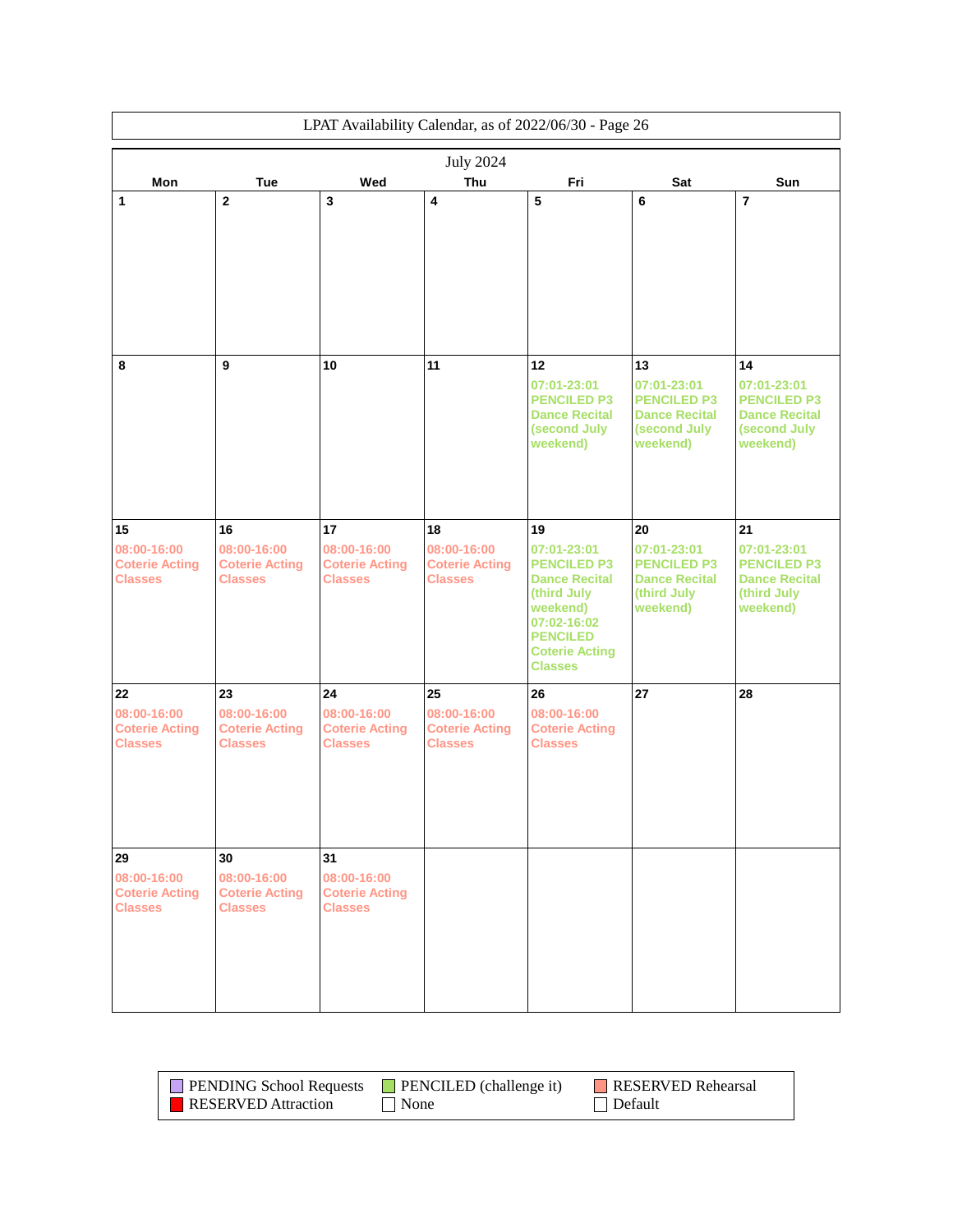| LPAT Availability Calendar, as of 2022/06/30 - Page 27 |             |         |                                                                        |                                                                       |             |                         |  |
|--------------------------------------------------------|-------------|---------|------------------------------------------------------------------------|-----------------------------------------------------------------------|-------------|-------------------------|--|
|                                                        | August 2024 |         |                                                                        |                                                                       |             |                         |  |
| Mon                                                    | Tue         | Wed     | Thu                                                                    | Fri                                                                   | Sat         | Sun                     |  |
|                                                        |             |         | $\mathbf{1}$<br>08:00-16:00<br><b>Coterie Acting</b><br><b>Classes</b> | $\mathbf 2$<br>08:00-16:00<br><b>Coterie Acting</b><br><b>Classes</b> | $\mathbf 3$ | $\overline{\mathbf{4}}$ |  |
| ${\bf 5}$                                              | $\bf 6$     | $\bf 7$ | $\bf 8$                                                                | $\boldsymbol{9}$                                                      | 10          | 11                      |  |
| 12                                                     | 13          | 14      | $15\,$                                                                 | 16                                                                    | 17          | 18                      |  |
| 19                                                     | $20\,$      | 21      | $\bf 22$                                                               | 23                                                                    | 24          | 25                      |  |
| 26                                                     | 27          | 28      | 29                                                                     | 30                                                                    | 31          |                         |  |

| <b>PENDING School Requests</b> | $\blacksquare$ PENCILED (challenge it) | RESERVED Rehearsal |
|--------------------------------|----------------------------------------|--------------------|
| <b>RESERVED</b> Attraction     | None                                   | $\vert$ Default    |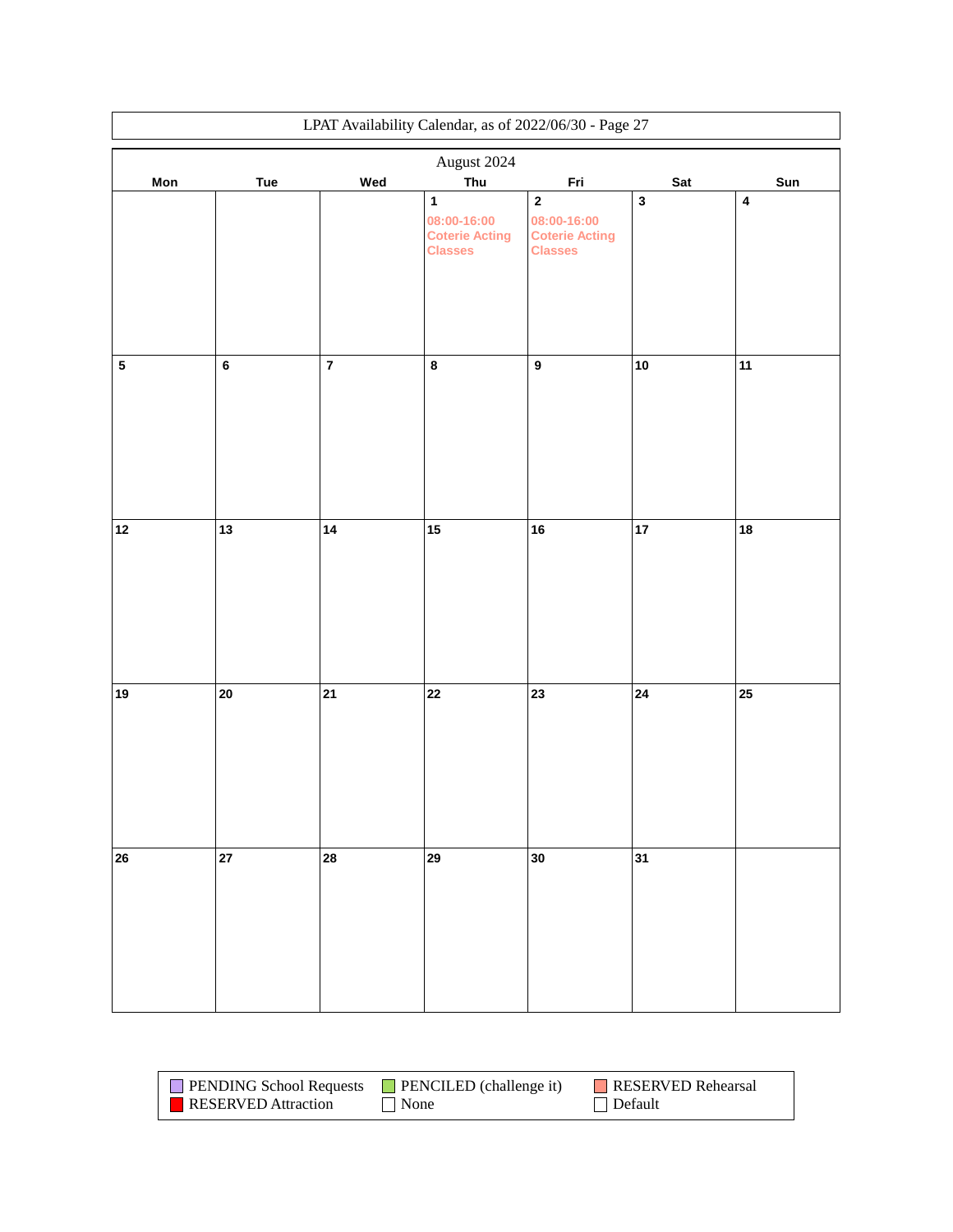|                  | LPAT Availability Calendar, as of 2022/06/30 - Page 28 |                         |           |         |                         |             |  |
|------------------|--------------------------------------------------------|-------------------------|-----------|---------|-------------------------|-------------|--|
|                  | September 2024                                         |                         |           |         |                         |             |  |
| Mon              | Tue                                                    | Wed                     | Thu       | Fri     | Sat                     | Sun         |  |
|                  |                                                        |                         |           |         |                         | $\mathbf 1$ |  |
|                  |                                                        |                         |           |         |                         |             |  |
|                  |                                                        |                         |           |         |                         |             |  |
|                  |                                                        |                         |           |         |                         |             |  |
|                  |                                                        |                         |           |         |                         |             |  |
|                  |                                                        |                         |           |         |                         |             |  |
| $\mathbf 2$      | $\mathbf{3}$                                           | $\overline{\mathbf{4}}$ | ${\bf 5}$ | $\bf 6$ | $\overline{\mathbf{7}}$ | $\bf 8$     |  |
|                  |                                                        |                         |           |         |                         |             |  |
|                  |                                                        |                         |           |         |                         |             |  |
|                  |                                                        |                         |           |         |                         |             |  |
|                  |                                                        |                         |           |         |                         |             |  |
|                  |                                                        |                         |           |         |                         |             |  |
|                  |                                                        |                         |           |         |                         |             |  |
| $\boldsymbol{9}$ | 10                                                     | 11                      | $12$      | 13      | 14                      | $15\,$      |  |
|                  |                                                        |                         |           |         |                         |             |  |
|                  |                                                        |                         |           |         |                         |             |  |
|                  |                                                        |                         |           |         |                         |             |  |
|                  |                                                        |                         |           |         |                         |             |  |
|                  |                                                        |                         |           |         |                         |             |  |
| ${\bf 16}$       | 17                                                     | 18                      | 19        | 20      | 21                      | 22          |  |
|                  |                                                        |                         |           |         |                         |             |  |
|                  |                                                        |                         |           |         |                         |             |  |
|                  |                                                        |                         |           |         |                         |             |  |
|                  |                                                        |                         |           |         |                         |             |  |
|                  |                                                        |                         |           |         |                         |             |  |
| 23               | 24                                                     | 25                      | 26        | 27      | 28                      | 29          |  |
|                  |                                                        |                         |           |         |                         |             |  |
|                  |                                                        |                         |           |         |                         |             |  |
|                  |                                                        |                         |           |         |                         |             |  |
|                  |                                                        |                         |           |         |                         |             |  |
|                  |                                                        |                         |           |         |                         |             |  |
| 30               |                                                        |                         |           |         |                         |             |  |
|                  |                                                        |                         |           |         |                         |             |  |
|                  |                                                        |                         |           |         |                         |             |  |
|                  |                                                        |                         |           |         |                         |             |  |
|                  |                                                        |                         |           |         |                         |             |  |
|                  |                                                        |                         |           |         |                         |             |  |

| <b>PENDING School Requests</b> | <b>PENCILED</b> (challenge it) | RESERVED Rehearsal |
|--------------------------------|--------------------------------|--------------------|
| <b>RESERVED</b> Attraction     | None                           | $\Box$ Default     |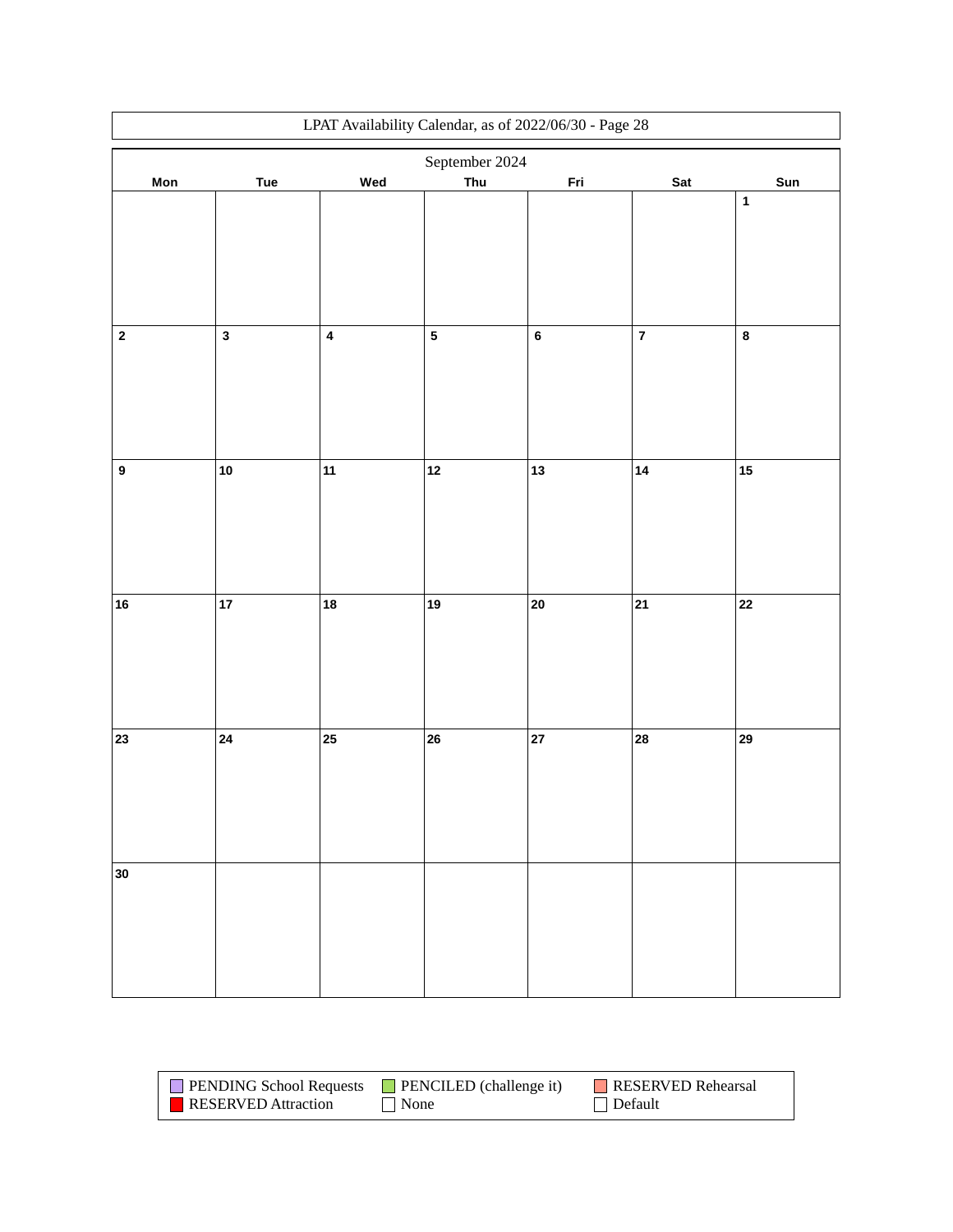|         | LPAT Availability Calendar, as of 2022/06/30 - Page 29 |                  |              |           |                      |            |  |
|---------|--------------------------------------------------------|------------------|--------------|-----------|----------------------|------------|--|
|         |                                                        |                  | October 2024 |           |                      |            |  |
| Mon     | Tue                                                    | Wed              | Thu          | Fri       | Sat                  | Sun        |  |
|         | $\mathbf 1$                                            | $\mathbf 2$      | $\mathbf{3}$ | $\pmb{4}$ | ${\bf 5}$            | $\bf 6$    |  |
|         |                                                        |                  |              |           |                      |            |  |
|         |                                                        |                  |              |           |                      |            |  |
|         |                                                        |                  |              |           |                      |            |  |
|         |                                                        |                  |              |           |                      |            |  |
|         |                                                        |                  |              |           |                      |            |  |
|         |                                                        |                  |              |           |                      |            |  |
| $\bf 7$ | $\pmb{8}$                                              | $\boldsymbol{9}$ | 10           | 11        | $12$                 | 13         |  |
|         |                                                        |                  |              |           |                      |            |  |
|         |                                                        |                  |              |           |                      |            |  |
|         |                                                        |                  |              |           |                      |            |  |
|         |                                                        |                  |              |           |                      |            |  |
|         |                                                        |                  |              |           |                      |            |  |
|         |                                                        |                  |              |           |                      |            |  |
| 14      | 15                                                     | ${\bf 16}$       | $17\,$       | 18        | 19                   | ${\bf 20}$ |  |
|         |                                                        |                  |              |           |                      |            |  |
|         |                                                        |                  |              |           |                      |            |  |
|         |                                                        |                  |              |           |                      |            |  |
|         |                                                        |                  |              |           |                      |            |  |
|         |                                                        |                  |              |           |                      |            |  |
|         |                                                        |                  |              |           |                      |            |  |
| 21      | 22                                                     | 23               | 24           | 25        | 26                   | 27         |  |
|         |                                                        |                  |              |           | 07:01-23:01          |            |  |
|         |                                                        |                  |              |           | <b>PENDING (last</b> |            |  |
|         |                                                        |                  |              |           | October<br>weekend)  |            |  |
|         |                                                        |                  |              |           |                      |            |  |
|         |                                                        |                  |              |           |                      |            |  |
|         |                                                        |                  |              |           |                      |            |  |
|         |                                                        |                  |              |           |                      |            |  |
| 28      | 29                                                     | 30               | 31           |           |                      |            |  |
|         |                                                        |                  |              |           |                      |            |  |
|         |                                                        |                  |              |           |                      |            |  |
|         |                                                        |                  |              |           |                      |            |  |
|         |                                                        |                  |              |           |                      |            |  |
|         |                                                        |                  |              |           |                      |            |  |
|         |                                                        |                  |              |           |                      |            |  |

| <b>PENDING School Requests</b> | $\blacksquare$ PENCILED (challenge it) | RESERVED Rehearsal |
|--------------------------------|----------------------------------------|--------------------|
| RESERVED Attraction            | $\vert$ None                           | $\vert$ Default    |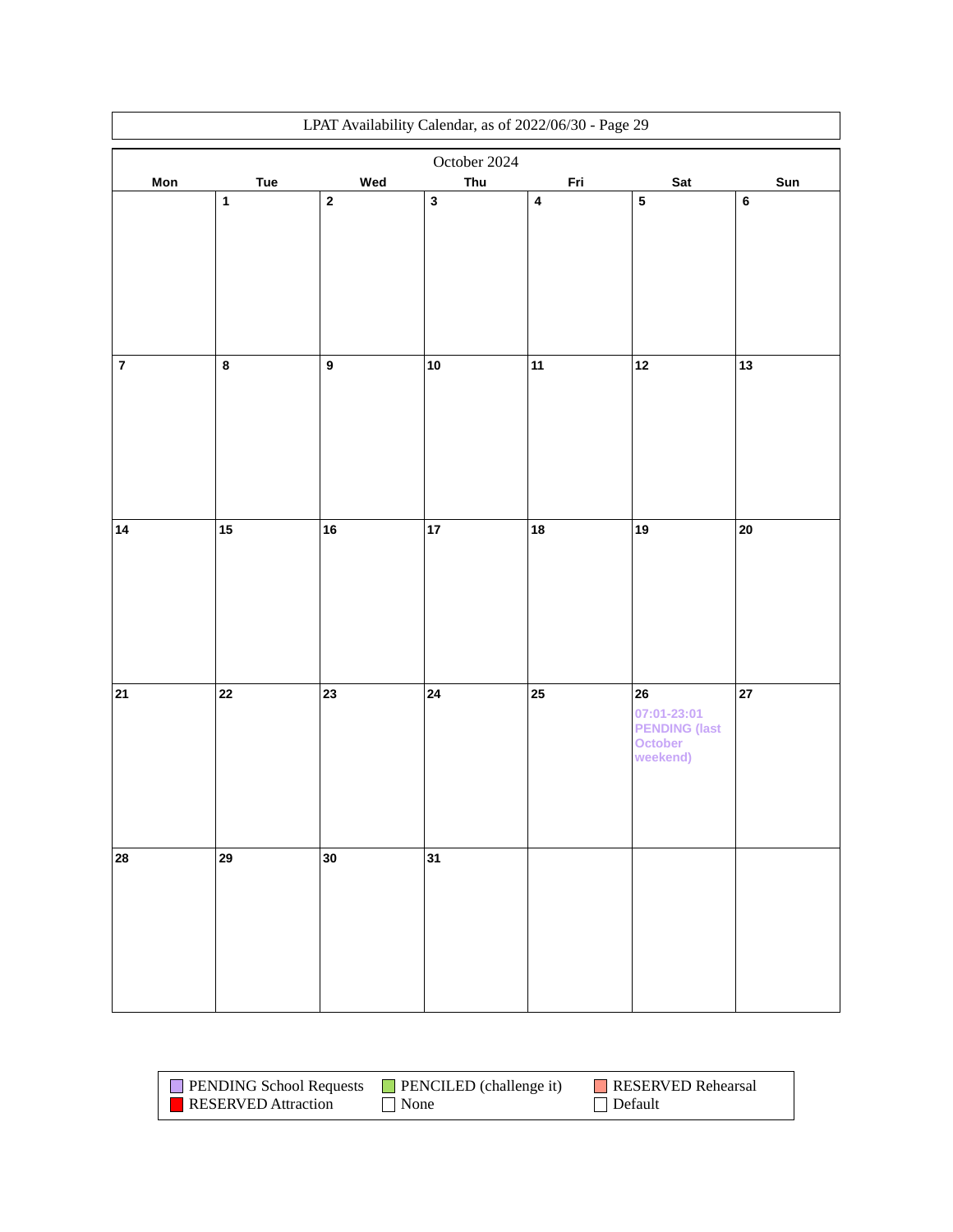| LPAT Availability Calendar, as of 2022/06/30 - Page 30 |                         |         |                |                                                                               |                                                                                    |                                                                                       |  |
|--------------------------------------------------------|-------------------------|---------|----------------|-------------------------------------------------------------------------------|------------------------------------------------------------------------------------|---------------------------------------------------------------------------------------|--|
|                                                        | November 2024           |         |                |                                                                               |                                                                                    |                                                                                       |  |
| Mon                                                    | <b>Tue</b>              | Wed     | Thu            | Fri                                                                           | Sat                                                                                | Sun                                                                                   |  |
|                                                        |                         |         |                | 1                                                                             | $\mathbf 2$<br>07:01-23:01<br><b>PENDING</b> (first<br><b>November</b><br>weekend) | $\overline{\mathbf{3}}$                                                               |  |
| 4                                                      | $\overline{\mathbf{5}}$ | $\bf 6$ | $\overline{7}$ | 8                                                                             | $\boldsymbol{9}$                                                                   | 10                                                                                    |  |
| 11                                                     | 12                      | 13      | 14             | 15<br>07:01-23:01<br><b>PENDING (third)</b><br><b>November</b><br>weekend)    | 16<br>07:01-23:01<br><b>PENDING (third</b><br><b>November</b><br>weekend)          | 17<br>07:01-23:01<br><b>PENDING (third)</b><br><b>November</b><br>weekend)            |  |
| 18                                                     | 19                      | 20      | 21             | 22<br>07:01-23:01<br><b>PENDING</b><br>(fourth<br><b>November</b><br>weekend) | 23<br>07:01-23:01<br><b>PENDING</b><br>(fourth<br><b>November</b><br>weekend)      | ${\bf 24}$<br>07:01-23:01<br><b>PENDING</b><br>(fourth<br><b>November</b><br>weekend) |  |
| 25                                                     | 26                      | 27      | 28             | 29                                                                            | 30                                                                                 |                                                                                       |  |

| <b>PENDING School Requests</b> | $\blacksquare$ PENCILED (challenge it) | RESERVED Rehearsal |
|--------------------------------|----------------------------------------|--------------------|
| <b>RESERVED</b> Attraction     | $\vert$ None                           | $\Box$ Default     |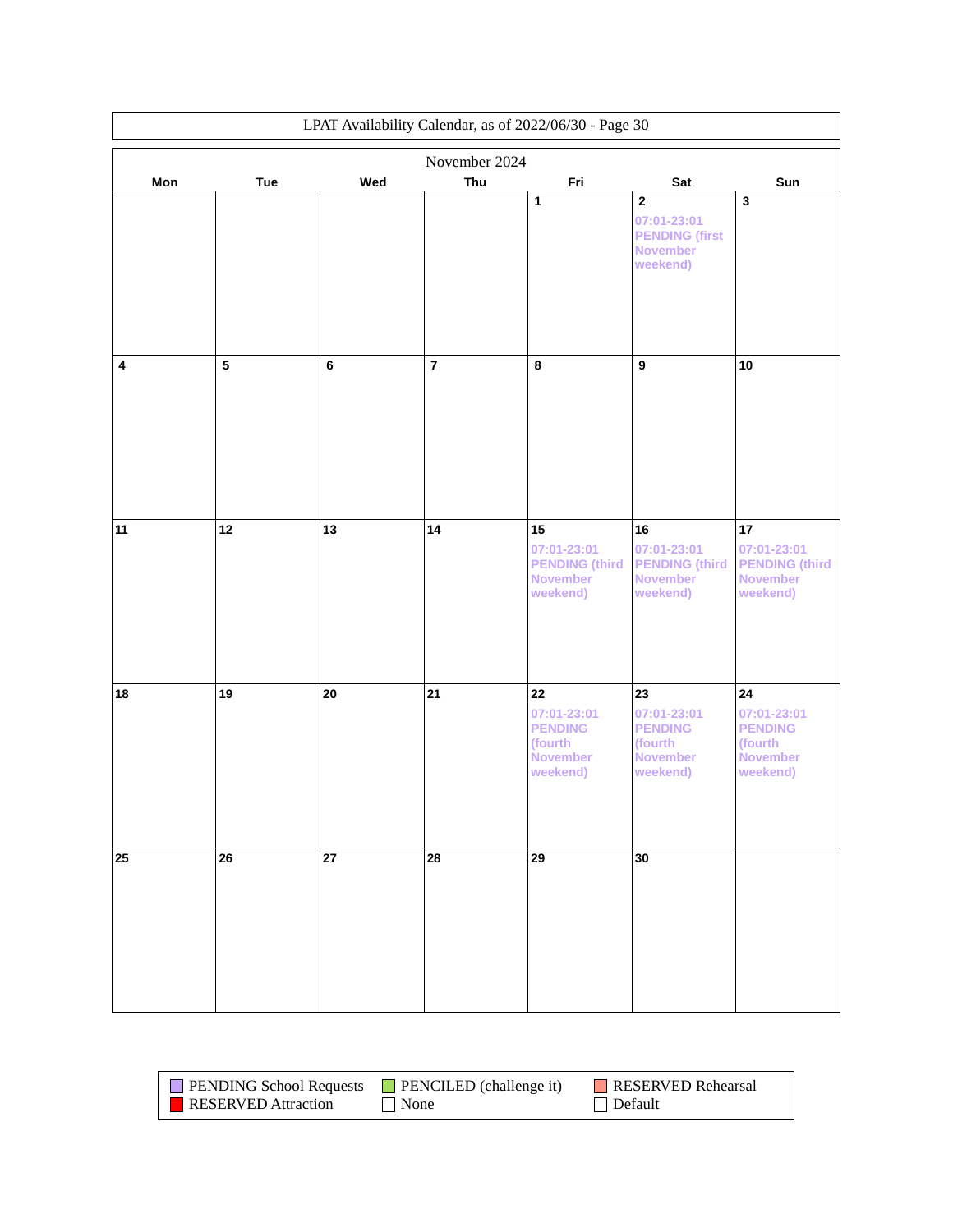| LPAT Availability Calendar, as of 2022/06/30 - Page 31 |                                               |                                                          |                                     |                                                                               |                                                                                       |                                                                               |
|--------------------------------------------------------|-----------------------------------------------|----------------------------------------------------------|-------------------------------------|-------------------------------------------------------------------------------|---------------------------------------------------------------------------------------|-------------------------------------------------------------------------------|
| Mon                                                    | <b>Tue</b>                                    | Wed                                                      | December 2024<br>Thu                | Fri                                                                           | Sat                                                                                   | Sun                                                                           |
|                                                        |                                               |                                                          |                                     |                                                                               |                                                                                       | 1                                                                             |
| $\mathbf{2}$<br>07:01-23:01<br><b>PENDING</b>          | $\mathbf{3}$<br>07:01-23:01<br><b>PENDING</b> | $\overline{\mathbf{4}}$<br>07:01-23:01<br><b>PENDING</b> | 5<br>07:01-23:01<br><b>PENDING</b>  | 6<br>07:01-23:01<br><b>PENDING (first</b><br><b>December</b><br>weekend)      | $\overline{7}$<br>07:01-23:01<br><b>PENDING (first</b><br><b>December</b><br>weekend) | 8<br>07:01-23:01<br><b>PENDING (first</b><br><b>December</b><br>weekend)      |
| 9<br>07:01-23:01<br><b>PENDING</b>                     | 10<br>07:01-23:01<br><b>PENDING</b>           | 11<br>07:01-23:01<br><b>PENDING</b>                      | 12<br>07:01-23:01<br><b>PENDING</b> | 13<br>07:01-23:01<br><b>PENDING</b><br>(second<br><b>December</b><br>weekend) | 14<br>07:01-23:01<br><b>PENDING</b><br>(second<br><b>December</b><br>weekend)         | 15<br>07:01-23:01<br><b>PENDING</b><br>(second<br><b>December</b><br>weekend) |
| 16<br>07:01-23:01<br><b>PENDING</b>                    | 17<br>07:01-23:01<br><b>PENDING</b>           | 18<br>07:01-23:01<br><b>PENDING</b>                      | 19<br>07:01-23:01<br><b>PENDING</b> | 20<br>07:01-23:01<br><b>PENDING (third)</b><br><b>December</b><br>weekend)    | 21<br>07:01-23:01<br><b>PENDING (third</b><br><b>December</b><br>weekend)             | 22<br>07:01-23:01<br><b>PENDING (third</b><br><b>December</b><br>weekend)     |
| 23                                                     | 24                                            | 25                                                       | 26                                  | 27                                                                            | 28                                                                                    | 29                                                                            |
| 30                                                     | 31                                            |                                                          |                                     |                                                                               |                                                                                       |                                                                               |

| <b>PENDING School Requests</b> | $\blacksquare$ PENCILED (challenge it) | RESERVED Rehearsal |
|--------------------------------|----------------------------------------|--------------------|
| <b>RESERVED</b> Attraction     | None                                   | $\vert$ Default    |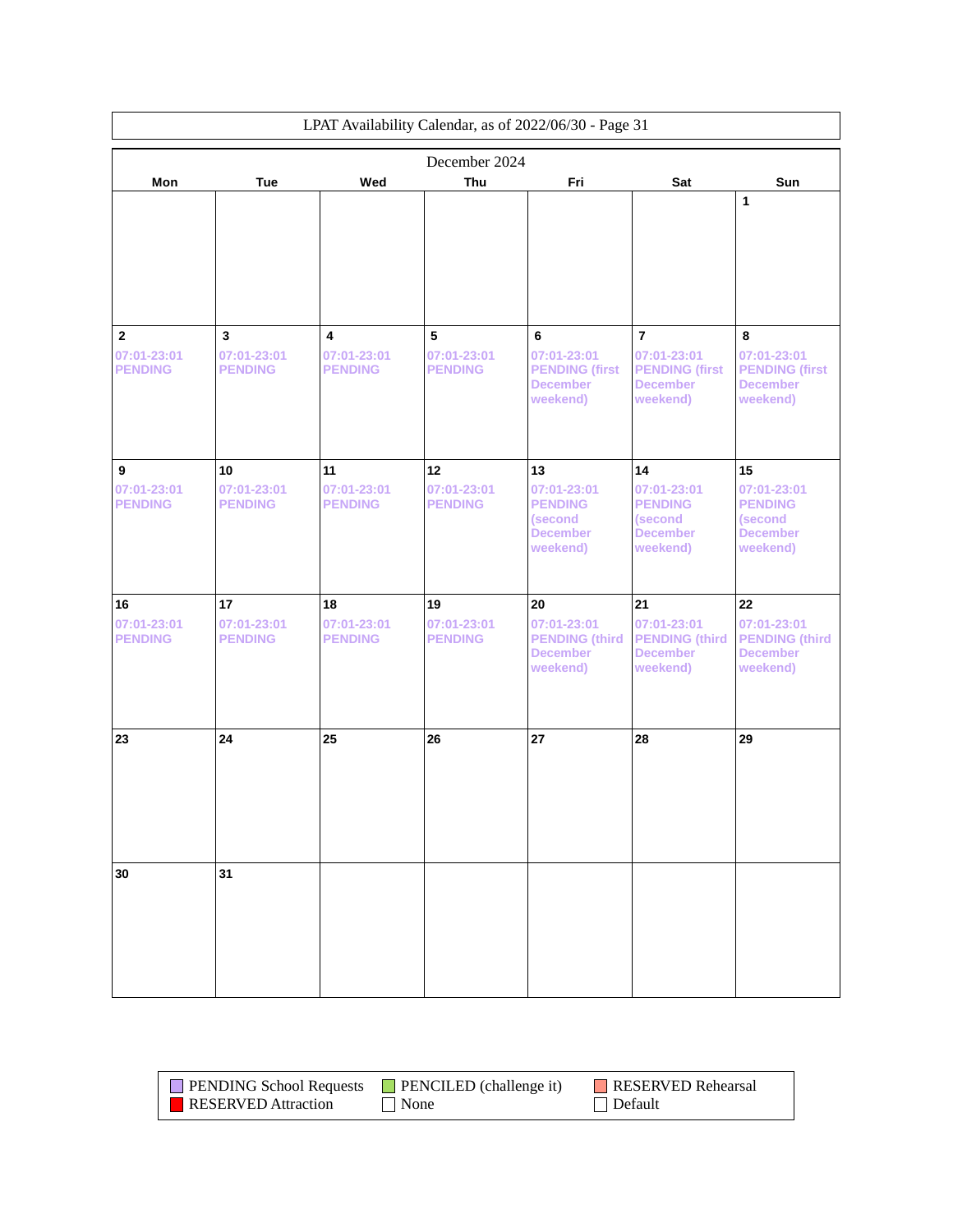|            | LPAT Availability Calendar, as of 2022/06/30 - Page 32                  |              |                  |                                                                                   |                                                                                 |                                                                                 |  |
|------------|-------------------------------------------------------------------------|--------------|------------------|-----------------------------------------------------------------------------------|---------------------------------------------------------------------------------|---------------------------------------------------------------------------------|--|
|            |                                                                         |              | January 2025     |                                                                                   |                                                                                 |                                                                                 |  |
| Mon        | Tue                                                                     | Wed          | Thu              | Fri                                                                               | Sat                                                                             | Sun                                                                             |  |
|            |                                                                         | $\mathbf{1}$ | $\mathbf 2$      | $\mathbf 3$<br>07:01-23:01<br><b>PENDING (first</b><br><b>January</b><br>weekend) | $\pmb{4}$<br>07:01-23:01<br><b>PENDING (first</b><br><b>January</b><br>weekend) | ${\bf 5}$<br>07:01-23:01<br><b>PENDING (first</b><br><b>January</b><br>weekend) |  |
| $\bf 6$    | $\overline{7}$                                                          | $\bf 8$      | $\boldsymbol{9}$ | 10                                                                                | 11                                                                              | 12                                                                              |  |
| 13         | 14                                                                      | 15           | 16               | 17                                                                                | 18                                                                              | 19                                                                              |  |
| ${\bf 20}$ | 21                                                                      | 22           | 23               | 24                                                                                | 25                                                                              | 26                                                                              |  |
| 27         | 28<br>07:01-23:01<br><b>PENDING (last</b><br><b>January</b><br>Tuesday) | 29           | 30               | 31<br>07:01-23:01<br><b>PENDING (first</b><br>February<br>weekend)                |                                                                                 |                                                                                 |  |

| <b>PENDING School Requests</b> | <b>PENCILED</b> (challenge it) | RESERVED Rehearsal |
|--------------------------------|--------------------------------|--------------------|
| <b>RESERVED</b> Attraction     | $\Delta$ None                  | Default            |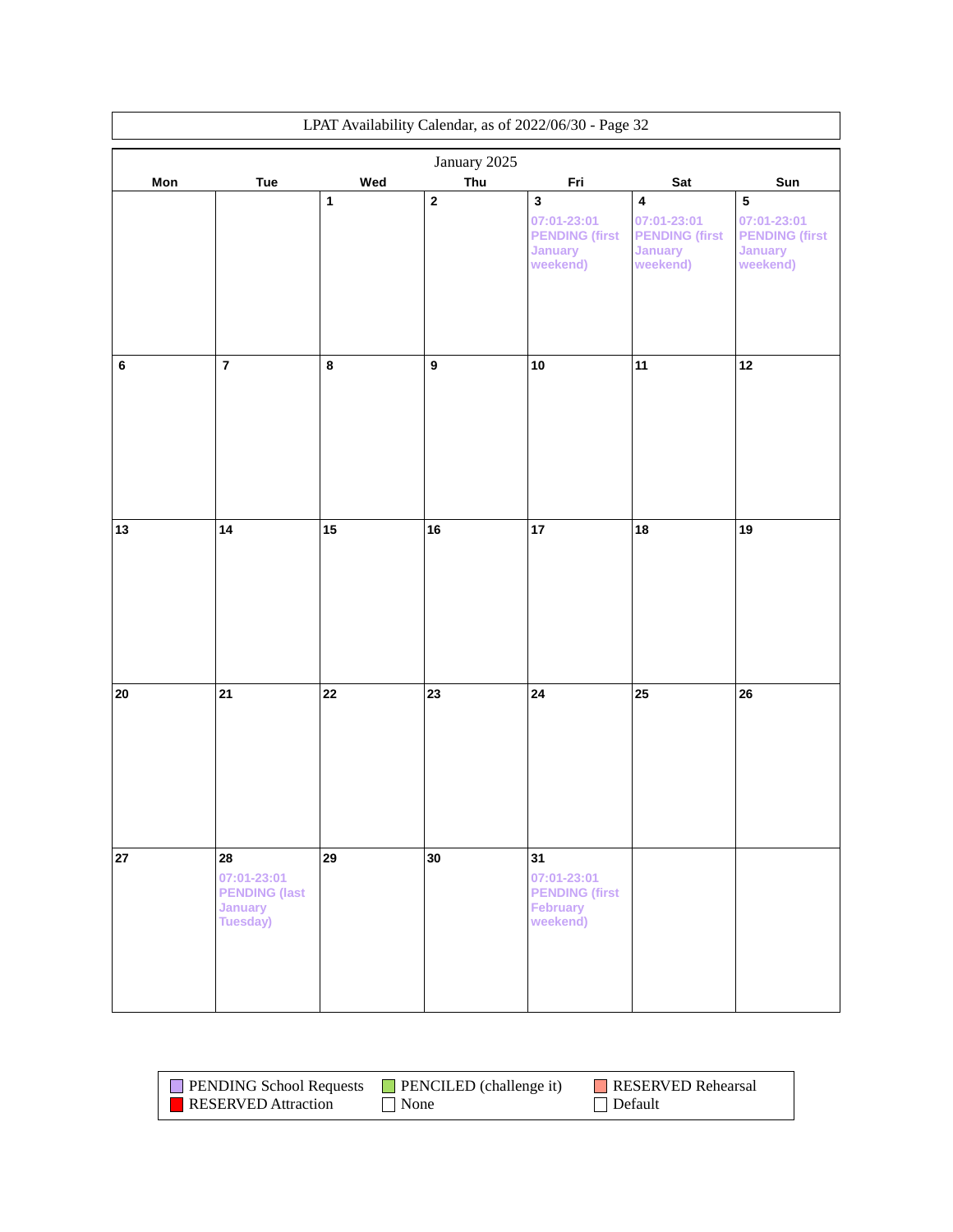| LPAT Availability Calendar, as of 2022/06/30 - Page 33 |                         |     |                      |                                                                                           |                                                                                 |                                                                                                |
|--------------------------------------------------------|-------------------------|-----|----------------------|-------------------------------------------------------------------------------------------|---------------------------------------------------------------------------------|------------------------------------------------------------------------------------------------|
|                                                        |                         | Wed | February 2025<br>Thu | Fri                                                                                       |                                                                                 | Sun                                                                                            |
| Mon                                                    | Tue                     |     |                      |                                                                                           | Sat<br>1<br>07:01-23:01<br><b>PENDING (first</b><br><b>February</b><br>weekend) | $\overline{\mathbf{2}}$<br>07:01-23:01<br><b>PENDING (first</b><br><b>February</b><br>weekend) |
| $\mathbf{3}$                                           | $\overline{\mathbf{4}}$ | 5   | $\bf 6$              | $\overline{7}$<br>07:01-23:01<br><b>PENDING</b><br>(second<br><b>February</b><br>weekend) | 8<br>07:01-23:01<br><b>PENDING</b><br>(second<br><b>February</b><br>weekend)    | 9<br>07:01-23:01<br><b>PENDING</b><br>(second<br><b>February</b><br>weekend)                   |
| 10                                                     | 11                      | 12  | 13                   | 14<br>07:01-23:01<br><b>PENDING (third)</b><br>February<br>weekend)                       | 15<br>07:01-23:01<br><b>PENDING (third</b><br><b>February</b><br>weekend)       | 16<br>07:01-23:01<br><b>PENDING (third)</b><br><b>February</b><br>weekend)                     |
| 17                                                     | 18                      | 19  | 20                   | 21<br>07:01-23:01<br><b>PENDING (last</b><br><b>February</b><br>weekend)                  | 22<br>07:01-23:01<br><b>PENDING (last</b><br><b>February</b><br>weekend)        | 23<br>07:01-23:01<br><b>PENDING (last</b><br><b>February</b><br>weekend)                       |
| 24                                                     | 25                      | 26  | 27                   | 28<br>07:01-23:01<br><b>PENDING (first</b><br><b>March weekend)</b>                       |                                                                                 |                                                                                                |

| <b>PENDING School Requests</b> | $\Box$ PENCILED (challenge it) | <b>RESERVED Rehearsal</b> |
|--------------------------------|--------------------------------|---------------------------|
| <b>RESERVED</b> Attraction     | $\vert$ None                   | $\Box$ Default            |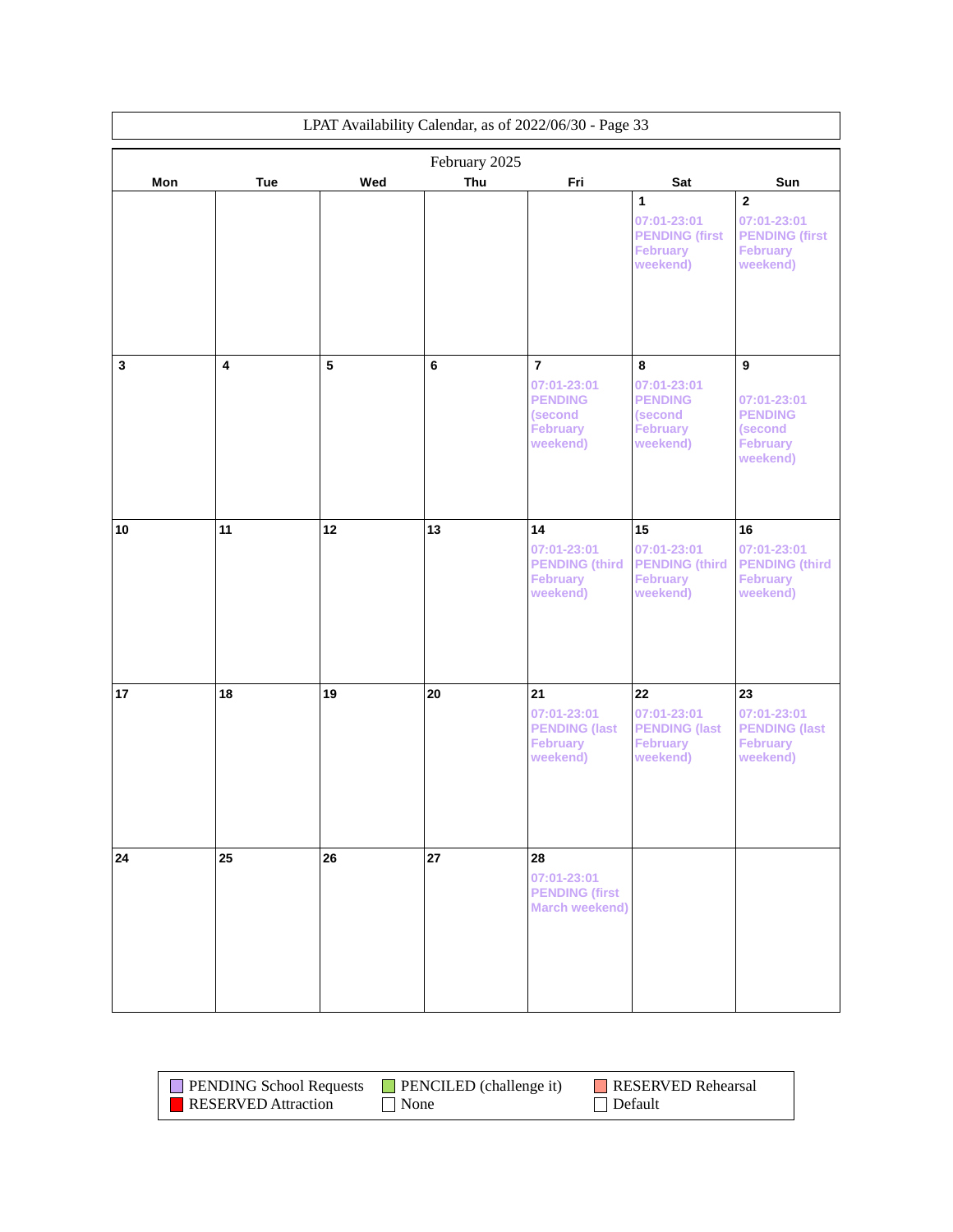| LPAT Availability Calendar, as of 2022/06/30 - Page 34 |                         |     |            |                                                                              |                                                                                           |                                                                                          |
|--------------------------------------------------------|-------------------------|-----|------------|------------------------------------------------------------------------------|-------------------------------------------------------------------------------------------|------------------------------------------------------------------------------------------|
|                                                        |                         |     | March 2025 |                                                                              |                                                                                           |                                                                                          |
| Mon                                                    | Tue                     | Wed | Thu        | Fri                                                                          | Sat                                                                                       | Sun                                                                                      |
|                                                        |                         |     |            |                                                                              | 1<br>07:01-23:01<br><b>PENDING (first</b><br><b>March weekend)</b>                        | $\overline{\mathbf{2}}$<br>07:01-23:01<br><b>PENDING (first</b><br><b>March weekend)</b> |
| $\mathbf 3$                                            | $\overline{\mathbf{4}}$ | 5   | 6          | $\overline{7}$<br>07:01-23:01<br><b>PENDING</b><br>(second March<br>weekend) | 8<br>07:01-23:01<br><b>PENDING</b><br>(second March<br>weekend)                           | $\boldsymbol{9}$<br>07:01-23:01<br><b>PENDING</b><br><b>(second March)</b><br>weekend)   |
| 10                                                     | 11                      | 12  | 13         | 14<br>07:01-23:01<br><b>PENDING (third)</b>                                  | 15<br>07:01-23:01<br><b>PENDING (third</b><br>March weekend) March weekend)               | 16<br>07:01-23:01<br><b>PENDING (third</b><br><b>March weekend)</b>                      |
| 17                                                     | 18                      | 19  | 20         | 21<br>07:01-23:01<br><b>PENDING</b><br>(fourth March<br>weekend)             | 22<br>07:01-23:01<br><b>PENDING</b><br>(fourth March<br>weekend)                          | 23<br>07:01-23:01<br><b>PENDING</b><br>(fourth March<br>weekend)                         |
| 24                                                     | 25                      | 26  | 27         | 28<br>07:01-23:01<br><b>PENDING (last</b>                                    | 29<br>07:01-23:01<br><b>PENDING (last</b><br>March weekend) March weekend) March weekend) | 30<br>07:01-23:01<br><b>PENDING (last</b>                                                |
| 31                                                     |                         |     |            |                                                                              |                                                                                           |                                                                                          |

| <b>PENDING School Requests</b> | $\blacksquare$ PENCILED (challenge it) | RESERVED Rehearsal |
|--------------------------------|----------------------------------------|--------------------|
| <b>RESERVED</b> Attraction     | None                                   | $\Box$ Default     |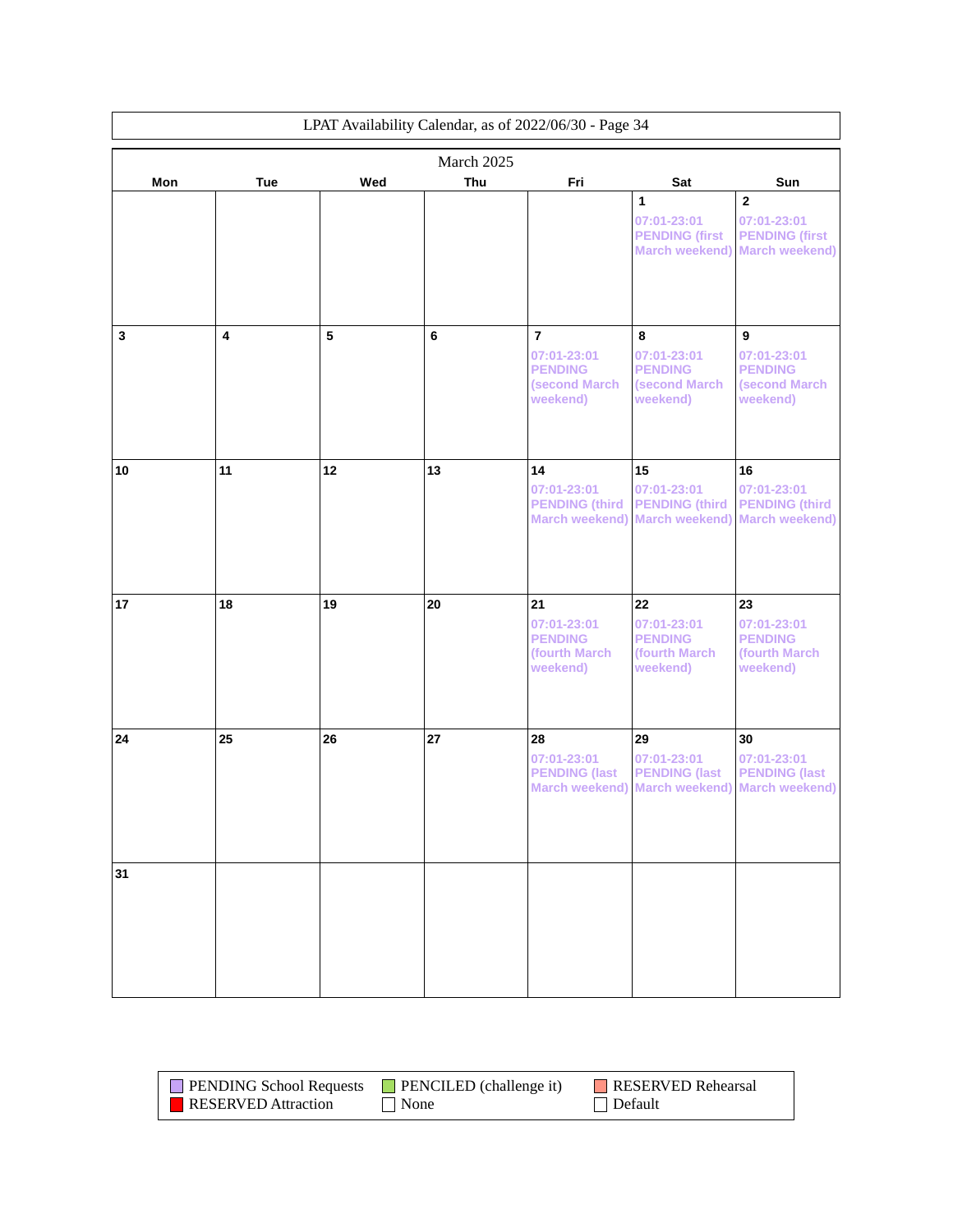|                | LPAT Availability Calendar, as of 2022/06/30 - Page 35 |                         |                         |                                                                                   |                                                                             |                                                                  |
|----------------|--------------------------------------------------------|-------------------------|-------------------------|-----------------------------------------------------------------------------------|-----------------------------------------------------------------------------|------------------------------------------------------------------|
| April 2025     |                                                        |                         |                         |                                                                                   |                                                                             |                                                                  |
| Mon            | <b>Tue</b>                                             | Wed                     | Thu                     | Fri                                                                               | Sat                                                                         | Sun                                                              |
|                | 1                                                      | $\overline{\mathbf{2}}$ | $\overline{\mathbf{3}}$ | $\overline{\mathbf{4}}$<br>07:01-23:01<br><b>PENDING (first</b><br>April weekend) | $\sqrt{5}$<br>07:01-23:01<br><b>PENDING (first</b><br><b>April weekend)</b> | 6<br>07:01-23:01<br><b>PENDING (first</b><br>April weekend)      |
| $\overline{7}$ | 8                                                      | $\boldsymbol{9}$        | 10                      | 11<br>07:01-23:01<br><b>PENDING</b><br>(second April<br>weekend)                  | 12<br>07:01-23:01<br><b>PENDING</b><br>(second April<br>weekend)            | 13<br>07:01-23:01<br><b>PENDING</b><br>(second April<br>weekend) |
| 14             | 15                                                     | 16                      | 17                      | 18<br>07:01-23:01<br><b>PENDING (third)</b><br>April weekend)                     | 19<br>07:01-23:01<br><b>PENDING (third</b><br>April weekend)                | $20\,$<br>07:01-23:01<br><b>PENDING</b>                          |
| 21             | 22                                                     | 23                      | 24                      | 25<br>07:01-23:01                                                                 | 26<br>07:01-23:01                                                           | (EASTER)<br>27<br>07:01-23:01                                    |
|                |                                                        |                         |                         | <b>PENDING (last</b><br>April weekend)                                            | <b>PENDING (last</b><br><b>April weekend)</b>                               | <b>PENDING (last</b><br><b>April weekend)</b>                    |
| 28             | 29                                                     | 30                      |                         |                                                                                   |                                                                             |                                                                  |

| <b>PENDING School Requests</b> | <b>PENCILED</b> (challenge it) | RESERVED Rehearsal |
|--------------------------------|--------------------------------|--------------------|
| <b>RESERVED Attraction</b>     | None                           | Default            |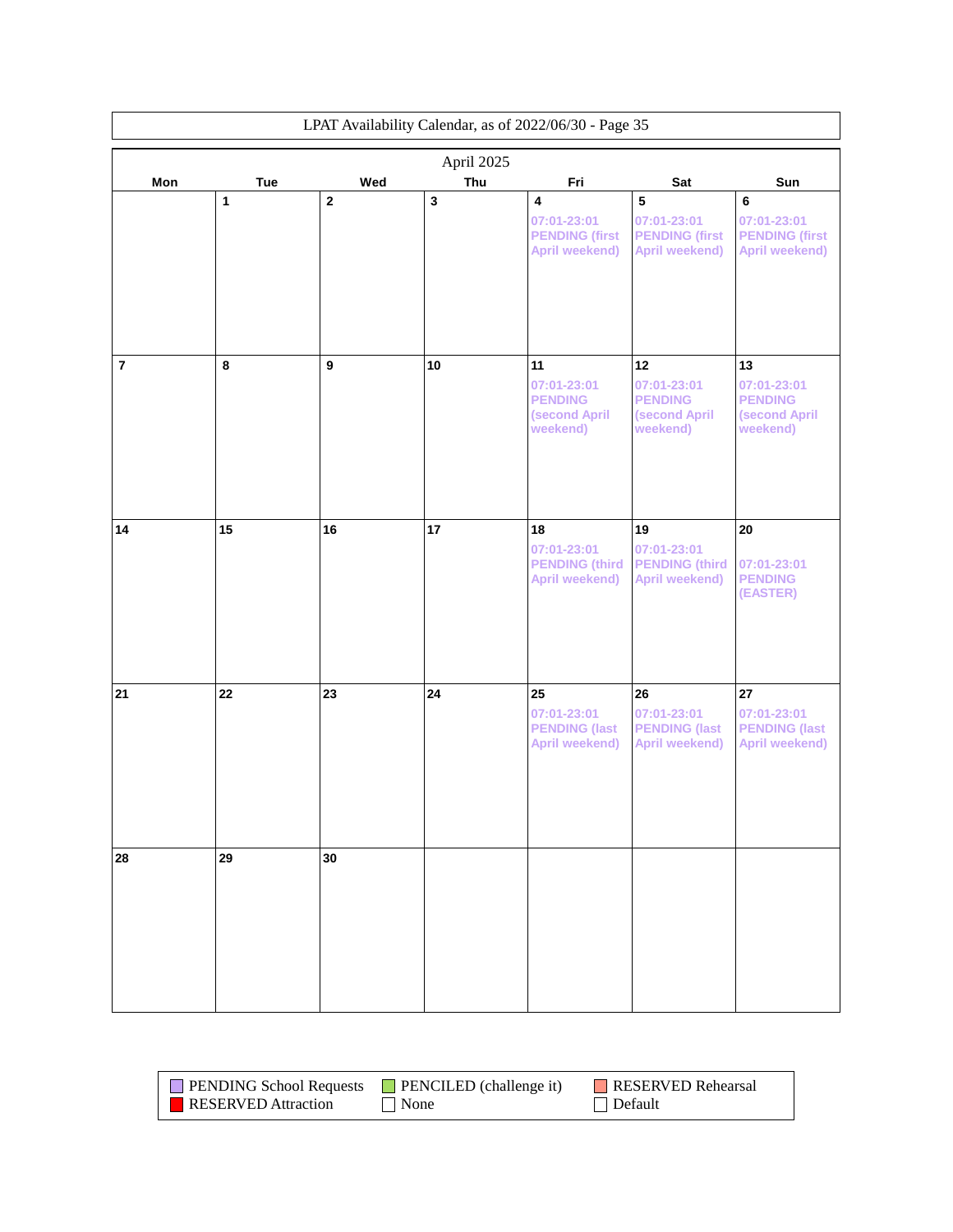| LPAT Availability Calendar, as of 2022/06/30 - Page 36 |            |                |     |                                                                        |                                                                  |                                                                                 |
|--------------------------------------------------------|------------|----------------|-----|------------------------------------------------------------------------|------------------------------------------------------------------|---------------------------------------------------------------------------------|
| May 2025                                               |            |                |     |                                                                        |                                                                  |                                                                                 |
| Mon                                                    | <b>Tue</b> | Wed            | Thu | Fri                                                                    | Sat                                                              | Sun                                                                             |
|                                                        |            |                | 1   | $\overline{2}$<br>07:01-23:01<br><b>PENDING (first</b><br>May weekend) | 3<br>07:01-23:01<br><b>PENDING (first</b><br><b>May weekend)</b> | $\overline{\mathbf{4}}$<br>07:01-23:01<br><b>PENDING (first</b><br>May weekend) |
| 5                                                      | 6          | $\overline{7}$ | 8   | 9<br>07:01-23:01<br><b>PENDING</b><br>(second May                      | 10<br>07:01-23:01<br><b>PENDING</b><br>(second May               | 11<br>07:01-23:01<br><b>PENDING</b><br>(second May                              |
|                                                        |            |                |     | weekend)                                                               | weekend)                                                         | weekend)                                                                        |
| 12                                                     | 13         | 14             | 15  | 16<br>07:01-23:01<br><b>PENDING (third)</b><br>May weekend)            | 17<br>07:01-23:01<br><b>PENDING (third</b><br>May weekend)       | 18<br>07:01-23:01<br><b>PENDING (third)</b><br>May weekend)                     |
| 19                                                     | 20         | 21             | 22  | 23<br>07:01-23:01<br><b>PENDING</b><br>(fourth May<br>weekend)         | 24<br>07:01-23:01<br><b>PENDING</b><br>(fourth May<br>weekend)   | 25<br>07:01-23:01<br><b>PENDING</b><br>(fourth May<br>weekend)                  |
| 26                                                     | 27         | 28             | 29  | 30<br>07:01-23:01<br><b>PENDING (last</b><br>May weekend)              | 31<br>07:01-23:01<br><b>PENDING (last</b><br><b>May weekend)</b> |                                                                                 |

| <b>PENDING School Requests</b> | $\Box$ PENCILED (challenge it) | <b>RESERVED Rehearsal</b> |
|--------------------------------|--------------------------------|---------------------------|
| <b>RESERVED</b> Attraction     | None                           | Default                   |